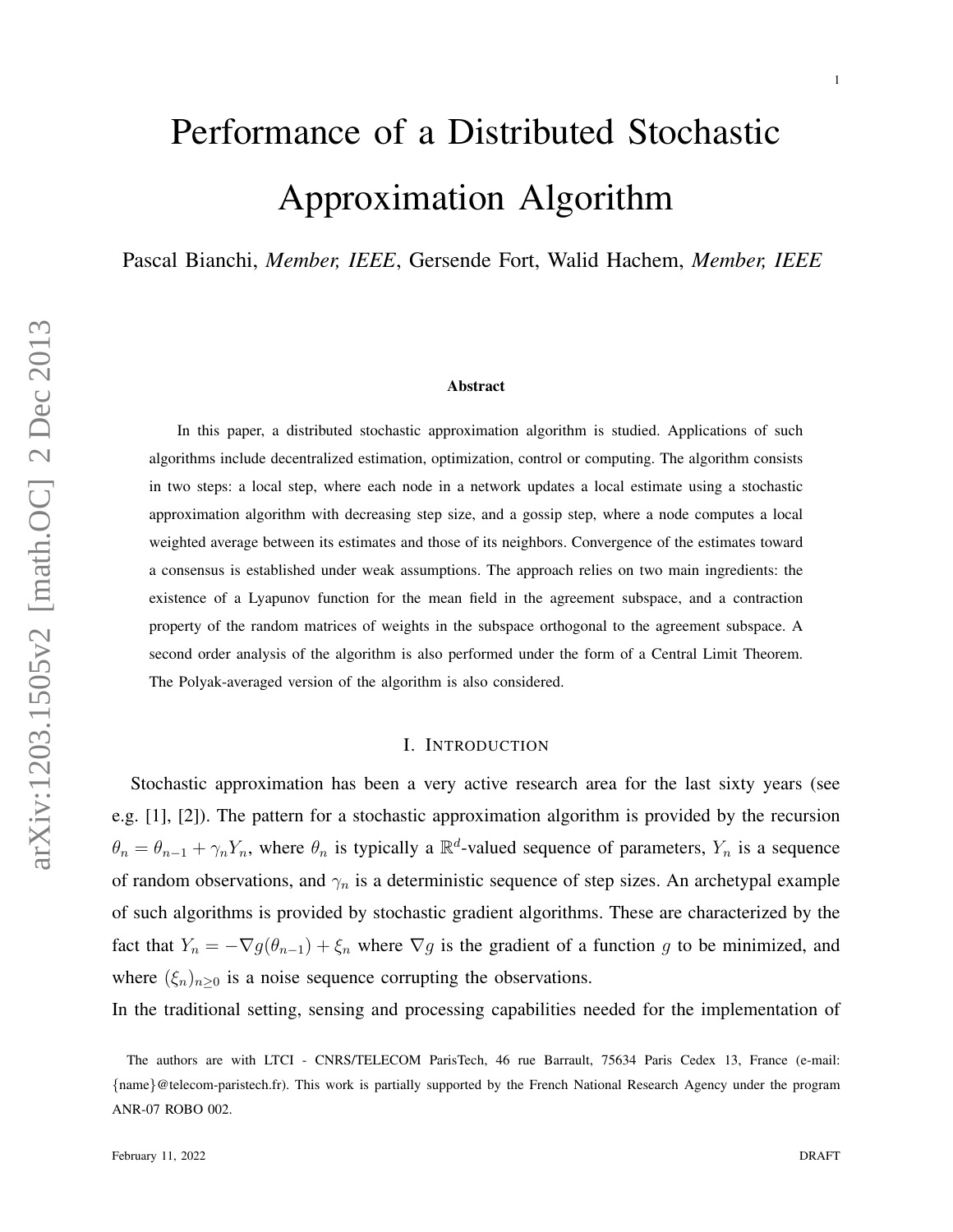a stochastic approximation algorithm are centralized on one machine. Alternatively, distributed versions of these algorithms where the updates are done by a network of communicating nodes (or agents) have recently aroused a great deal of interest. Applications include decentralized estimation, control, optimization, and parallel computing.

In this paper, we consider a network composed by  $N$  nodes (sensors, robots, computing units, ...). Node *i* generates a  $\mathbb{R}^d$ -valued stochastic process  $(\theta_{n,i})_{n\geq 1}$  through a two-step iterative algorithm: a local and a so called gossip step. At time  $n$ :

[Local step] Node *i* generates a temporary iterate  $\hat{\theta}_{n,i}$  given by

<span id="page-1-0"></span>
$$
\tilde{\theta}_{n,i} = \theta_{n-1,i} + \gamma_n Y_{n,i} \tag{1}
$$

where  $\gamma_n$  is a deterministic positive step size and where the  $\mathbb{R}^d$ -valued random process  $(Y_{n,i})_{n\geq 1}$ represents the observations made by agent i.

[Gossip step] Node *i* is able to observe the values  $\tilde{\theta}_{n,j}$  of some other *j*'s and computes the weighted average:

<span id="page-1-1"></span>
$$
\theta_{n,i} = \sum_{j=1}^{N} w_n(i,j) \, \tilde{\theta}_{n,j} \tag{2}
$$

where the  $w_n(i, j)$ 's are scalar non-negative random coefficients such that  $\sum_{j=1}^{N} w_n(i, j) = 1$ for any *i*. The sequence of random matrices  $W_n := [w_n(i,j)]_{i,j=1}^N$  represents the time-varying communication network between the nodes.

Contributions. This paper studies a distributed stochastic approximation algorithm in the context of random row-stochastic gossip matrices  $W_n$ .

- Under the assumption that the algorithm is stable, we prove convergence of the algorithm to the sought consensus. The unanimous convergence of the estimates is also established in the case where the frequency of information exchange between the nodes converges to zero at some controlled rate. In practice, this means that matrices  $W_n$  become more and more likely to be equal to identity as  $n \to \infty$ . The benefits of this possibility in terms of power devoted to communications are obvious.
- We provide verifiable sufficient conditions for stability.
- We establish a Central Limit Theorem (CLT) on the estimates in the case where the  $W_n$ are doubly stochastic. We show in particular that the node estimates tend to fluctuate synchronously for large  $n$ , *i.e.*, the disagreement between the nodes is negligible at the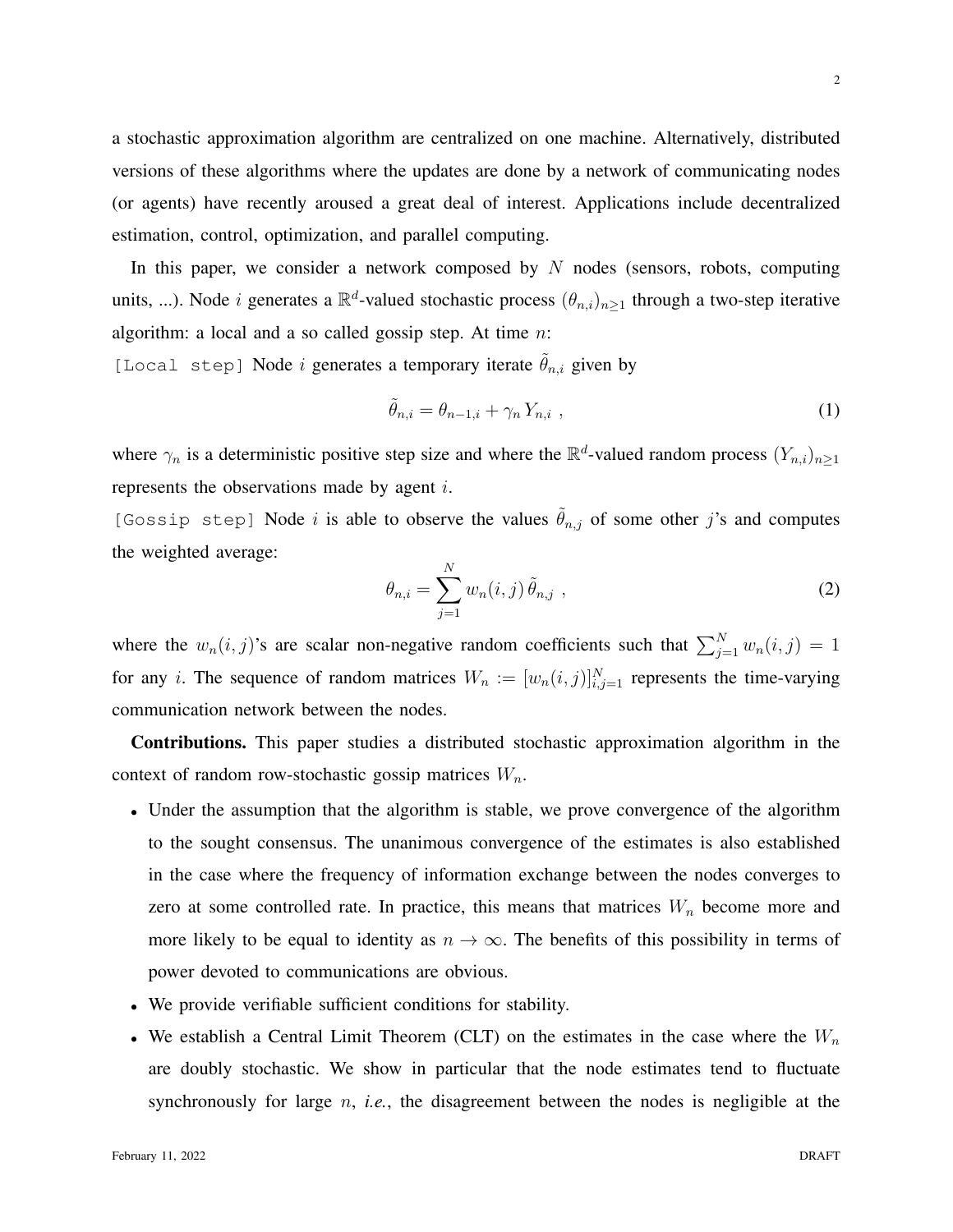CLT scale. Interestingly, the distributed algorithm under study has the same asymptotic variance as its centralized analogue.

• We also consider a CLT on the sequences averaged over time as introduced in [3]. We show that averaging always improves the rate of convergence and the asymptotic variance.

Motivations and examples. The algorithm under study is motivated by the emergence of various decentralized network structures such as sensor networks, computer clouds or wireless ad-hoc networks. One of the main application targets is distributed optimization. In this context, one seeks to minimize a sum of some local objective differentiable functions  $f_i$  of the agents:

<span id="page-2-0"></span>Minimize 
$$
\sum_{i=1}^{N} F_i(\theta)
$$
 (3)

Function  $F_i$  is supposed to be unknown by any other agent  $j \neq i$ . In this context, the distributed algorithm [\(1\)](#page-1-0)-[\(2\)](#page-1-1) would reduce to a distributed stochastic gradient algorithm by letting  $Y_{n,i} =$  $-\nabla_{\theta}F_i(\theta_{n-1,i}) + \xi_{n,i}$  where  $\nabla_{\theta}$  is the gradient w.r.t.  $\theta$  and  $\xi_{n,i}$  represents some possible random perturbation  $\xi_{n,i}$  at time *n*.

In a machine learning context,  $F_i$  is typically the risk function of a classifier indexed by  $\theta$  and evaluated based on a local training set at agent i [4]. In a wireless ad-hoc network,  $F_i$  represents some (negative) performance measure of a transmission such as the Shannon capacity, and the aim is typically to search for a relevant resource allocation vector  $\theta$  (see [5] for more details). As a third example, an application framework to statistical estimation is provided in Section [V.](#page-15-0) In that case, it is assumed that node  $i$  receives some independent and identically distributed (i.i.d.) time series  $(X_{n,i})$ <sub>n</sub> with probability density function  $f_*(x)$ . The system designer considers that the density of  $(X_{n,1},\dots, X_{n,N})$  belongs to a parametric family  ${f(\theta, \bm{x})}_\theta$  where  $f(\theta, \bm{x}) = \prod_{i=1}^n f_i(\theta, x_i)$ . Then, a well-known contrast for the estimation of  $\theta$ is given by the Kullback-Leibler divergence  $D(f_* || f(\theta, \cdot))$  [6]. Finding a minimizer boils down to the minimization of [\(3\)](#page-2-0) by setting  $F_i(\theta) = D(f_{i,*} || f_i(\theta, \cdot))$  where  $f_{i,*}$  is the *i*th marginal of f∗. Then, algorithm [\(1\)](#page-1-0)-[\(2\)](#page-1-1) coincides with a *distributed online maximum likelihood estimator* by setting  $Y_{n,i} = -\nabla_{\theta} \log f_i(\theta_{n-1,i}, X_{n,i})$ . Under some regularity conditions, it can be easily checked that  $Y_{n,i} = -\nabla_{\theta} F_i(\theta_{n-1,i}) + \xi_{n,i}$  where  $\xi_{n,i}$  is a martingale increment sequence.

Position w.r.t. existing works. There is a rich literature on distributed estimation and optimization algorithms, see  $[7]$ , $[8]$ ,  $[9]$ ,  $[10]$ ,  $[11]$ ,  $[12]$ ,  $[13]$  as a non exhaustive list. Among the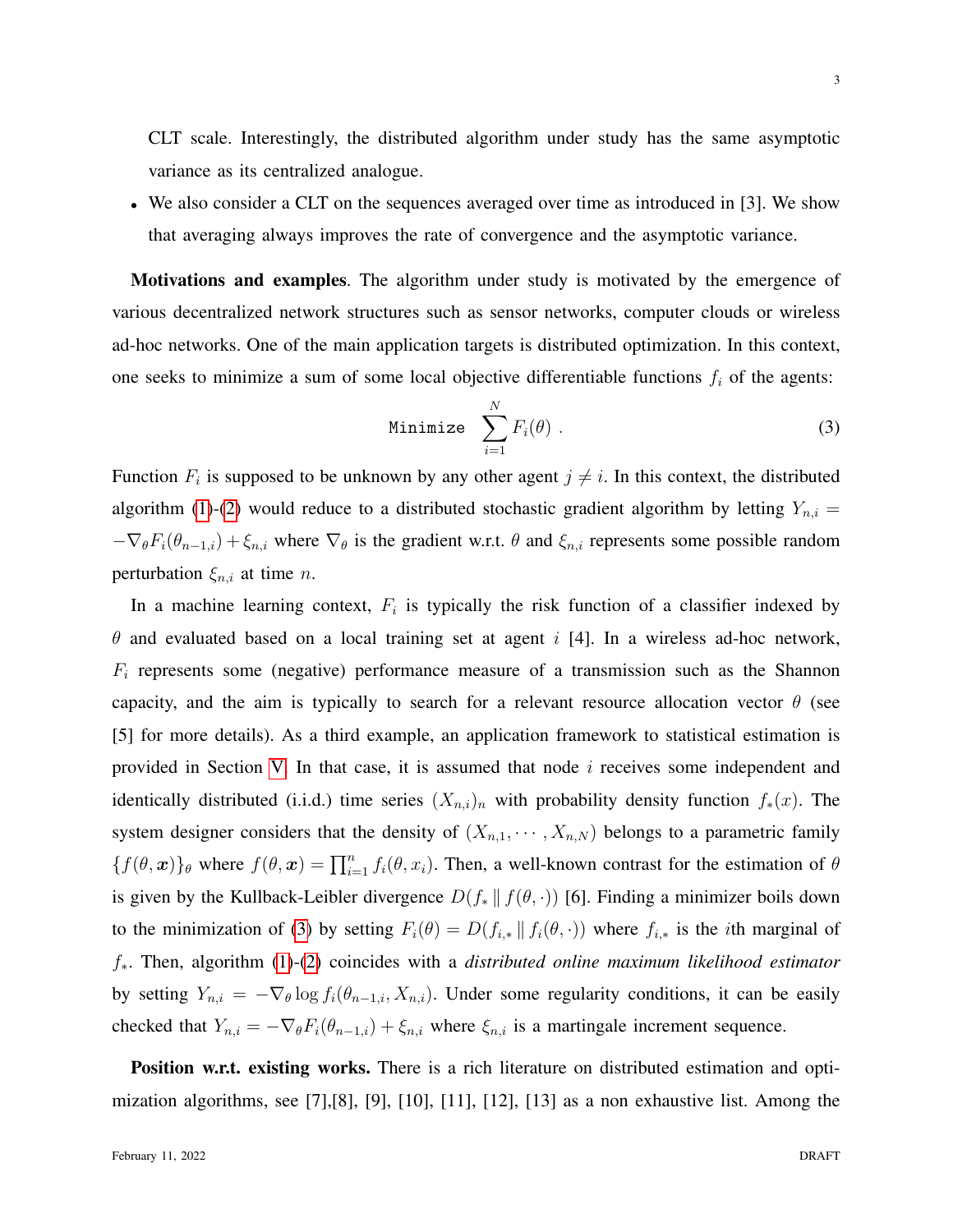first gossip algorithms are those considered in the treatise [14] and in [15], as well as in [16], the latter reference dealing with the case of a constant step size. The case where the gossip matrices are random and the observations are noiseless is considered in [17]. The authors of [11] solve a constrained optimization by also using noiseless estimates. The contributions [10] and [13] consider the framework of linear regression models.

In this paper, the random gossip matrices  $W_n$  are assumed to be row stochastic, *i.e.*,  $W_n \mathbf{1} = \mathbf{1}$ where 1 is the vector whose components equal one, and column stochastic in the mean, *i.e.*,  $1^T \mathbb{E}[W_n] = 1^T$ . Observe that the row stochasticity constraint  $W_n 1 = 1$  is local, since it simply requires that each agent makes a weighted sum of the estimates of its neighbors with weights summing to one. Alternatively, the column stochasticity constraint  $\mathbf{1}^T W_n = \mathbf{1}^T$  which is assumed in many contributions (see *e.g.* [18], [11], [19], [20]) requires a coordination at the network level (nodes must coordinate their weights). This constraint is not satisfied by a large class of gossip algorithms. As an example, the well known broadcast gossip matrices (see Section [II-B\)](#page-6-0) are only column stochastic in the mean. As opposed to the aforementioned papers, it is worth noting that some works such as [16], [12], [5] get rid of the column-stochasticity condition. As a matter of fact, assumption  $\mathbf{1}^T \mathbb{E}[W_n] = \mathbf{1}^T$  is even relaxed in [16]. Nevertheless, considering for instance Problem [\(3\)](#page-2-0), this comes at the price of losing the convergence to the sought minima.

In many contributions (see *e.g.* [16], [8], or [10]), the gossip step is performed before the local step, contrary to what is done in this paper. The general techniques used in this paper to establish the convergence towards a consensus, the stability and the fluctuations of the estimates can be adapted without major difficulty to that situation.

In [19], projected stochastic (sub)gradient algorithms are considered in the case where matrices  $(W_n)_n$  are doubly stochastic. Such results have later been extended by [5] to the case of non convex optimization, also relaxing the doubly-stochastic assumption. It is worth noting that such works explicitly or implicitly rely on a projection step onto a compact convex set. In many scenarios (such as unconstrained optimization for example), the estimate is not naturally supposed to be confined into a known compact set. In that case, introducing an artificial projection step is known to modify the limit points of the algorithm. On the opposite, this paper addresses the issue of unprojected stochastic approximation algorithms. In this context, stability turns out to be a crucial issue which is addressed in this paper. Note that the stability issues are not considered in most of [16]. Finally, unlike previous works such as [19] or [5], we also address the issue of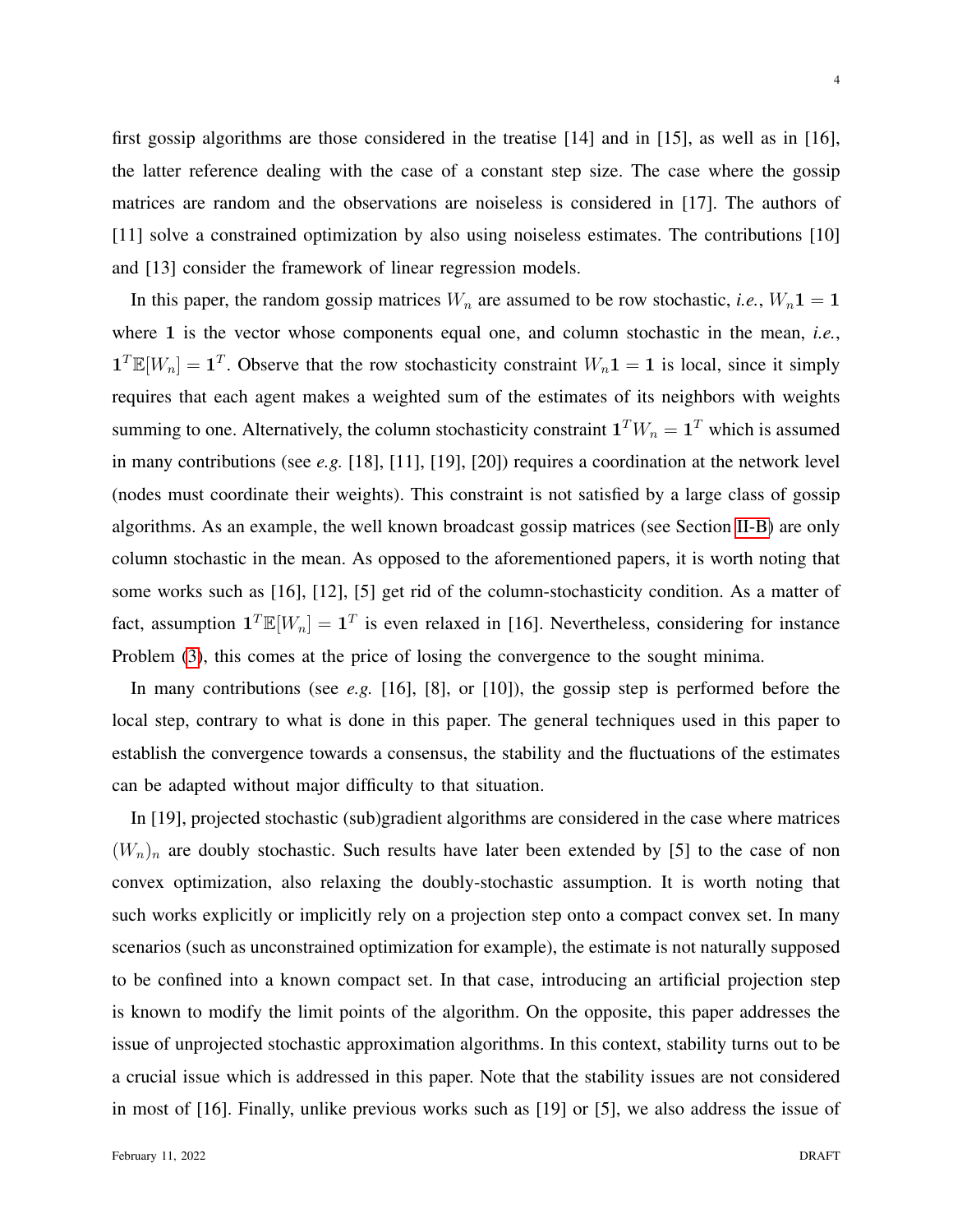convergence rate and characterize the asymptotic fluctuations of the estimation error.

From a methodological viewpoint, our analysis does not rely on convex optimization tools such as in *e.g.* [18], [11], [19]) and does not rely on perturbed differential inclusions as in [5]. The almost sure convergence result is obtained following an approach inspired by [21] and [22] (other works such as [16] consider weak convergence approaches). The stability result is obtained by introducing a Lyapunov function and by jointly controlling the moments of this Lyapunov function and the second order moments of the disagreements between local estimates. Finally, the study of the asymptotic fluctuations of the estimate is based on recent results of [23] and is partly inspired by the works of [24].

This paper is organized as follows. In Section [II,](#page-4-0) we state and comment our basic assumptions. The algorithm convergence is studied in Section [III.](#page-7-0) The second order behavior of the algorithm is described in Section [IV.](#page-11-0) An application relative to distributed estimation is described in Section [V,](#page-15-0) along with some numerical simulations. The appendix is devoted to the proofs.

#### II. THE MODEL AND THE BASIC ASSUMPTIONS

<span id="page-4-0"></span>Let us start by writing the distributed algorithm described in the previous section in a more compact form. Define the  $\mathbb{R}^{dN}$ -valued random vectors  $\theta_n$  and  $Y_n$  by  $\theta_n := (\theta_{n,1}^T, \dots, \theta_{n,N}^T)^T$ and  $Y_n := (Y_{n,1}^T, \ldots, Y_{n,N}^T)^T$  where  $A^T$  denotes the transpose of the matrix A. The algorithm reduces to:

<span id="page-4-1"></span>
$$
\boldsymbol{\theta}_n = (W_n \otimes I_d) \left( \boldsymbol{\theta}_{n-1} + \gamma_n \boldsymbol{Y}_n \right) , \qquad (4)
$$

where  $\otimes$  denotes the Kronecker product and  $I_d$  is the  $d \times d$  identity matrix.

Note that we always assume  $\mathbb{E}|\theta_0|^2 < \infty$  throughout the paper, where | | | represents the Euclidean norm.

*Remark 1:* Following [3], we also consider the averaged sequence  $(\bar{\theta}_n)_{n\geq 1}$ , where  $\bar{\theta}_n :=$  $(\bar{\theta}_{n,1}^T, \ldots, \bar{\theta}_{n,N}^T)^T$  and the components are given by

<span id="page-4-2"></span>
$$
\bar{\theta}_{n,i} = \frac{1}{n} \sum_{k=1}^{n} \theta_{k,i} \tag{5}
$$

at any instant  $n$  for node i. We will show in Section [IV-B](#page-12-0) that this averaging technique improves the convergence rate of the distributed stochastic approximation algorithm. In this paper, we analyze the asymptotic behavior of both sequences  $\bar{\theta}_n$  and  $\theta_n$  as  $n \to \infty$ .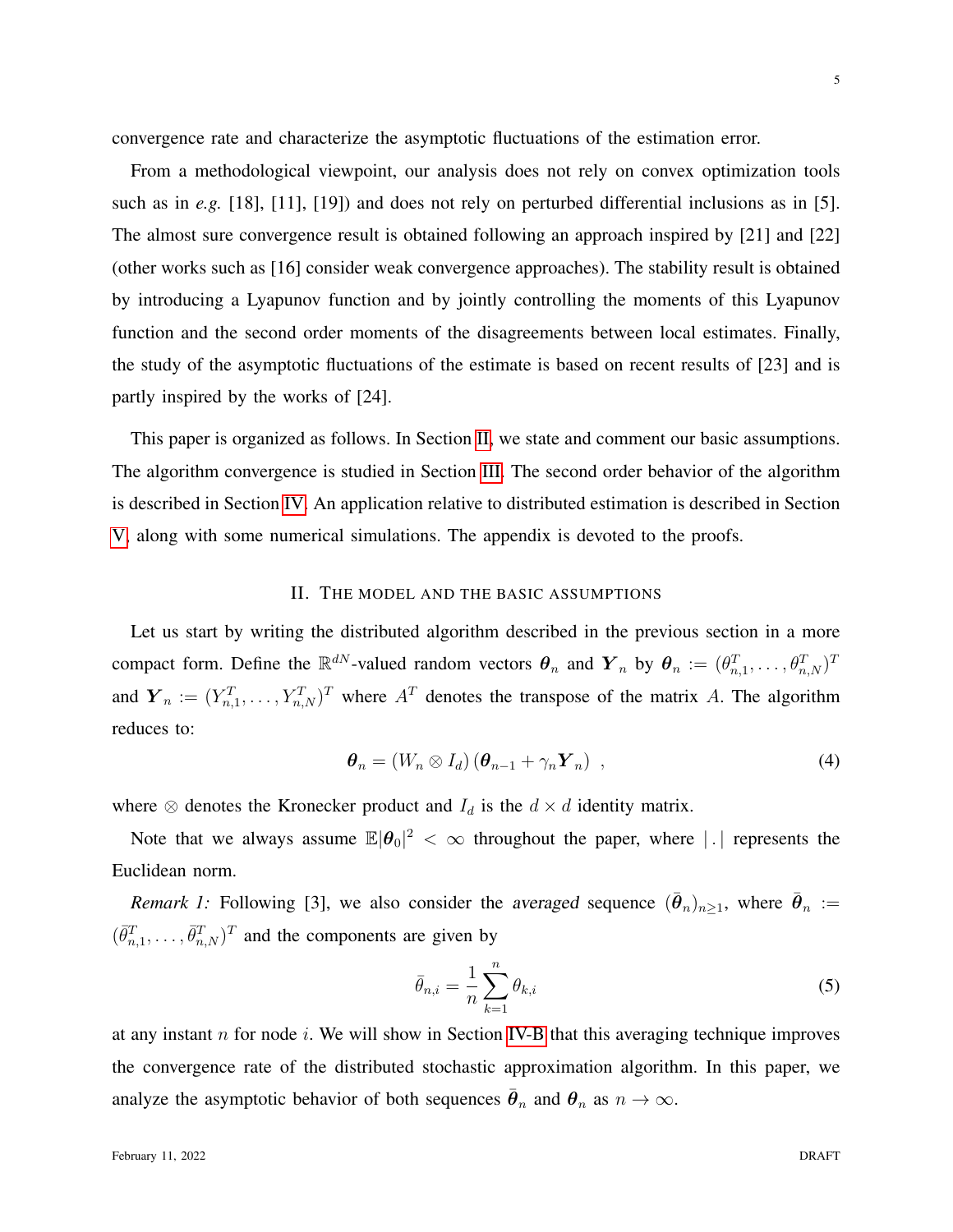#### <span id="page-5-5"></span>*A. Observation and Network Models*

Let  $(\mu_{\theta})_{\theta \in \mathbb{R}^{dN}}$  be a family of probability measures on  $\mathbb{R}^{dN}$  endowed with its Borel  $\sigma$ -field  $\mathcal{B}(\mathbb{R}^{dN})$  such that for any  $A \in \mathcal{B}(\mathbb{R}^{dN})$ ,  $\theta \mapsto \mu_{\theta}(A)$  is measurable from  $\mathcal{B}(\mathbb{R}^{dN})$  to  $\mathcal{B}([0,1])$ where  $\mathcal{B}([0, 1])$  denotes the Borel  $\sigma$ -field on [0, 1].

We consider the case when the random process  $(Y_n, W_n)_{n \geq 1}$  is adapted to a filtered probability space  $(\Omega, \mathcal{A}, \mathbb{P}, (\mathcal{F}_n)_{n>0})$  and satisfy

<span id="page-5-1"></span>*Assumption 1:* a)  $(W_n)_{n\geq 1}$  is a sequence of  $N \times N$  random matrices with non-negative elements such that:

- $W_n$  is row stochastic:  $W_n \mathbf{1} = \mathbf{1}$ ,
- $\mathbb{E}(W_n)$  is column stochastic:  $\mathbf{1}^T \mathbb{E}(W_n) = \mathbf{1}^T$ ,
- <span id="page-5-3"></span>b) For any positive measurable functions  $f, g$  and any  $n \geq 0$ ,

<span id="page-5-0"></span>
$$
\mathbb{E}[f(W_{n+1})g(\mathbf{Y}_{n+1})|\mathcal{F}_n] = \mathbb{E}[f(W_{n+1})] \int g(\mathbf{y})\mu_{\boldsymbol{\theta}_n}(d\mathbf{y}) . \tag{6}
$$

<span id="page-5-2"></span>c) The sequence  $(W_n)_{n\geq 1}$  is identically distributed and the spectral norm  $\rho$  of matrix  $\mathbb{E}(W_1^T(I_N 11^T/N$  $(W_1)$  satisfies  $\rho < 1$ .

Assumptions [1](#page-5-0)[a](#page-5-1)) and [1](#page-5-0)[c](#page-5-2)) capture the properties of the gossiping scheme within the network. Following the work of [[1](#page-5-0)7], r[a](#page-5-1)ndom gossip is assumed in this paper. Assumption 1a) has been commented in the introduction. The assumption on the spectral norm in Assumption [1](#page-5-0)[c\)](#page-5-2) is a connectivity condition of the underlying network graph which will be discussed in more details in Section [II-B.](#page-6-0) Assumption [1](#page-5-0)[b\)](#page-5-3) implies that *(i)* the random variables (r.v.)  $W_n$  and  $Y_n$ are independent conditionally to the past, *(ii)* the r.v.  $(W_n)_{n\geq 1}$  are independent and *(iii)* the conditional distribution of  $Y_{n+1}$  given the past is  $\mu_{\theta_n}$ . This assumption is quite usual in the framework of stochastic approximation and is sometimes refer to as a Robbins-Monro setting. As a particular case, this assumption holds if  $Y_{n+1}$  has the form  $Y_{n+1} = g(\theta_n) + \xi_{n+1}$  where  $\xi_{n+1}$  is an i.i.d. process.

It is also assumed that the step-size sequence  $(\gamma_n)_{n\geq 1}$  in the stochastic approximation scheme [\(1\)](#page-1-0) satisfies the following conditions which are rather usual in the framework of stochastic approximation algorithms [2]:

<span id="page-5-4"></span>*Assumption 2:* The deterministic sequence  $(\gamma_n)_{n\geq 1}$  is positive and such that  $\sum_n \gamma_n = \infty$  and  $\sum_n \gamma_n^2 < \infty$ .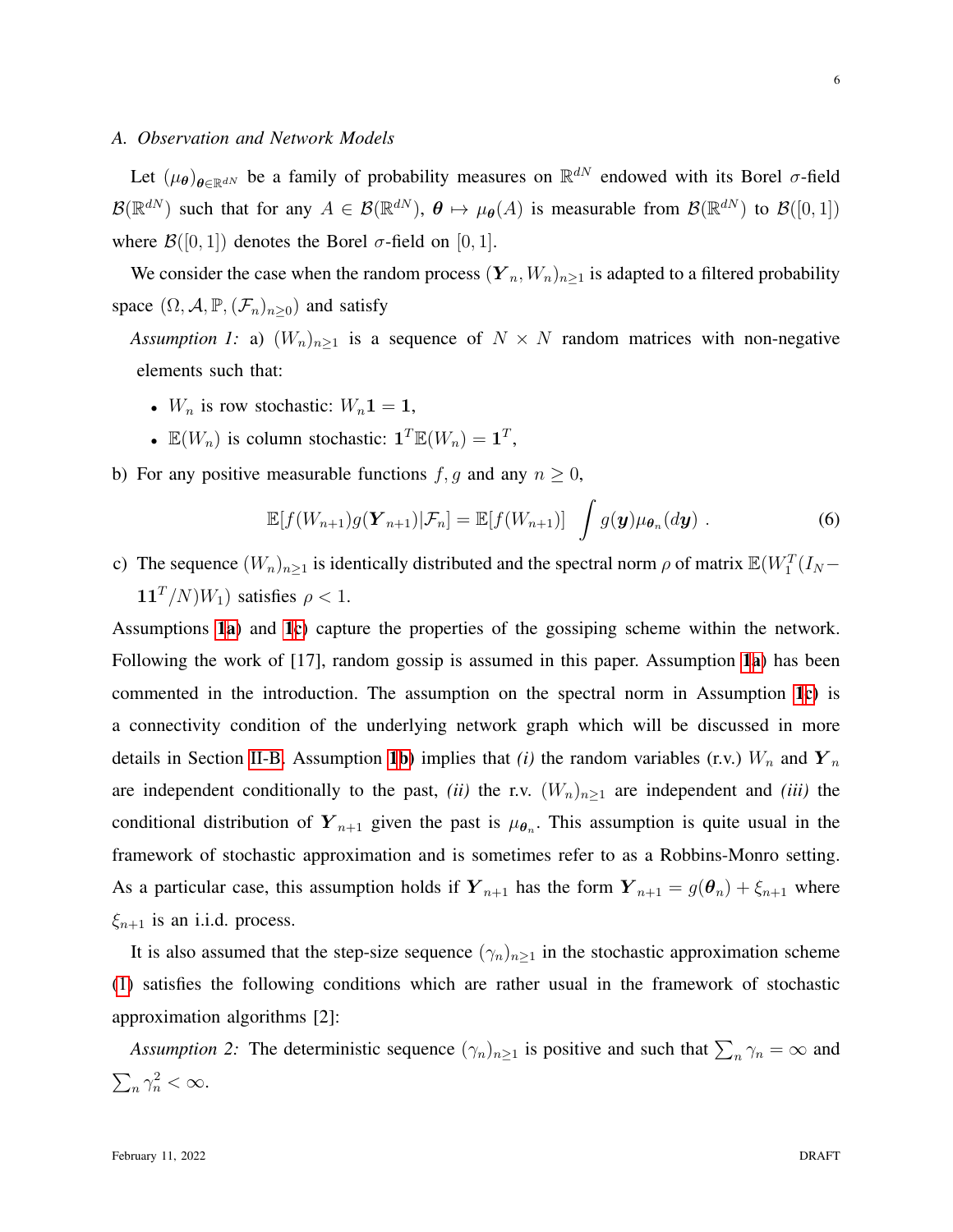#### <span id="page-6-0"></span>*B. Illustration: Some Examples of Gossip Schemes*

We describe three standard gossip schemes so called *pairwise*, *broadcast* and *dropout* schemes. The reader may refer to [25] for a more complete picture and for more general gossip strategies. The network of agents is represented as a non-directed graph  $(E, V)$  where E is the set of edges and  $V$  is the set of  $N$  vertices.

# *1) Pairwise Gossip:* This example can be found in [17] on average consensus (see also [5]).

At time n, two connected nodes – say i and  $j$  – wake up, independently from the past. Nodes *i* and *j* compute the weighted average  $\theta_{n,i} = \theta_{n,j} = 0.5\tilde{\theta}_{n,i} + 0.5\tilde{\theta}_{n,j}$ ; and for  $k \notin \{i, j\}$ , the nodes do not gossip:  $\theta_{n,k} = \tilde{\theta}_{n,k}$ . In this example, given the edge  $\{i, j\}$  wakes up,  $W_n$  is equal to  $I_N - (e_i - e_j)(e_i - e_j)^T/2$  where  $e_j$  denotes the *i*th vector of the canonical basis in  $\mathbb{R}^N$ ; and the matrices  $(W_n)_{n\geq 0}$  are i.i.d. and doubly stochastic. Assumption [1](#page-5-0)[a\)](#page-5-1) is obviously satisfied. Conditions for Assumption [1](#page-5-0)[c\)](#page-5-2) can be found in [17]: the spectral norm  $\rho$  of the matrix  $\mathbb{E}(W_n(I_N - 11^T/N)W_n^T)$  is in [0, 1) if and only if the weighted graph (E, V, W) is connected, where the wedge  $\{i, j\}$  is weighted by the probability that the nodes  $i, j$  communicate.

*2) Broadcast Gossip:* This example is adapted from the broadcast scheme in [26]. At time n, a node *i* wakes up at random with uniform probability and broadcasts its temporary update  $\theta_{n,i}$ to all its neighbors  $\mathcal{N}_i$ . Any neighbor j computes the weighted average  $\theta_{n,j} = \beta \tilde{\theta}_{n,i} + (1-\beta)\tilde{\theta}_{n,j}$ . On the other hand, the nodes k which do not belong to the neighborhood of i (including i itself) sets  $\theta_{n,k} = \theta_{n,k}$ . Note that, as opposed to the pairwise scheme, the transmitter node i does not expect any feedback from its neighbors. Then, given i wakes up, the  $(k, \ell)$ th component of  $W_n$ is given by:

$$
w_n(k,\ell) = \begin{cases} 1 & \text{if } k \notin \mathcal{N}_i \text{ and } k = \ell ,\\ \beta & \text{if } k \in \mathcal{N}_i \text{ and } \ell = i ,\\ 1 - \beta & \text{if } k \in \mathcal{N}_i \text{ and } k = \ell ,\\ 0 & \text{otherwise.} \end{cases}
$$

This matrix  $W_n$  is not doubly stochastic but  $\mathbf{1}^T \mathbb{E}(W_n) = \mathbf{1}^T$  (see for instance [26]). Thus, the matrices  $(W_n)_{n\geq 1}$  $(W_n)_{n\geq 1}$  $(W_n)_{n\geq 1}$  are i.i.d. and satisfy the assumption 1[a\)](#page-5-1). Here again, it can be shown that the spectral norm  $\rho$  of  $\mathbb{E}(W_n(I_N - 11^T/N)W_n^T)$  is in [0, 1) if and only if  $(E, V)$  is a connected graph (see [26]).

*3) Network dropouts:* In this simple example, the network is subjected from time to time to a dropout: consider any sequence of gossip matrices  $W_n$  satisfying Assumptions [1-](#page-5-0)a) and 1-c),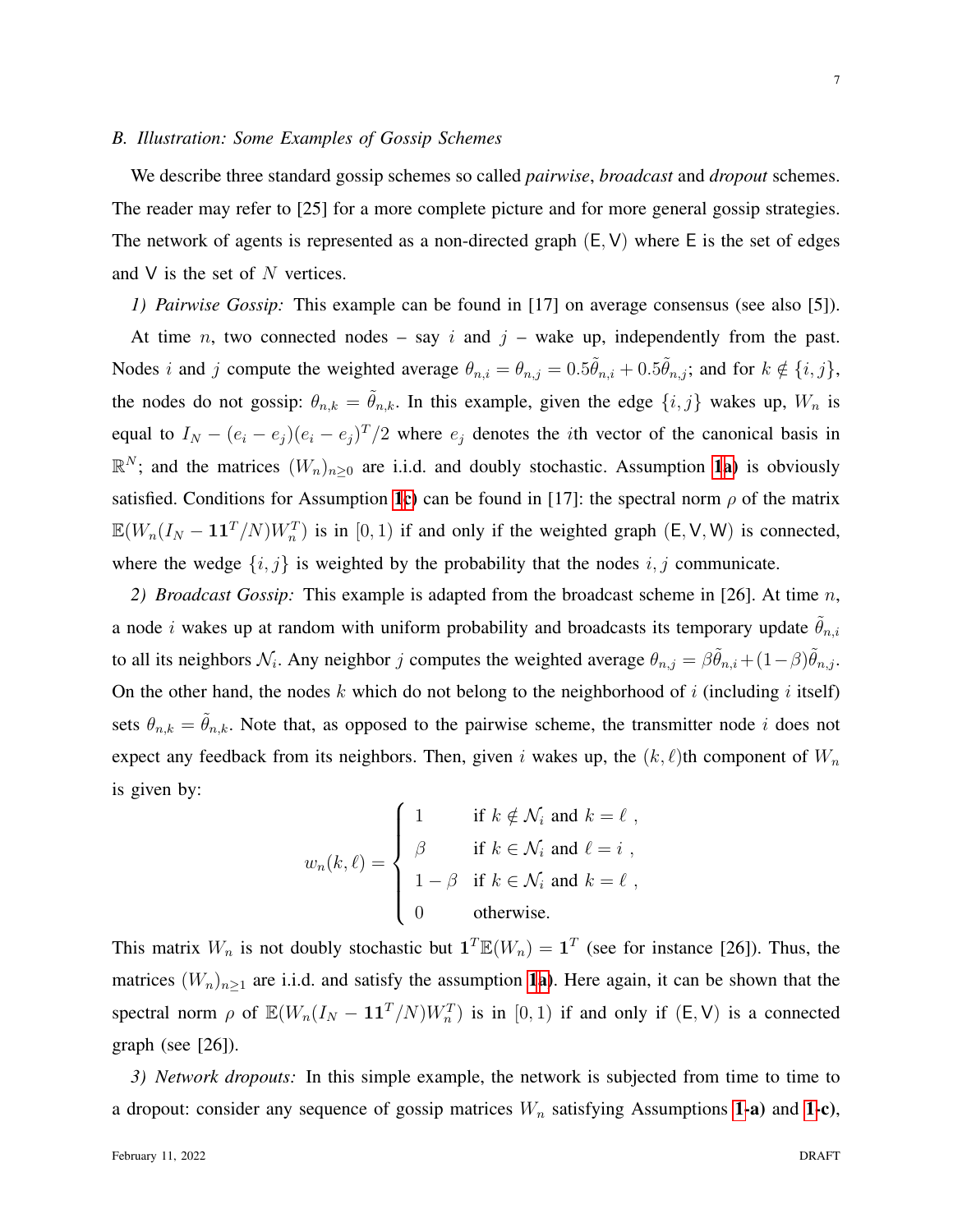and put  $W'_n = B_n W_n + (1 - B_n)I_N$  where  $B_n$  is a sequence of i.i.d. Bernoulli random variables independent of the  $W_n$ . The network whose gossip matrices are the  $W'_n$  incurs a dropout at the moments where  $B_n = 0$ . At these moments, the nodes locally update their estimates and skip the gossip step. It is easy to show that the sequence  $W'_n$  satisfies Assumptions [1-](#page-5-0)a) and 1-c).

# III. CONVERGENCE RESULTS

<span id="page-7-0"></span>In this section, we address the asymptotic behavior when  $n \to \infty$  of the algorithm [\(4\)](#page-4-1) and of its averaged version [\(5\)](#page-4-2). To that goal, we write  $\theta_n$  as the sum of a vector in the consensus space and a disagreement vector. Let

<span id="page-7-2"></span>
$$
J := (\mathbf{1}\mathbf{1}^T/N) \otimes I_d , \qquad J_\perp := I_{dN} - J , \qquad (7)
$$

be resp. the projector onto the *consensus subspace*  $\{1 \otimes \theta : \theta \in \mathbb{R}^d\}$  and the projector onto the orthogonal subspace. For any vector  $x \in \mathbb{R}^{dN}$ , define the vector of  $\mathbb{R}^d$ 

<span id="page-7-4"></span>
$$
\langle \boldsymbol{x} \rangle := \frac{1}{N} (\boldsymbol{1}^T \otimes I_d) \boldsymbol{x} \tag{8}
$$

so that  $Jx = \mathbf{1} \otimes \langle x \rangle$ . Note that  $\langle x \rangle = (x_1 + \cdots + x_N) / N$  in case we write  $x = (x_1^T, \dots, x_N^T)^T$ ,  $x_i$  in  $\mathbb{R}^d$ . Set

<span id="page-7-3"></span><span id="page-7-1"></span>
$$
\boldsymbol{x}_{\perp} := J_{\perp} \boldsymbol{x} \tag{9}
$$

so that  $x = 1 \otimes \langle x \rangle + x_{\perp}$ . We will refer to  $\theta_{\perp,n} := J_{\perp} \theta_n$  as the *disagreement vector*.

The convergence results rely on the following equations: under Assumption [1](#page-5-0)[a\)](#page-5-1), it holds

$$
\langle \boldsymbol{\theta}_n \rangle = \langle \boldsymbol{\theta}_{n-1} \rangle + \gamma_n \langle (W_n \otimes I_d)(\boldsymbol{Y}_n + \gamma_n^{-1} \boldsymbol{\theta}_{\perp, n-1}) \rangle \;, \tag{10}
$$

$$
\gamma_{n+1}^{-1}\boldsymbol{\theta}_{\perp,n} = \frac{\gamma_n}{\gamma_{n+1}} J_{\perp}(W_n \otimes I_d) \left( \gamma_n^{-1}\boldsymbol{\theta}_{\perp,n-1} + J_{\perp} \boldsymbol{Y}_n \right) . \tag{11}
$$

We then first address the almost-sure convergence of the sequence  $(\theta_n)_{n\geq 1}$  *(i)* by showing that the non-homogeneous controlled Markov chain  $(\gamma_{n-1}^{-1}\theta_{\perp,n})_n$  is stable enough so that  $(\theta_{\perp,n})_n$ converges almost-surely to zero and, *(ii)* by applying results on the convergence of stochastic approximation algorithms with state-dependent noise in order to identify the limiting points of the sequence  $(\langle \theta_n \rangle)_{n \geq 1}$  $(\langle \theta_n \rangle)_{n \geq 1}$  $(\langle \theta_n \rangle)_{n \geq 1}$ . These results are stated in Theorem 1 (and Theorem [2](#page-10-0) in the case of vanishing communication rate); we prove that all agents eventually reach an agreement on the value of their estimate: the limit points of  $(\theta_n)_{n\geq 1}$  (resp.  $(\bar{\theta}_n)_{n\geq 1}$ ) given by [\(4\)](#page-4-1) (resp. [\(5\)](#page-4-2)) are of the form  $1 \otimes \theta_{\star}$ .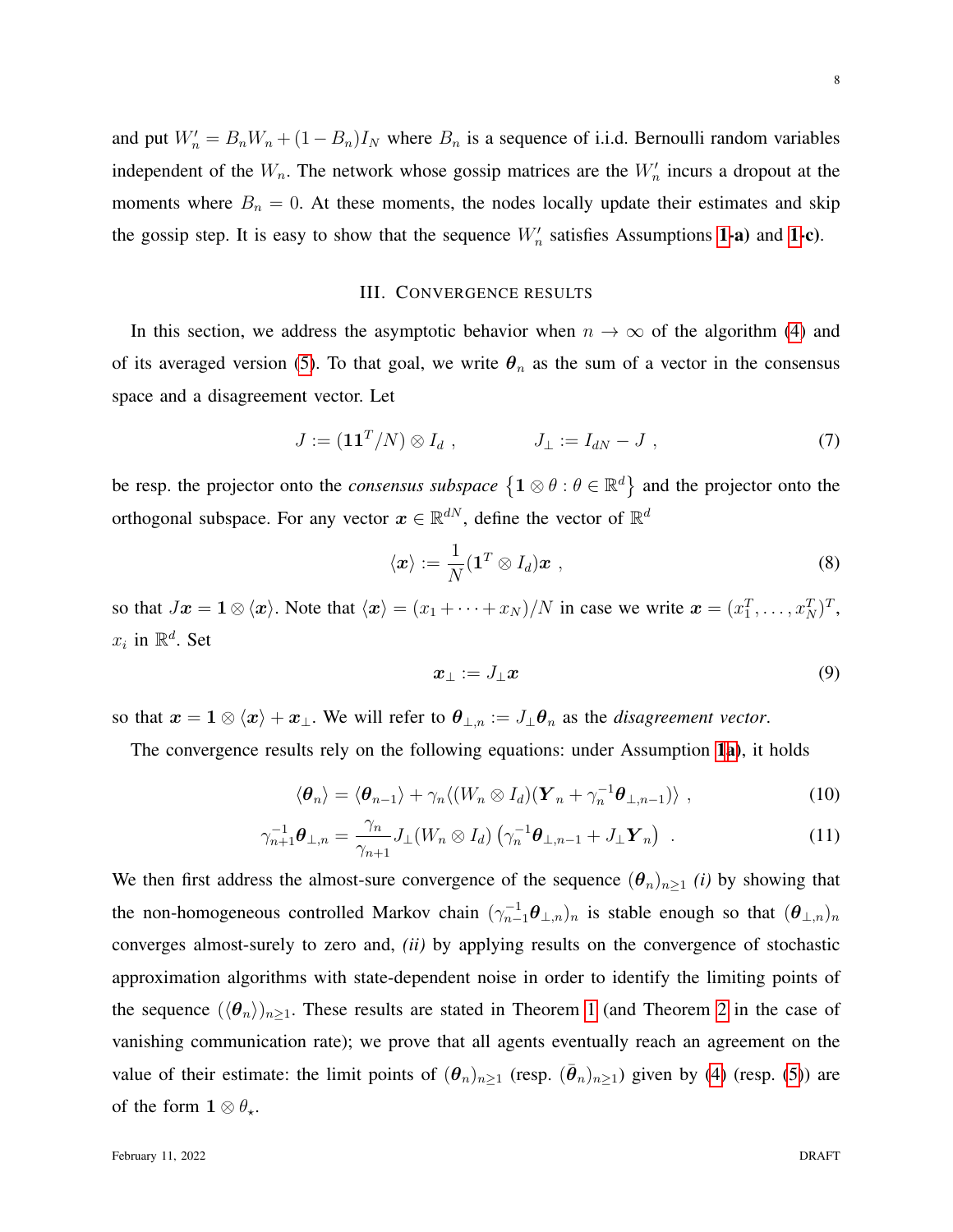It is known that convergence of stochastic approximation algorithms to an attractive set is established provided that the sequence remains in a compact set with probability one and is, with probability one, infinitely often in the domain of attraction of this attractive set. Our convergence result is stated under assumptions implying the recurrence property provided the sequence remains almost-surely in a compact set. Therefore, our convergence results are derived under a boundedness assumption, and we then provide in Theorem [3](#page-11-1) sufficient conditions for this boundedness condition to be satisfied.

All these convergence results are obtained under conditions on the state-dependent noise sequence in the stochastic approximation scheme [\(10\)](#page-7-1). These conditions roughly speaking assume *(i)* that there exist a Lyapunov function and an attractive set associated to the mean field of the noisy Ordinary Differential Equation [\(10\)](#page-7-1), *(ii)* regularity-in- $\theta$  of the probability distributions  $(\mu_{\theta})_{\theta \in \mathbb{R}^{dN}}$ . The exact assumptions are stated herein.

# *A. Assumptions on the distributions*  $\mu_{\theta}$

Define the function  $h : \mathbb{R}^d \to \mathbb{R}^d$  by:

<span id="page-8-1"></span><span id="page-8-0"></span>
$$
h(\theta) := \int \langle \mathbf{y} \rangle \, \mu_{\mathbf{1} \otimes \theta}(d\mathbf{y}) \; . \tag{12}
$$

We shall refer to h as the *mean field*. The key ingredient to prove the convergence of a stochastic approximation procedure is the existence of a Lyapunov function V for the mean field h *i.e.*, a function  $V : \mathbb{R}^d \to \mathbb{R}^+$  such that  $\nabla V^T$   $h \leq 0$ . Precisely, it is assumed:

Assumption 3: There exists a function  $V : \mathbb{R}^d \to \mathbb{R}^+$  such that:

- <span id="page-8-4"></span>a) V is continuously differentiable.
- <span id="page-8-6"></span>b) For any  $\theta \in \mathbb{R}^d$ ,  $\nabla V(\theta)^T h(\theta) \leq 0$ , where h is given by [\(12\)](#page-8-0).
- c) For any  $M > 0$ , the level set  $\{\theta \in \mathbb{R}^d : V(\theta) \le M\}$  is compact.
- <span id="page-8-2"></span>d) The set  $\mathcal{L} := \{ \theta \in \mathbb{R}^d : \nabla V(\theta)^T h(\theta) = 0 \}$  is non-empty and there exists  $M_0$  such that  $\mathcal{L} \subseteq \{V \leq M_0\}.$
- <span id="page-8-5"></span>e) The function h given by [\(12\)](#page-8-0) is continuous on  $\mathbb{R}^d$ .
- <span id="page-8-3"></span>f)  $V(\mathcal{L}) := \{ V(\theta) : \theta \in \mathcal{L} \}$  has an empty interior.

Observe that Assumptions [3](#page-8-1)[d\)](#page-8-2) and 3[f\)](#page-8-3) are trivially satisfied when  $\mathcal L$  is finite.

When h is a gradient field i.e.  $h = -\nabla g$ , a natural candidate for the Lyapunov function is  $V = g$ . In this case,  $\mathcal{L} = \{\nabla g = 0\}$ ; when g is d-times differentiable, the Sard's theorem implies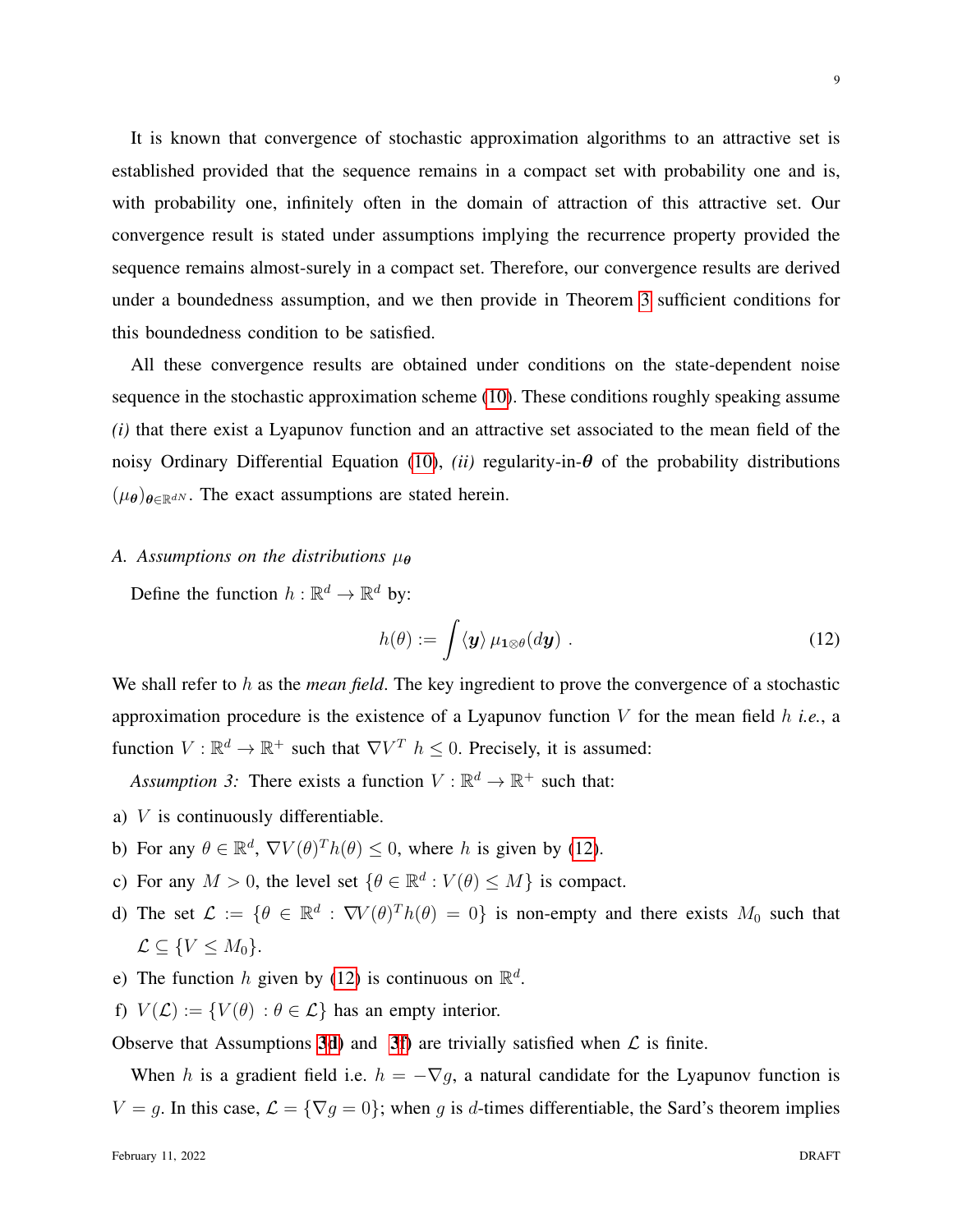10

that  $g(\{\nabla g = 0\})$  has an empty interior. If g is strictly convex and it reaches its minimum at a finite  $\theta_{\star}$ , the function  $\theta \mapsto |\theta - \theta_{\star}|^2$  is also a Lyapunov function. In this case,  $\mathcal{L} = {\theta_{\star}}$ .

<span id="page-9-2"></span>*Assumption 4:* For any  $M > 0$ ,

- <span id="page-9-4"></span>a)  $\sup_{|\theta| \le M} \int |\mathbf{y}|^2 \mu_{\theta}(d\mathbf{y}) < \infty.$
- <span id="page-9-5"></span>b) there exists a constant  $C_M$  such that for any  $|\theta| \leq M$ ,

<span id="page-9-1"></span>
$$
\left| \int \langle \mathbf{y} \rangle \, \mu_{\theta}(d\mathbf{y}) - \int \langle \mathbf{y} \rangle \, \mu_{1 \otimes \langle \theta \rangle}(d\mathbf{y}) \right| \leq C_M |\theta_{\perp}| \tag{13}
$$

The condition [\(13\)](#page-9-1) is a regularity condition on the distribution of  $\langle Y_{n+1} \rangle$  given the past.

## *B. Almost sure convergence of the distributed algorithm*

Define  $d(\theta, A) := \inf \{ |\theta - \varphi| : \varphi \in A \}$  for any  $\theta \in \mathbb{R}^d$  and  $A \subset \mathbb{R}^d$ .

*Theorem [1](#page-5-0):* Suppose Assumptions 1, [2](#page-5-4), [3](#page-8-1), [4](#page-9-2). Assume in addition that  $\lim_{n} \gamma_n / \gamma_{n-1} = 1$  and

<span id="page-9-3"></span><span id="page-9-0"></span>
$$
\mathbb{P}\left\{\limsup_{n}|\boldsymbol{\theta}_{n}|<\infty\right\}=1\text{ .}\tag{14}
$$

Then, with probability one,

$$
\lim_{n \to \infty} d(\langle \theta_n \rangle, \mathcal{L}) = 0 , \qquad \lim_{n} \theta_{\perp, n} = 0 , \qquad (15)
$$

where L is given by Assumption [3](#page-8-1). Moreover, with probability one,  $(\langle \theta_n \rangle)_{n>1}$  converges to a connected component of  $\mathcal{L}$ .

Theorem [1](#page-9-0) is proved in Appendix [B.](#page-17-0) Theorem [1](#page-9-0) shows that when the stability condition [\(14\)](#page-9-3) holds true, the vector of iterates  $\theta_n$  given by [\(4\)](#page-4-1) converges almost surely to the consensus space as  $n \to \infty$  so that the network asymptotically achieves consensus. Moreover, this consensus belongs to the attractive set of the Lyapunov function.

Since  $V$  is continuous, Theorem [1](#page-9-0) implies that with probability one (w.p.1), the sequence  ${V(\langle \theta_n \rangle)}_{n\geq 0}$  converges to a (random) point  $v_* \in V(\mathcal{L})$ . This can be used to show that  $(\langle \theta_n \rangle)_{n\geq 0}$ converges to a connected component of  $\{\theta \in \mathcal{L} : V(\theta) = v_\star\}$ . In general, this does not imply that  $(\langle \theta_n \rangle)_{n\geq 0}$  converges w.p.1 to some (random point)  $\theta_* \in \mathcal{L}$ . Note nevertheless that this holds true w.p.1 when  $\mathcal L$  is finite.

Along any sequence  $(\theta_n)_{n\geq 0}$  converging to  $1 \otimes \theta_{\star}$  for some  $\theta_{\star} \in \mathcal{L}$ , the Cesaro's lemma implies that the averaged sequence  $(\bar{\theta}_n)_{n\geq 0}$  converges w.p.1 to  $1\otimes \theta_{\star}$ . Therefore, the averaged sequence [\(5\)](#page-4-2) and the original sequence [\(4\)](#page-4-1) have the same limiting value, if any.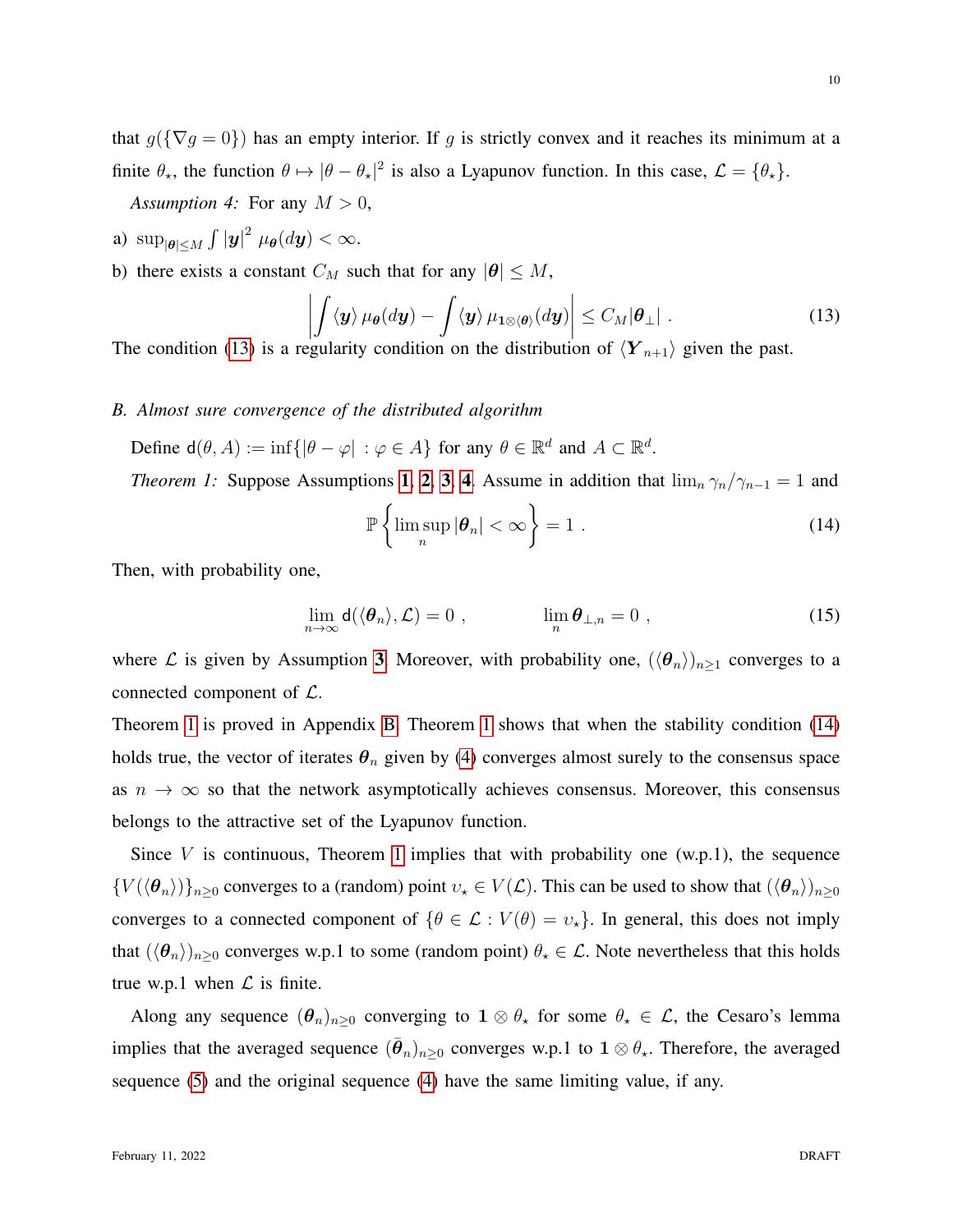#### *C. Case of a vanishing communication rate*

Theorems [1](#page-9-0) still holds true when the r.v.  $(W_n)_{n\geq 1}$  are not identically distributed. An interesting example is when  $\mathbb{P}\{W_n = I_N\} \to 1$  as  $n \to \infty$ . From a communication point of view, this means that the exchange of information between agents becomes rare as  $n \to \infty$ . This context is especially interesting in case of wireless networks, where it is often required to limit as much as possible the amount of communication between the nodes.

In such cases, Assumption [1](#page-5-0)[c\)](#page-5-2) does no longer hold true. We prove a convergence result for the algorithms [\(4\)](#page-4-1) and [\(5\)](#page-4-2) when the spectral norm of the matrix  $\mathbb{E}(W_n^T(I_N - 11^T/N)W_n)$  and the step size sequence  $(\gamma_n)_{n\geq 1}$  satisfy the following assumption:

Assumption 5:  $\sum_{n} \gamma_n = \infty$  and there exists  $\alpha > 1/2$  such that:

<span id="page-10-2"></span><span id="page-10-1"></span>
$$
\lim_{n \to \infty} n^{\alpha} \gamma_n = 0, \qquad \lim_{n \to \infty} n^{1+\alpha} \gamma_n = +\infty , \qquad (16)
$$

$$
\liminf_{n \to \infty} \frac{1 - \rho_n}{n^{\alpha} \gamma_n} > 0 , \qquad (17)
$$

where  $\rho_n$  is the spectral norm of the matrix  $\mathbb{E}(W_n^T(I_N - \mathbf{1} \mathbf{1}^T/N)W_n)$ .

Note that under Assumption [5](#page-10-1),  $\lim_{n} n(1-\rho_n) = +\infty$ . A typical framework where this assumption is useful is the following. Let  $(B_n)_n$  be a Bernoulli sequence of independent r.v. with  $\mathbb{P}(B_n =$ 1) =  $p_n$  and the probabilities  $p_n$  decrease in such a way that  $\liminf_n p_n/(n^{\alpha}\gamma_n) > 0$ : replace the matrices  $W_n$  described by Assumption [1](#page-5-0) with  $B_nW_n + (1 - B_n)I_N$ . Here  $p_n$  represents the probability that a communication between the nodes takes place at time n.

We also have  $\sum_n \gamma_n^2 < \infty$  so that the step-size sequence  $(\gamma_n)_{n \geq 1}$  satisfies the standard conditions for stochastic approximation scheme to converge.

An example of sequences  $(\gamma_n)_{n\geq 1}, (\rho_n)_{n\geq 1}$  satisfying Assumption [5](#page-10-1) is given by  $1-\rho_n = a/n^{\eta}$ and  $\gamma_n = \gamma_0/n^{\xi}$  with  $\eta, \xi$  such that  $0 \le \eta < \xi - 1/2 \le 1/2$ . In particular,  $\xi \in (1/2, 1]$  and  $\eta \in [0, 1/2).$ 

When the r.v.  $(W_n)_{n\geq 1}$  are i.i.d., the spectral norm  $\rho_n$  is equal to  $\rho$  for any n, and [\(17\)](#page-10-2) implies  $\rho$  < [1](#page-5-0): one is back to Assumption 1[c\)](#page-5-2). From this point of view, Assumption [5](#page-10-1) is weaker than Assumption [1](#page-5-0)[c\)](#page-5-2). Nevertheless, stronger constraints than Assumption [1](#page-5-0)[c\)](#page-5-2) are needed on the step size  $(\gamma_n)_{n>1}$ .

<span id="page-10-0"></span>When substituting Assumption [1](#page-5-0)[c\)](#page-5-2) by Assumption [5](#page-10-1), we have

*Theorem [2](#page-5-4):* The statement of Theorem [1](#page-9-0) remains valid under Assumptions [1](#page-5-0)[a](#page-5-1)[-b\)](#page-5-3), 2, [3](#page-8-1), [4](#page-9-2), [5](#page-10-1) and Eq. [\(14\)](#page-9-3).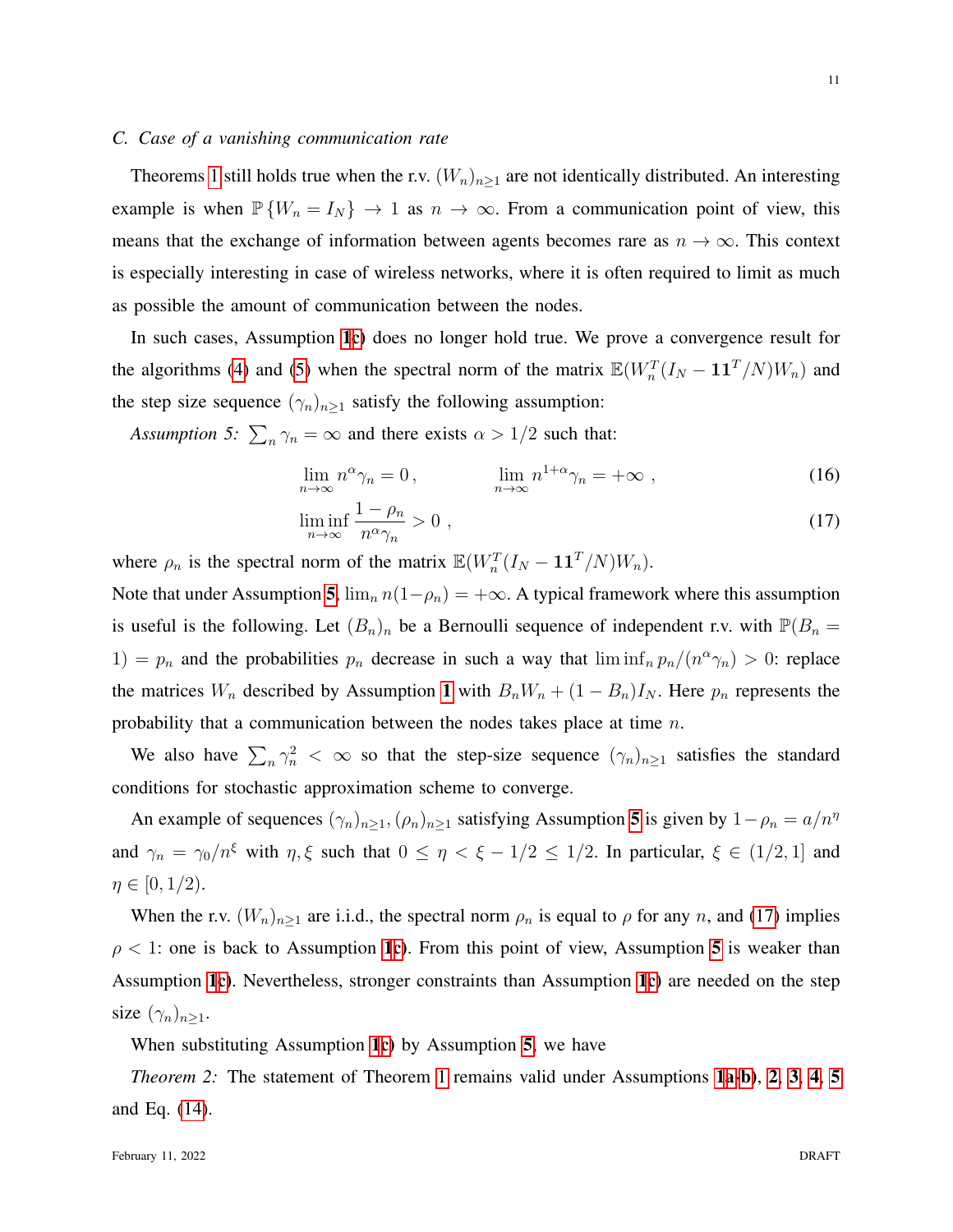Theorem [2](#page-10-0) is proved in Appendix [B.](#page-17-0)

#### *D. Stability*

In this section, we provide sufficient conditions implying [\(14\)](#page-9-3). These conditions are stated in the case of a vanishing communication rate but remain valid when Assumption [5](#page-10-1) is replaced with Assumption [1](#page-5-0)[c\)](#page-5-2). The proof of Theorem [3](#page-11-1) is given in Appendix [C.](#page-20-0)

<span id="page-11-3"></span><span id="page-11-1"></span>*Theorem [3](#page-8-1):* Suppose Assumptions **[1a](#page-5-0)-b**), [2](#page-5-4), 3[a](#page-8-4)[-e\)](#page-8-5) and [5](#page-10-1). Assume in addition that ST1.  $\nabla V$  is Lipschitz on  $\mathbb{R}^d$ .

<span id="page-11-2"></span>ST2. there exists a constant C such that for any  $\boldsymbol{\theta} \in \mathbb{R}^{dN}$ ,

$$
\int |\mathbf{y}|^2 \ \mu_{\boldsymbol{\theta}}(d\mathbf{y}) \leq C \left( 1 + V(\langle \boldsymbol{\theta} \rangle) + |\boldsymbol{\theta}_{\perp}|^2 \right) ,
$$

$$
\left| \int \langle \mathbf{y} \rangle \mu_{\boldsymbol{\theta}}(d\mathbf{y}) - \int \langle \mathbf{y} \rangle \mu_{1 \otimes \langle \boldsymbol{\theta} \rangle}(d\mathbf{y}) \right| \leq C |\boldsymbol{\theta}_{\perp}| .
$$

Then  $\mathbb{P} \{ \limsup_n |\theta_n| < \infty \} = 1$ .

It is proved in Appendix [C](#page-20-0) that under the assumptions of Theorem [3,](#page-11-1) a stronger result holds (see Lemma [5\)](#page-23-0): the sequence  $(\theta_{\perp,n})_{n\geq 1}$  converges to zero with probability one and  $(\langle \theta_n \rangle)_{n\geq 1}$ is stable in the sense that  $\sup_n V(\langle \theta_n \rangle) < \infty$ .

Note that the Lipschitz assumption on the gradient  $\nabla V$  combined with Assumption ST[2](#page-11-2) implies that h is at most linearly increasing when  $|\theta| \to \infty$ .

The stability condition [\(14\)](#page-9-3) could also be satisfied by modifying the algorithm [\(4\)](#page-4-1) with a truncation step. Truncation on a fixed compact set of  $\mathbb{R}^{dN}$  is easy to implement and natural when constraints on the system are available a priori; nevertheless it becomes impractical and questionable in many situations of interest when a compact set containing the limiting set  $\mathcal L$  is not known a priori. Another stability strategy consists in truncations on randomly varying compact sets [27]; derivation of conditions implying the stability of Algorithm [\(4\)](#page-4-1) without modifying its limiting set under such an approach is out of the scope of this paper and left to the interested reader.

## IV. CONVERGENCE RATES

<span id="page-11-0"></span>In this section, we derive the convergence rate in  $L^2$  of the disagreement sequence  $(\theta_{\perp,n})_n$ defined  $\theta_{\perp,n} := J_{\perp} \theta_n$  (see [\(7\)](#page-7-2) and [\(9\)](#page-7-3)). We also derive Central Limit Theorems for the sequences  $(\theta_n)_n$  and  $(\bar{\theta}_n)_n$ : we show that averaging always improves the convergence rate and the asymptotic variance.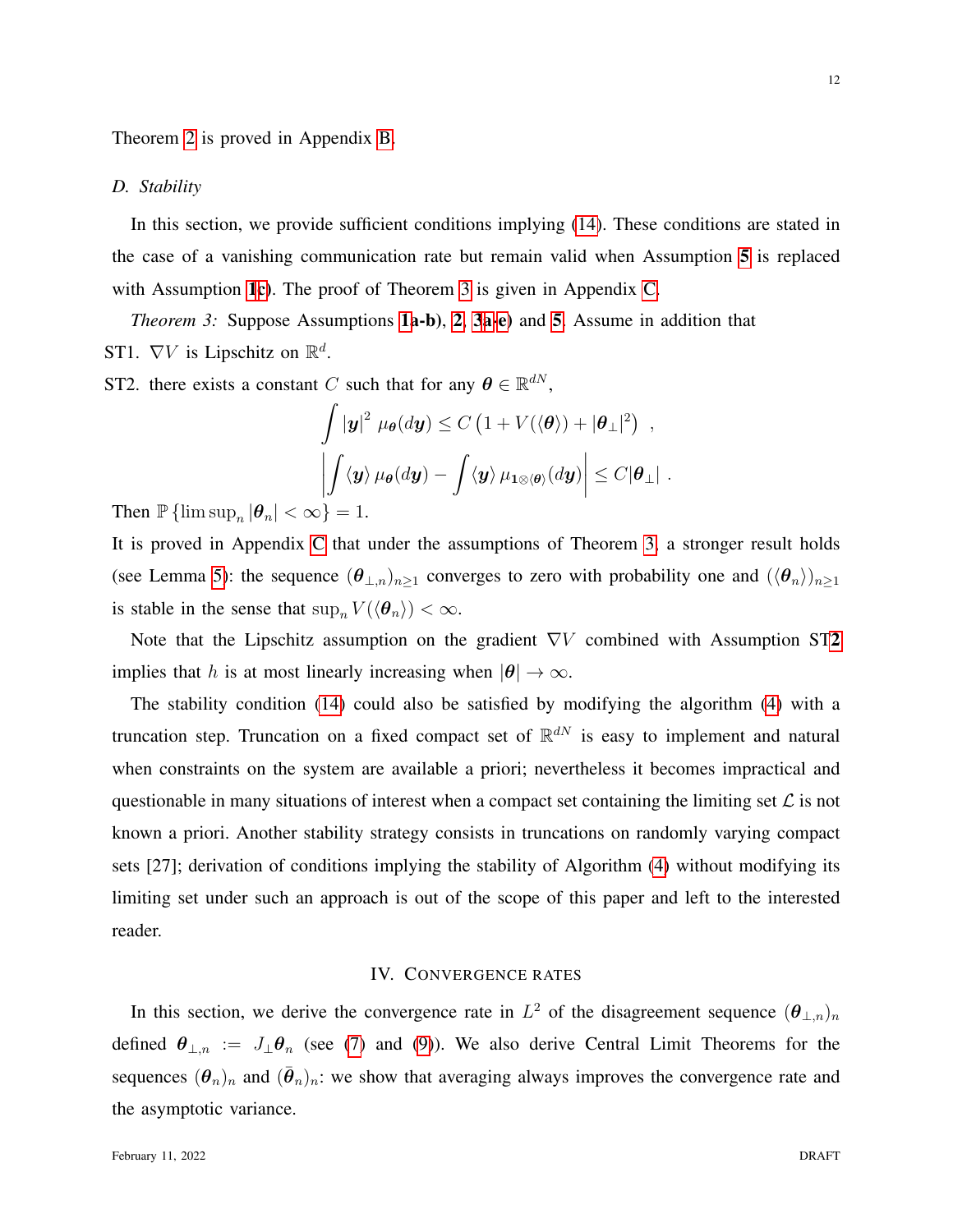#### *A. Convergence rate of the disagreement vector* θ<sup>⊥</sup>,n

Whereas Theorem [1](#page-9-0) states that  $\lim_{n} \theta_{\perp,n} = 0$  almost surely, Theorem [4](#page-12-1) provides an information on the convergence rate:  $\theta_{\perp,n}$  tends to zero in  $L^2$  at rate  $1/\gamma_n$ . For a positive deterministic sequence  $(a_n)_{n\geq 1}$ ,  $\mathcal{O}(a_n)$  stands for a deterministic  $\mathbb{R}^{\ell}$ -valued sequence  $(x_n)_{n\geq 1}$ such that  $\sup_n a_n^{-1}|x_n| < \infty$ . The proof of Theorem [4](#page-12-1) is given in Appendix [D.](#page-27-0)

*Theorem [4](#page-9-2):* Suppose Assumptions [1](#page-5-0), [2](#page-5-4) and 4[a\)](#page-9-4). For any  $M > 0$ ,

<span id="page-12-5"></span><span id="page-12-1"></span>
$$
\gamma_n^{-2} \mathbb{E}\left( |\boldsymbol{\theta}_{\perp,n}|^2 \mathbf{1}_{\sup_{k \le n-1} |\boldsymbol{\theta}_k| \le M} \right) \le \frac{\rho C}{(1 - \sqrt{\rho})^2} + \mathcal{O}\left(\rho^n \gamma_n^{-2}\right) \tag{18}
$$

where  $\rho$  is given by Assumption [1](#page-5-0)[c\)](#page-5-2) and where  $C := \limsup_{n \to \infty} \mathbb{E}(|Y_{\perp,n}|^2 \mathbf{1}_{\sup_{k \leq n-1} |\theta_k| \leq M})$  is finite.

## <span id="page-12-0"></span>*B. Central Limit Theorems*

We derive Central Limit Theorems for sequences  $(\theta_n)_n$  and  $(\bar{\theta}_n)_n$  converging to a point  $1 \otimes \theta_\star$ for some  $\theta_* \in \mathcal{L}$ . To that goal, we restrict our attention to the case when the matrix  $(W_n)_n$  are doubly stochastic i.e.  $\mathbf{1}^T W_n = \mathbf{1}^T$ . The general case is far more technical and out of the scope of this paper. We also assume that the point  $\theta_{\star}$  and the r.v. Y satisfy

*Assumption 6:* a)  $\theta_{\star} \in \mathcal{L}$ .

- b) The mean field  $h : \mathbb{R}^d \to \mathbb{R}^d$  given by [\(12\)](#page-8-0) is twice continuously differentiable in a neighborhood of  $\theta_{\star}$ .
- <span id="page-12-6"></span>c)  $\nabla h(\theta_{\star})$  is a Hurwitz matrix i.e. the largest real part of its eigenvalues is  $-L$  for some  $L > 0$ . Assumption 7: a) There exist  $\delta > 0$  and  $\tau > 0$  such that  $\sup_{|\theta - 1 \otimes \theta_{\star}| \le \delta} \int |\langle y \rangle|^{2+\tau} \mu_{\theta}(dy) < \infty$ .
- b) The functions  $\theta \mapsto \int \langle y \rangle \langle y \rangle^T \mu_{\theta}(dy)$  and  $\theta \mapsto \int \langle y \rangle \mu_{\theta}(dy)$  are continuous in a neighborhood of  $1 \otimes \theta_*$ .

We finally strengthen the assumptions on the step-size sequence  $(\gamma_n)_{n\geq 0}$ . In the sequel, notations  $x_n = o(y_n)$  and  $x_n \sim y_n$  stand for  $x_n/y_n \to 0$  and  $x_n/y_n \to 1$  respectively.

<span id="page-12-3"></span><span id="page-12-2"></span>*Assumption 8:* a)  $(\gamma_n)_n$  is a positive deterministic sequence such that either  $\log(\gamma_k/\gamma_{k+1}) =$  $o(\gamma_k)$ , or  $\log(\gamma_k/\gamma_{k+1}) \sim \gamma_k/\gamma_{\star}$  for some  $\gamma_{\star} > 1/(2L)$ .

<span id="page-12-7"></span><span id="page-12-4"></span>b) 
$$
\sum_n \gamma_n = \infty
$$
 and  $\sum_n \gamma_n^2 < \infty$ .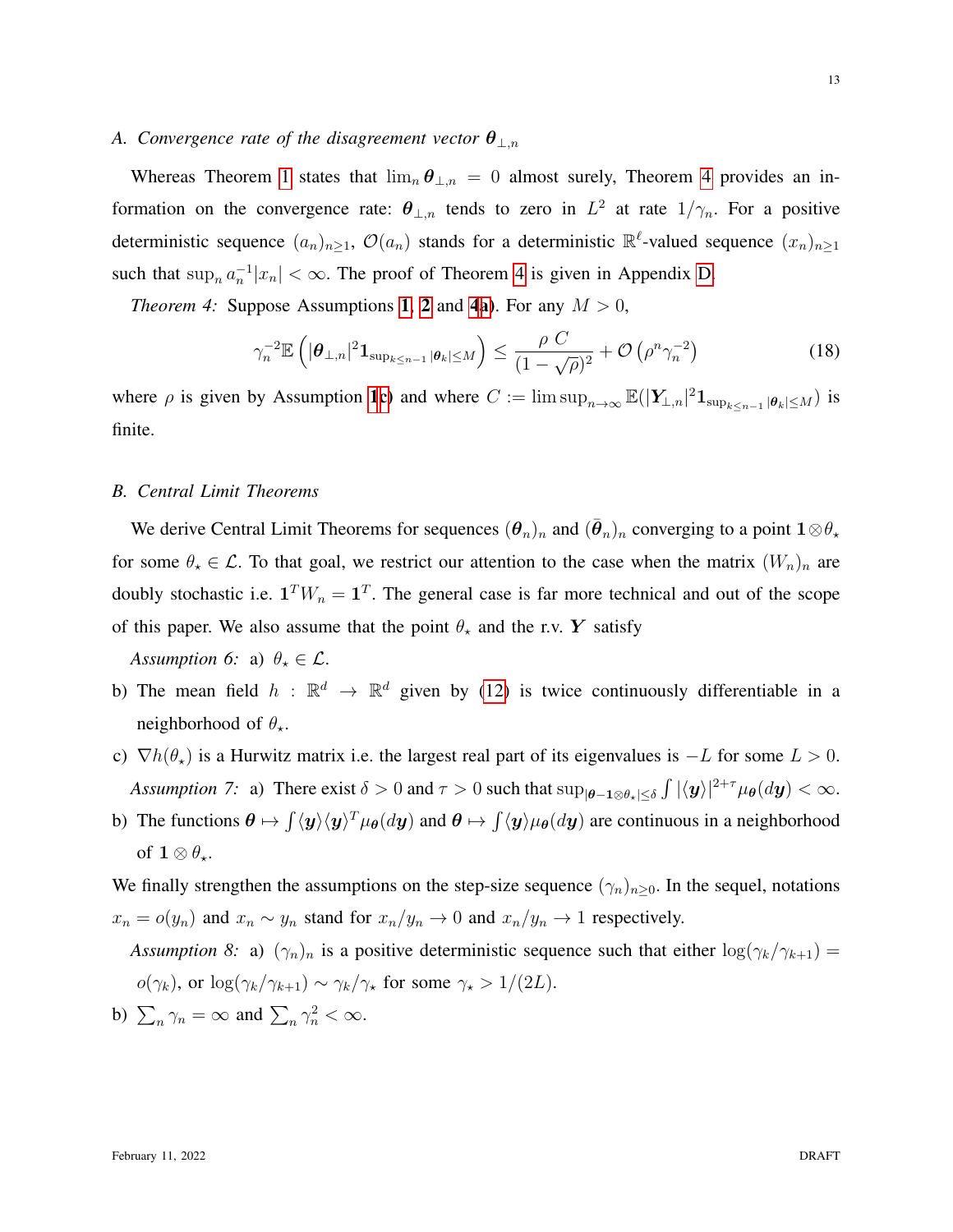c)  $\lim_{n} n\gamma_n = +\infty$  and

$$
\lim_{n} \frac{1}{\sqrt{n}} \sum_{k=1}^{n} \gamma_k^{-1/2} \left| 1 - \frac{\gamma_k}{\gamma_{k+1}} \right| = 0
$$

$$
\lim_{n} \frac{1}{\sqrt{n}} \sum_{k=1}^{n} \gamma_k = 0.
$$

The step size  $\gamma_n \sim \gamma_{\star}/n^{\xi}$  $\gamma_n \sim \gamma_{\star}/n^{\xi}$  $\gamma_n \sim \gamma_{\star}/n^{\xi}$  satisfies Assumptions **[8](#page-12-2)a-b**) for any  $1/2 < \xi \le 1$  since  $\log(\gamma_k/\gamma_{k+1}) \sim$  $\xi/k$ . Similarly, if  $\gamma_n \sim \gamma_{\star}/n$ , Assumption [8](#page-12-2)[a\)](#page-12-3) holds provided that  $\gamma_{\star} > (1/2L)$ . Observe that when the sequence  $(\gamma_n)_n$  is ultimately non-increasing, then the condition  $\lim_n n\gamma_n = +\infty$  implies  $\lim_{n} \sqrt{n}^{-1} \sum_{k=1}^{n} \gamma_k^{-1/2}$  $\binom{-1}{k} |1 - (\gamma_k/\gamma_{k+1})| = 0$  (see e.g. [21, Theorem 26, Chapter 4]). Set

$$
\Upsilon:=\int \langle \bm{y}\rangle \langle \bm{y}\rangle^T\ \mu_{\bm{1}\otimes \theta_\star}(d\bm{y})\\qquad \qquad \qquad -\left(\int \langle \bm{y}\rangle\ \mu_{\bm{1}\otimes \theta_\star}(d\bm{y})\right)\left(\int \langle \bm{y}\rangle\ \mu_{\bm{1}\otimes \theta_\star}(d\bm{y})\right)^T\ .
$$

<span id="page-13-0"></span>*Theorem 5:* Suppose Assumptions [1](#page-5-0), [4](#page-9-2), [6,](#page-12-5) [7,](#page-12-6) [8](#page-12-2)[a-](#page-12-3)[b\)](#page-12-4). Assume in addition that  $1^T W_n = 1^T$ w.p.1. Then under the conditional probability  $\mathbb{P}(\cdot | \lim_k \theta_k = 1 \otimes \theta_\star)$ , the sequence of r.v.  $(\gamma_n^{-1/2}$   $(\theta_n - 1 \otimes \theta_*)_{n \geq 0}$  converges in distribution to  $1 \otimes Z$  where Z is a centered Gaussian distribution with covariance matrix  $\Sigma$  solution of the Lyapunov equation:

$$
\nabla h(\theta_\star)\Sigma + \Sigma \nabla h(\theta_\star)^T = -\Upsilon
$$

if  $\log(\gamma_k/\gamma_{k+1}) = o(\gamma_k)$  and

$$
(I + 2\gamma_{\star} \nabla h(\theta_{\star})) \Sigma + \Sigma (I + 2\gamma_{\star} \nabla h(\theta_{\star})^{T}) = -\Upsilon
$$

if  $\log(\gamma_k/\gamma_{k+1}) \sim \gamma_k/\gamma_{\star}.$ 

The proof of Theorem [5](#page-13-0) is postponed to Appendix [E.](#page-27-1) The asymptotic variance can be compared to the asymptotic variance in a centralized algorithm: formally, such an algorithm is obtained by setting  $W_n = \mathbf{1}\mathbf{1}^T/N \otimes I_d$ . Interestingly, the distributed algorithm under study has the same asymptotic variance as its centralized analogue.

Theorem [5](#page-13-0) shows that when  $\gamma_n \sim \gamma_{\star}/n^{\alpha}$  for some  $\alpha \in (1/2, 1]$ , then the rate in the CLT is  $\mathcal{O}(1/n^{\alpha/2})$ . Therefore, the maximal rate of convergence is achieved with  $\gamma_n \sim \gamma_{\star}/n$  and in this case, the rate is  $\mathcal{O}(1/\sqrt{n})$ . Unfortunately, the use of such a rate necessitates to choose  $\gamma_{\star}$  as a function of  $\nabla h(\theta_{\star})$  (through the upper bound L, see Assumption [8](#page-12-2)[a\)](#page-12-3)), and in practice  $\nabla h(\theta_{\star})$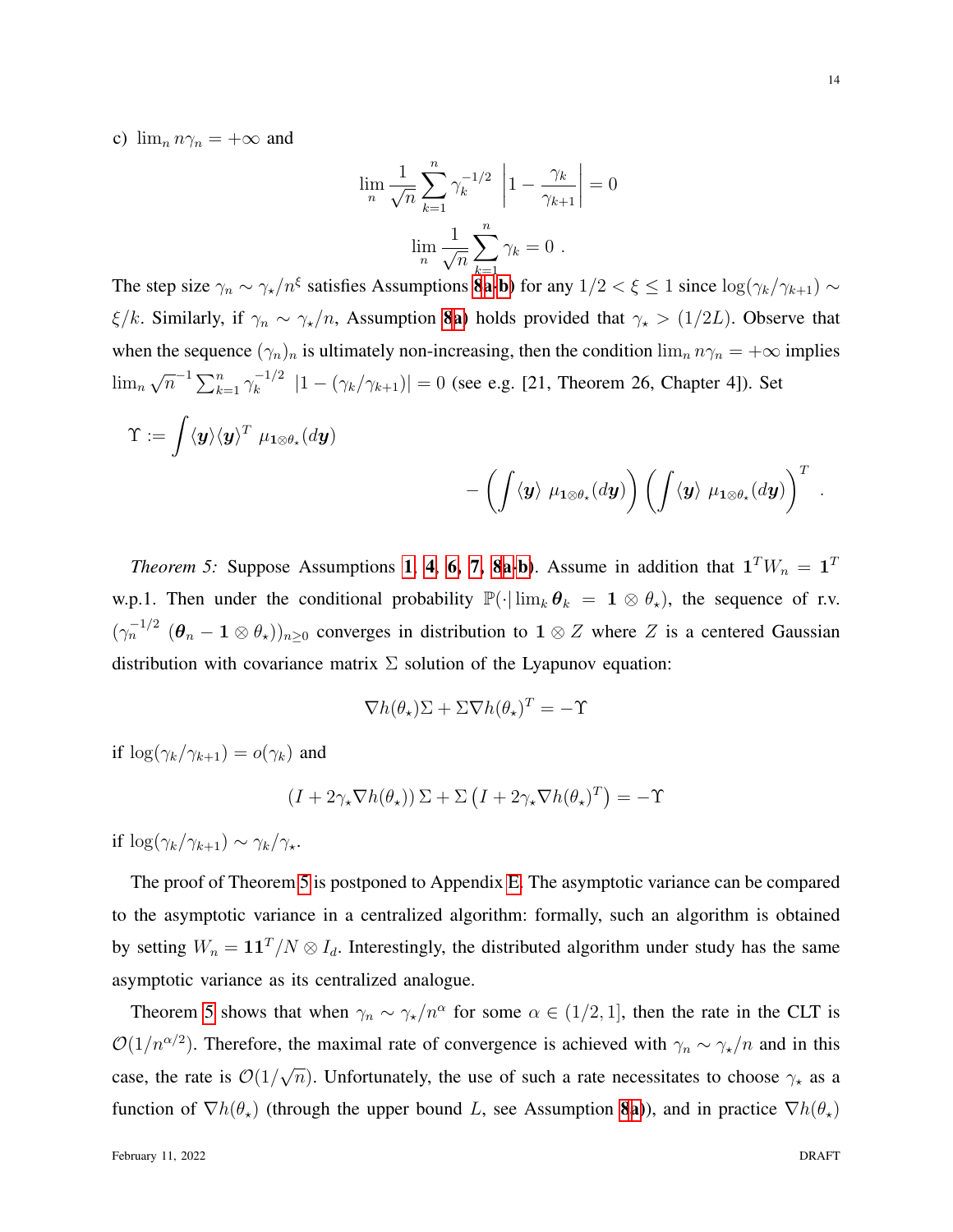is unknown. We will show in Theorem [6](#page-14-0) that the optimal rate  $O(1/\sqrt{n})$  can be reached by applying the averaged procedure [\(5\)](#page-4-2) with  $\gamma_n \sim \gamma_{\star}/n^{\alpha}$  whatever  $\alpha \in (1/2, 1)$ .

A second question is the scaling of the observations in the local step. Observe that during each local step of the algorithm (see [\(1\)](#page-1-0)), each agent can use a common invertible matrix gain Γ and update the temporary iterate  $θ_{n,i}$  as

<span id="page-14-1"></span>
$$
\tilde{\theta}_{n,i} = \theta_{n-1,i} + \gamma_n \Gamma Y_{n,i} \tag{19}
$$

It is readily seen that the new mean field  $\tilde{h}: \theta \mapsto \int \langle (\Gamma \otimes I_N) y \rangle \mu_{1 \otimes \theta}(dy)$  is equal to  $\Gamma h$  and Assumptions [3](#page-8-1) and [4](#page-9-2) remain valid with  $(Y, h, V)$  replaced by  $((\Gamma \otimes I_N)Y, \Gamma h, \Gamma^{-1}V)$ . Therefore, introducing a gain matrix  $\Gamma$  does not change the limiting points of the algorithm [\(4\)](#page-4-1) (and thus [\(5\)](#page-4-2)) but changes the asymptotic variance. In the case of the optimal rate in Theorem [5](#page-13-0) (i.e. the case  $\gamma_n \sim \gamma_{\star}/n$  for some  $\gamma_{\star} > 1/(2L)$ , it can be proved following the same lines as in [23] (see also [1, Proposition 4, Chapter 3, Part I]), that the *optimal* choice of the gain matrix is  $\Gamma_{\star} = -\gamma_{\star}^{-1} \nabla h(\theta_{\star})^{-1}$ . By optimal, we mean that, when weighting the observations by  $\Gamma_{\star}$  as in [\(19\)](#page-14-1), the asymptotic covariance matrix  $\Sigma_{\star}$  obtained through Theorem [5](#page-13-0) is smaller than the limiting covariance  $\Sigma_{\Gamma}$  associated with any other gain matrix  $\Gamma$  *i.e.*,  $\Sigma_{\Gamma} - \Sigma_{\star}$  is nonnegative. Moreover,  $\Sigma_{\star}$  is equal to:

<span id="page-14-0"></span>
$$
\gamma_\star^{-1} \nabla h(\theta_\star)^{-1} \Upsilon \nabla h(\theta_\star)^{-T} .
$$

Otherwise stated,  $(\sqrt{n} \, (\langle \theta_n \rangle - \theta_\star))_{n \geq 0}$  converges to a centered Gaussian vector with covariance matrix  $\nabla h(\theta_\star)^{-1} \Upsilon \nabla h(\theta_\star)^{-T}$ .

In practice,  $\nabla h(\theta_{\star})$  is unknown and such a choice of gain matrix cannot be plugged in the algorithm [\(4\)](#page-4-1). Fortunately, Theorem [6](#page-14-0) shows that this optimal variance can be reached by averaging the sequence  $(\bar{\boldsymbol{\theta}}_n)_n$ .

Note that these two major features of *averaging algorithms* for stochastic approximation (optimal convergence rate and optimal limiting covariance matrix) has been pointed out by [3] (see also [28]) in case of centralized algorithms.

*Theorem 6:* Let  $(\gamma_n)_n$  be a deterministic positive sequence such that  $\log(\gamma_k/\gamma_{k+1}) = o(\gamma_k)$ . Suppose Assumptions [1](#page-5-0), [4](#page-9-2), [6](#page-12-5), [7](#page-12-6), [8](#page-12-2)[b](#page-12-4)[-c\)](#page-12-7). Assume in addition that  $1^T W_n = 1^T$  w.p.1. Then under the conditional probability  $\mathbb{P}(\cdot | \lim_k \theta_k = 1 \otimes \theta_\star)$ , the sequence of r.v.  $(\sqrt{n} (\bar{\theta}_n - 1 \otimes \theta_\star))_{n \geq 0}$ converges in distribution to  $1 \otimes \overline{Z}$  where  $\overline{Z}$  is a centered Gaussian distribution with covariance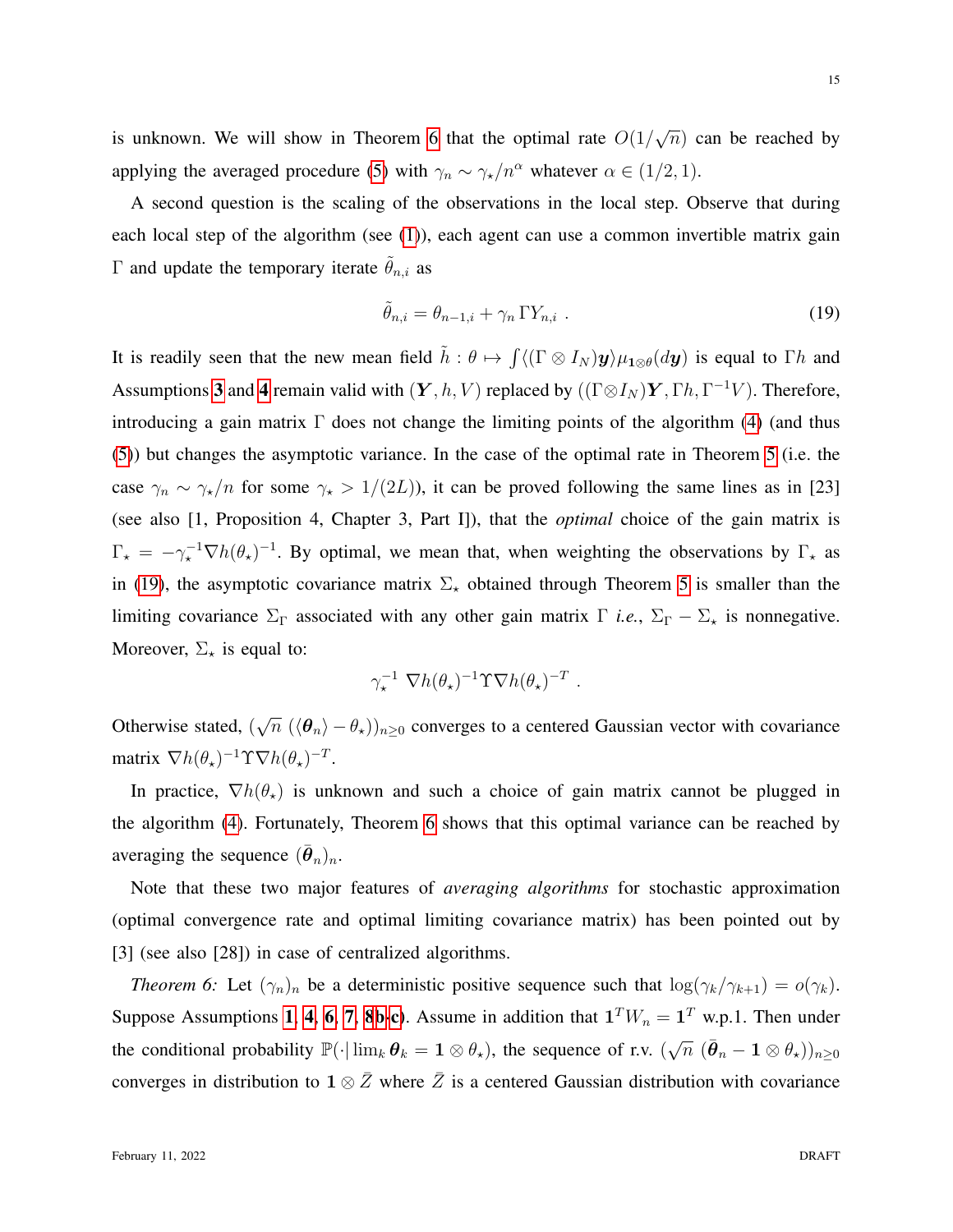matrix

$$
\nabla h(\theta_\star)^{-1} \ \Upsilon \nabla h(\theta_\star)^{-T} \ .
$$

<span id="page-15-0"></span>The proof of Theorem [6](#page-14-0) is postponed to Appendix [F.](#page-28-0)

# V. AN APPLICATION FRAMEWORK

#### *A. Distributed estimation*

To illustrate the results, we describe in this section a distributed parameter estimation algorithm which converges to a limit point of the centralized Maximum Likelihood (ML) estimator. Assume that node *i* receives at time *n* the  $\mathbb{R}^{m_i}$ -valued component  $X_{n,i}$  of the i.i.d. random process  $\mathbf{X}_n = (X_{n,1}^T, \dots X_{n,N}^T)^T \in \mathbb{R}^{\sum m_i}$ , where  $\mathbf{X}_1$  has the unknown density  $f_*(x)$  with respect to the Lebesgue measure. The system designer considers that the density of  $X_1$  belongs to a family  ${f(\theta, x)}_{\theta \in \mathbb{R}^d}$ . When  $f(\theta, x)$  satisfies some regularity and smoothness conditions, the limit points of the sequences  $\hat{\theta}_n$  that maximize the log-likelihood function  $L_n(\theta) = \sum_{k=1}^n \log f(\theta, \mathbf{X}_k)$ are minimizers of the Kullback-Leibler divergence  $D(f_* || f(\theta, \cdot))$  [6]. Our aim is to design a distributed and iterative algorithm that exhibits the same asymptotic behavior in the case where  $f(\theta, x)$  is of the form  $f(\theta, x) = \prod_{i=1}^{N} f_i(\theta, x_i)$  where  $x = (x_1^T, \dots, x_N^T)^T$  is partitioned similarly to  $X_1$ . To that purpose, Algorithm [\(4\)](#page-4-1) is implemented with the increments  $Y_{n+1,i} = \nabla_{\theta} \log f_i(\theta_{n,i}, X_{n+1,i})$  where  $\nabla_{\theta}$  is the gradient with respect to  $\theta$ . In some sense,  $\log f_i(\theta_{n,i}, X_{n+1,i})$  is a local log-likelihood function that is updated by node i at time  $n+1$  by a gradient approach. Writing  $\theta = (\theta_1^T, \dots, \theta_N^T)^T$ , the distribution  $\mu_{\theta}$  introduced in Section [II-A](#page-5-5) is defined by the identity

$$
\int g(\mathbf{y})\mu_{\theta}(d\mathbf{y}) = \int g((\nabla_{\theta} \log f_1(\theta_1, x_1)^T, \dots \dots, \nabla_{\theta} \log f_N(\theta_N, x_N)^T)^T) f_*(\mathbf{x}) d\mathbf{x}
$$

for every measurable function  $g : \mathbb{R}^{Nd} \to \mathbb{R}_+$ . The associated mean field given by Equation [\(12\)](#page-8-0) will be

$$
h(\theta) = \frac{1}{N} \int \nabla_{\theta} \log f(\theta, \boldsymbol{x}) f_{*}(\boldsymbol{x}) d\boldsymbol{x}.
$$

Since  $h(\theta) = -N^{-1} \nabla_{\theta} D(f_* || f(\theta, \cdot))$  (assuming  $\nabla_{\theta}$  and  $\int$  can be interchanged), our algorithm is of a gradient type with  $V(\theta) = D(f_* || f(\theta, \cdot))$  as the natural Lyapunov function. Under the assumptions of Theorem [1](#page-9-0) or Theorem [2,](#page-10-0) we know that the  $\theta_{n,i}$ ,  $i = 1, \ldots, N$  converge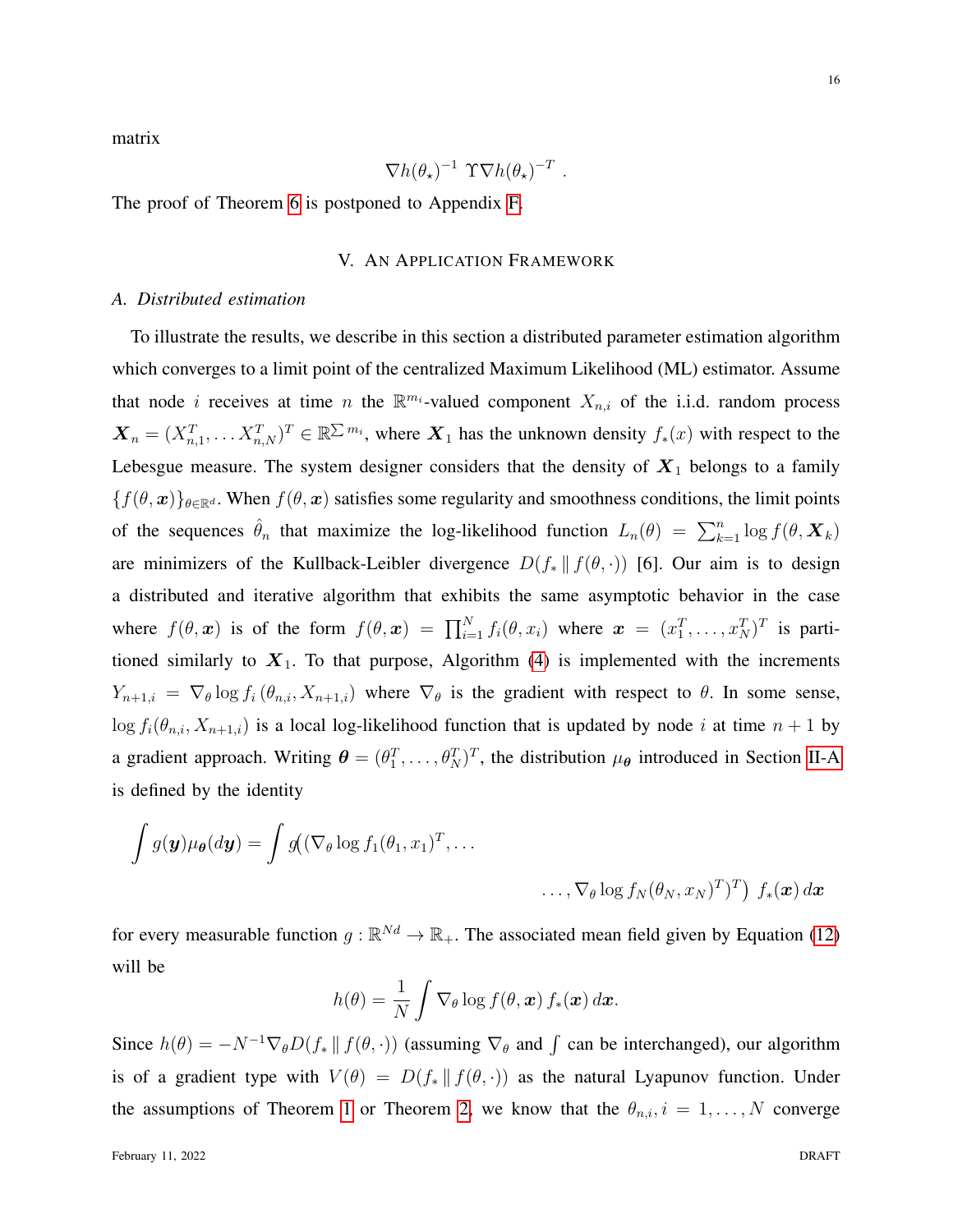unanimously to  $\mathcal{L} = \{\theta : \nabla V(\theta) = 0\}$ . Here, we note that under some weak extra assumptions on the "noise" of the algorithm, it is possible to show that unstable points such as local maxima or saddle points of  $V(\theta)$  are avoided (see for instance [29], [30], [31]). Consequently, the first order behavior of the distributed algorithm is identical to that of the centralized ML algorithm. We now consider the second order behavior of these algorithms, restricting ourselves to the case where  $f_*(x) = \prod_{i=1}^N f_i(\theta_\star, x_i)$  for some  $\theta_\star \in \mathbb{R}^d$ . With some conditions on  $f_*,$  it is well known that any consistent sequence  $\hat{\theta}_n$  of estimates provided by the centralized ML algorithm satisfies  $\sqrt{n}(\hat{\theta}_n - \theta_\star) \stackrel{\mathcal{D}}{\longrightarrow} \mathcal{N}(0, F(\theta_\star)^{-1})$  where  $\stackrel{\mathcal{D}}{\longrightarrow}$  stands for the convergence in distribution,  $\mathcal{N}(0, \Sigma)$ represents the centered Gaussian distribution with covariance  $\Sigma$  and

$$
F(\theta_\star) = \sum_{i=1}^N \int \nabla_\theta \log f_i(\theta_\star, x_i) \nabla_\theta \log f_i(\theta_\star, x_i)^T f_i(\theta_\star, x_i) dx_i
$$

is the Fisher information matrix of  $f(\theta_\star, \cdot)$  [6, Chap. 6]. We now turn to the distributed algorithm and to that end, we apply Theorems [5](#page-13-0) and [6.](#page-14-0) Matrices  $\nabla h(\theta_{\star})$  and  $\Upsilon$  found in the statements of these theorems coincide in our case with  $-N^{-1}F(\theta_{\star})$  and  $N^{-2}F(\theta_{\star})$  respectively (same value of Υ for both theorems). Starting with the averaged case, Theorem [6](#page-14-0) shows that on the set  $\{\lim_n\theta_n = 1 \otimes \theta_\star\}$ , the averaged sequence  $\bar{\theta}_n$  satisfies  $\sqrt{n}(\bar{\theta}_n - 1 \otimes \theta_\star) \stackrel{\mathcal{D}}{\longrightarrow} 1 \otimes Z$ where  $Z \sim \mathcal{N}(0, F(\theta_\star)^{-1})$ . This implies that the averaged algorithm is asymptotically efficient, similarly to the centralized ML algorithm. Let us consider the non averaged algorithm. In order to make a fair comparison with the centralized ML algorithm, we restrict the use of Theorem [5](#page-13-0) to the case where  $\gamma_n$  has the form  $\gamma_n = \gamma_{\star}/n$ . In that case, Assumption [8](#page-12-2) is verified when  $\gamma_{\star} > N/(2\lambda_{\min}(F(\theta_{\star})))$  where  $\lambda_{\min}(F(\theta_{\star}))$  is the smallest eigenvalue of  $F(\theta_{\star})$ . Theorem [5](#page-13-0) shows that on the set  $\{\lim_n \theta_n = 1 \otimes \theta_\star\}$ , the sequence of estimates  $\theta_n$  satisfies  $\sqrt{n}(\theta_n 1 \otimes \theta_{\star}$ )  $\longrightarrow$   $1 \otimes Z$  where  $Z \sim \mathcal{N}(0, \Sigma)$ , and where  $\Sigma$  is the solution of the matrix equation  $\Sigma(2N^{-1}\gamma_{\star}F(\theta_{\star})-I_d) + (2N^{-1}\gamma_{\star}F(\theta_{\star})-I_d)\Sigma = 2\gamma_{\star}^2N^{-2}F(\theta_{\star})$ . Solving this equation, we obtain  $\Sigma = \gamma_\star^2 N^{-2} F(\theta_\star) (2\gamma_\star N^{-1} F(\theta_\star) - I_d)^{-1}$ . Notice that  $\Sigma - F(\theta_\star)^{-1} = F(\theta_\star)^{-1} (2\gamma_\star N^{-1} F(\theta_\star) - I_d)^{-1}$  $(I_d)^{-1}(\gamma_\star N^{-1}F(\theta_\star) - I_d)^2 > 0$ , which quantifies the departure from asymptotic efficiency of the non averaged algorithm.

## *B. Application to source localization*

The distributed algorithm described above is used here to localize a source by a collection of  $N = 40$  sensors. The unknown location of the source in the plane is represented by a parameter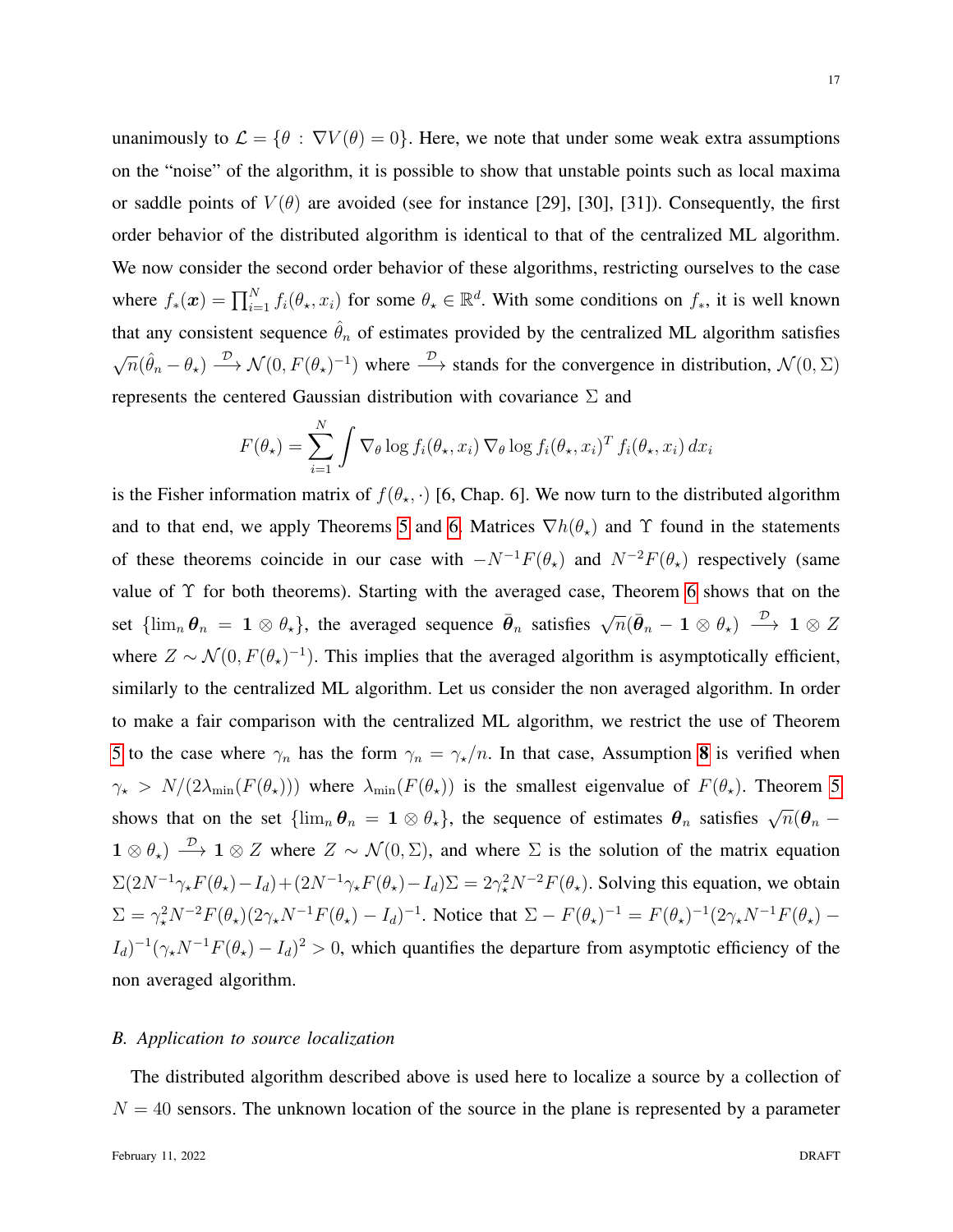$\theta_{\star} \in \mathbb{R}^{2}$ . The sensors are located in the square  $[0, 50] \times [0, 50]$  as shown by Figure [1,](#page-32-0) and they receive scalar-valued signals from the source  $(m_i = 1$  for all i). It is assumed that the density of  $\mathbf{X}_1 \in \mathbb{R}^N$  is  $f_\star(\boldsymbol{x}) = \prod_{i=1}^N f_i(\theta_\star, x_i)$  where  $f_i(\theta_\star, \cdot) = \mathcal{N}(1000/|\theta_\star - r_i|^2, 10^{-2})$ where  $r_i \in \mathbb{R}^2$  is the location of Node *i*. The fitted model is  $f(\theta, x) = \prod_{i=1}^N f_i(\theta, x_i)$  with  $f_i(\theta, \cdot) = \mathcal{N}(1000/|\theta - r_i|^2, 10^{-2})$  (see [32] for a similar model). The model for matrices  $W_n$  is the pairwise gossip model described in Section [II-B.](#page-6-0) The step sequence  $\gamma_n$  is set to  $10^{-3}/n^{0.7}$ . Note that in practice, setting adequately the step size in order to find the sought tradeoff between a short transient phase and a good asymptotic accuracy is known to be sensitive to the statistical model of interest. Finally, the initial value  $\theta_0 \in \mathbb{R}^{2N}$  is chosen at random under the uniform distribution on the square  $[0, 50] \times [0, 50]$ .

The convergence of the distributed algorithm to the consensus subspace is illustrated in Figures [2.](#page-32-1) Figure [3](#page-33-0) represents the empirical distribution of the normalized estimation error  $\gamma_n^{-1/2}(\langle \theta_n \rangle - \theta_\star)$  after  $n = 50000$  iterations, based on 180 Monte-Carlo runs of the trajectory  $\bar{\theta}_n$  initialized in the vincinity of  $\theta_{\star}$ . The empirical distribution is coherent with the asymptotic Gaussian distribution given by Theorem [5.](#page-13-0)

#### APPENDIX

#### *A. Notations*

For a positive deterministic sequence  $(a_n)_{n\geq 1}$ , the notation  $x_n = o(a_n)$  refers to a deterministic  $\mathbb{R}^{\ell}$ -valued sequence  $(x_n)_{n\geq 1}$  such that  $\lim_{n\to\infty} a_n^{-1}|x_n|=0$ . For  $p>0$ , we denote the  $L^p$ -norm of a random vector X by  $||X||_p := \mathbb{E}(|X|^p)^{1/p}$ . The notation  $X_n = o_{L^p}(a_n)$  refers to a  $\mathbb{R}^{\ell}$ -valued r.v.  $(X_n)_{n\geq 1}$  such that  $\lim_{n\to\infty} a_n^{-1} ||X_n||_p = 0$ , while  $X_n = \mathcal{O}_{L^p}(a_n)$  refers to a  $\mathbb{R}^{\ell}$ -valued r.v.  $(X_n)_{n\geq 1}$  such that  $\limsup_n a_n^{-1} ||X_n||_p < \infty$ . Finally,  $X_n = \mathcal{O}_{w.p.1.}(a_n)$  stands for any  $\mathbb{R}^{\ell}$ -valued r.v.  $(X_n)_{n\geq 1}$  such that  $\limsup_n a_n^{-1}|X_n|$  is finite almost-surely.

## <span id="page-17-0"></span>*B. Proof of Theorems [1](#page-9-0) and [2](#page-10-0)*

We give the proof of Theorem [2;](#page-10-0) the proof of Theorem [1](#page-9-0) is on the same lines and details are omitted. We first prove the almost-sure convergence to zero of  $(\theta_{\perp,n})_{n\geq 1}$ . The assumption  $\mathbb{P}\left\{\limsup_n|\boldsymbol{\theta}_n|<\infty\right\}\ =\ 1$  implies  $\mathbb{P}\left\{\bigcup_{M\in\mathbb{Z}_+}\{\sup_n|\boldsymbol{\theta}_n|\leq M\}\right\}\ =\ 1$  and we only have to prove that for any  $M > 0$ , with probability one,  $\lim_{n} \theta_{\perp,n} 1_{\sup_n |\theta_n| \le M} = 0$ . To that goal, we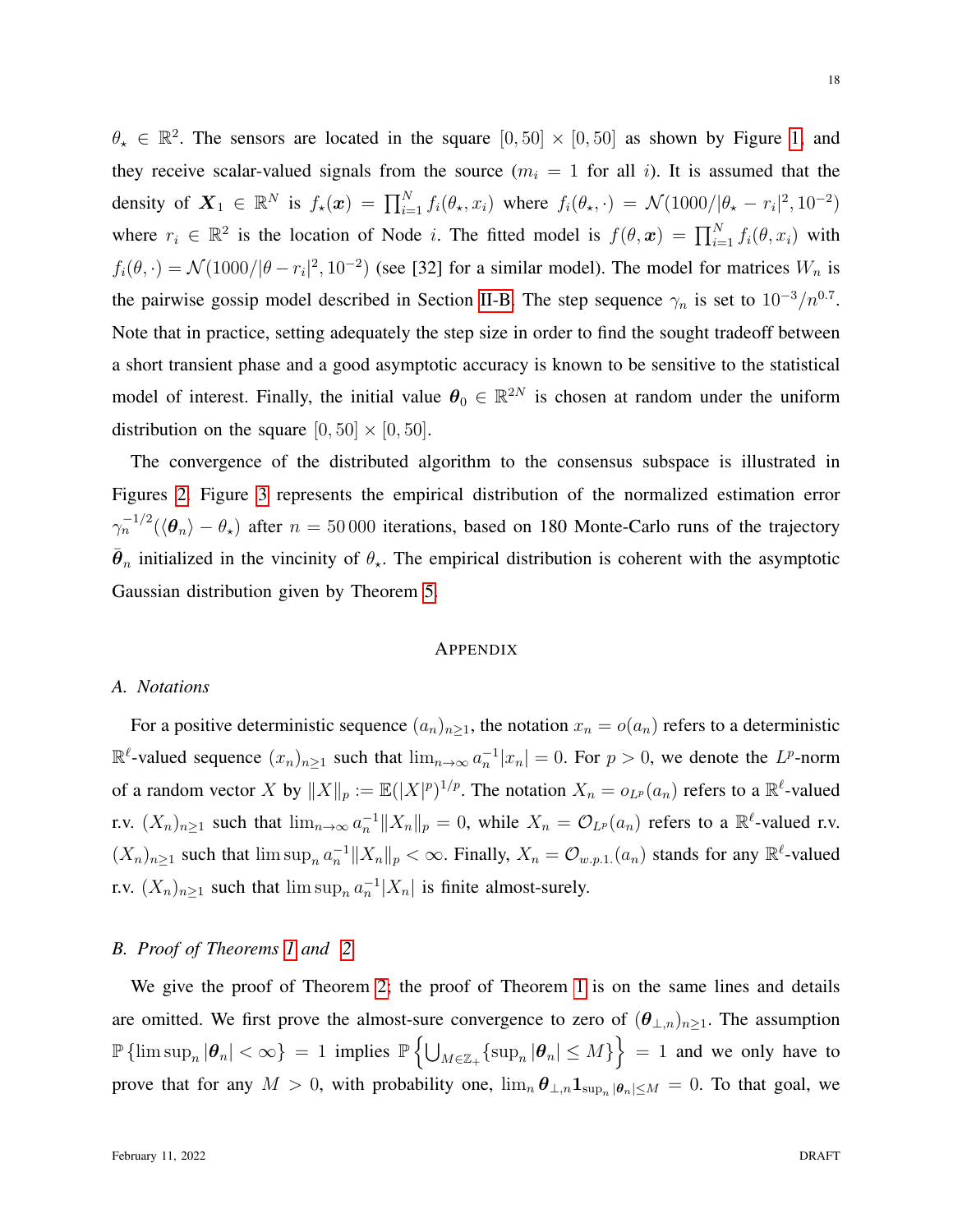write for any  $\delta > 0$ ,  $m \ge 1$ ,

$$
\mathbb{P}\left\{\sup_{n\geq m}|\boldsymbol{\theta}_{\perp,n}|\mathbf{1}_{\sup_n|\boldsymbol{\theta}_n|\leq M}\geq \delta\right\}
$$
  
\n
$$
\leq \frac{1}{\delta^2}\mathbb{E}\left(\sup_{n\geq m}|\boldsymbol{\theta}_{\perp,n}|^2\mathbf{1}_{\sup_n|\boldsymbol{\theta}_n|\leq M}\right)
$$
  
\n
$$
\leq \frac{1}{\delta^2}\sum_{n\geq m}n^{-2\alpha}\sup_n\mathbb{E}\left(n^{2\alpha}|\boldsymbol{\theta}_{\perp,n}|^2\mathbf{1}_{\sup_{k\leq n-1}|\boldsymbol{\theta}_k|\leq M}\right).
$$

<span id="page-18-0"></span>Lemma [1](#page-18-0) and Assumption [5](#page-10-1) imply that  $(\bm{\theta}_{\perp,n})_{n\geq 1}$  converges to zero w.p.1. on the set  $\{\sup_n|\bm{\theta}_n|\leq 1\}$  $M$ .

*Lemma [1](#page-5-0):* Suppose Assumptions **1[a-](#page-5-1)b**), **[2](#page-5-4)**, **[4](#page-9-2)a**) and **[5](#page-10-1)**. Then for any  $M > 0$ ,

$$
\sup_n n^{2\alpha} \mathbb{E}\left(|\boldsymbol{\theta}_{\perp,n}|^2\,\mathbf{1}_{\sup_{k\leq n-1}|\boldsymbol{\theta}_k|\leq M}\right)<\infty\,.
$$

*Proof:* Fix  $M > 0$ . Recalling that  $(A \otimes B)(C \otimes D) = (AC) \otimes (BD)$ , let  $W_n = (W_n^T \otimes$  $I_d$ ) $J_\perp (W_n \otimes I_d) = (W_n^T (I - N^{-1} \mathbf{1} \mathbf{1}^T) W_n) \otimes I_d$ . Since  $\boldsymbol{\theta}_{\perp,n} = J_\perp (W_n \otimes I_d) (\boldsymbol{\theta}_{\perp,n-1} + \gamma_n \mathbf{Y}_n)$ , we have by Assumptions [1](#page-5-0)[a](#page-5-1)[-b\)](#page-5-3)

$$
\begin{aligned} &\mathbb{E}\big[|\boldsymbol{\theta}_{\perp,n}|^2|\mathcal{F}_{n-1}\big] \\ &= \mathbb{E}\left[(\boldsymbol{\theta}_{\perp,n-1}+\gamma_n J_{\perp}\boldsymbol{Y}_n)^T \mathcal{W}_n(\boldsymbol{\theta}_{\perp,n-1}+\gamma_n \boldsymbol{Y}_n)\,|\mathcal{F}_{n-1}\right] \\ &\leq \rho_n \mathbb{E}\left[|\boldsymbol{\theta}_{\perp,n-1}+\gamma_n \boldsymbol{Y}_n|^2\,|\mathcal{F}_{n-1}\right] \\ &\leq \rho_n \bigg(|\boldsymbol{\theta}_{\perp,n-1}|^2+\gamma_n^2\int |\boldsymbol{y}|^2\mu_{\boldsymbol{\theta}_{n-1}}(d\boldsymbol{y}) \\ &+2\gamma_n |\boldsymbol{\theta}_{\perp,n-1}| \big(\int |\boldsymbol{y}|^2\mu_{\boldsymbol{\theta}_{n-1}}(d\boldsymbol{y})\big)^{1/2}\bigg) \end{aligned}
$$

By Assumption [4](#page-9-2)[a\)](#page-9-4),

$$
\sup_n \int |{\boldsymbol y}|^2 {\mu}_{\boldsymbol{\theta}_{n-1}}(d{\boldsymbol y})\mathbf{1}_{\sup_{k\leq n}|\boldsymbol{\theta}_k|\leq M}<\infty\;.
$$

This implies that there exists a constant  $C > 0$  such that

$$
\mathbb{E}\left[|\boldsymbol{\theta}_{\perp,n}|^2|\mathcal{F}_{n-1}\right] \leq \rho_n|\boldsymbol{\theta}_{\perp,n-1}|^2 + \gamma_n^2C + 2\gamma_n|\boldsymbol{\theta}_{\perp,n-1}|\sqrt{C}.
$$

Therefore,

$$
\mathbb{E}[\|\boldsymbol{\theta}_{\perp,n}|^{2}\mathbf{1}_{\sup_{k\leq n-1}|\boldsymbol{\theta}_{k}|\leq M}]
$$
  
\$\leq \rho\_{n}\mathbb{E}[\|\boldsymbol{\theta}\_{\perp,n-1}|^{2}\mathbf{1}\_{\sup\_{k\leq n-2}|\boldsymbol{\theta}\_{k}|\leq M}]+\gamma\_{n}^{2}C\$  
+2\gamma\_{n} \left(C\mathbb{E}[\|\boldsymbol{\theta}\_{\perp,n-1}|^{2}\mathbf{1}\_{\sup\_{k\leq n-2}|\boldsymbol{\theta}\_{k}|\leq M}]\right)^{1/2}\$

.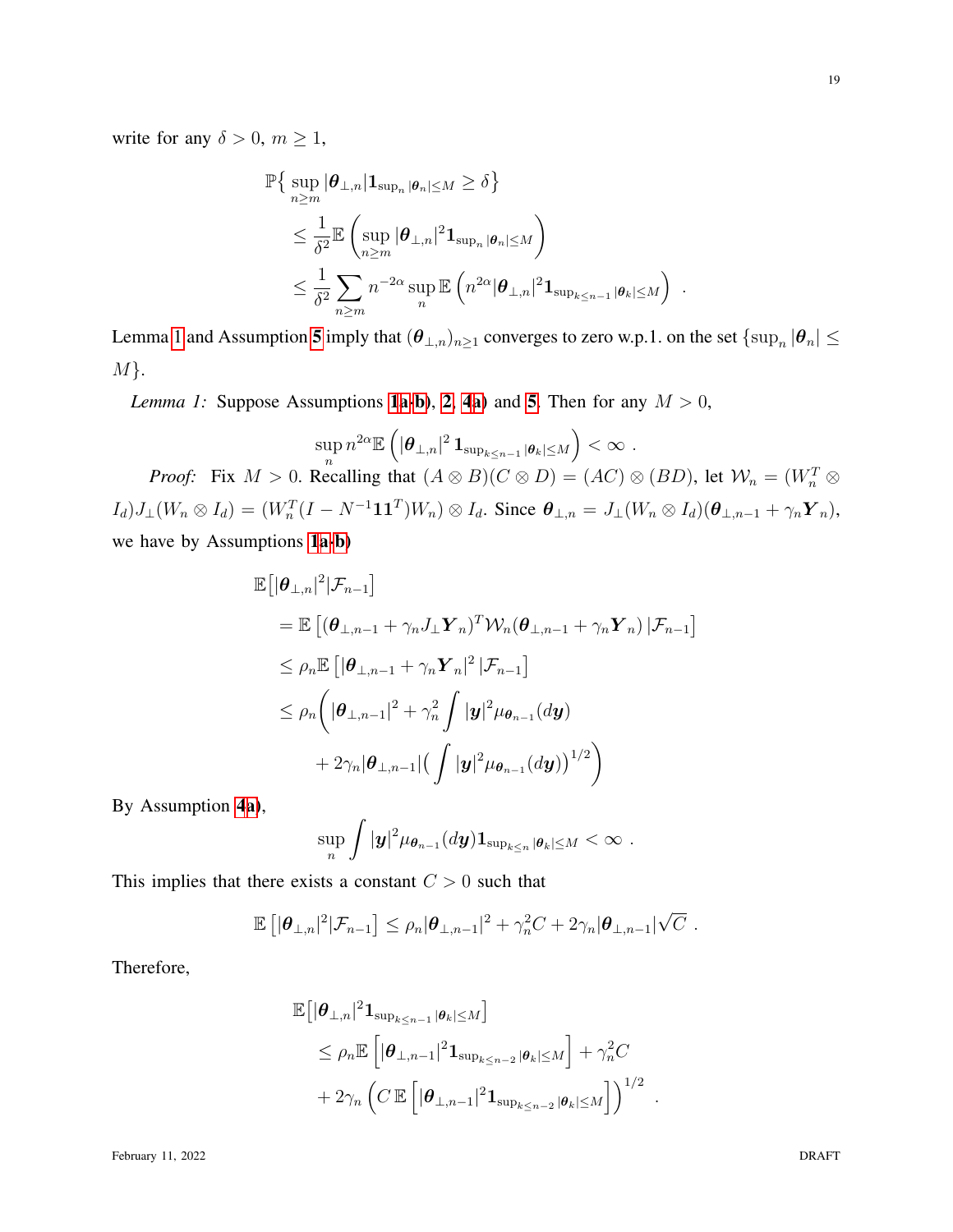*Remark 2:* When Assumption [5](#page-10-1) is replaced with Assumption [1](#page-5-0)[c\)](#page-5-2) and the condition  $\lim_{n} \gamma_n / \gamma_{n-1} =$ 1, then for any  $\bar{\rho} \in (\rho, 1)$  there exists a constant C such that

$$
\mathbb{E}\left[\gamma_n^{-2}|\boldsymbol{\theta}_{\perp,n}|^2{\bf 1}_{\sup_{k\leq n-1}|\boldsymbol{\theta}_k|\leq M}\right]\leq
$$

$$
\bar{\rho} \mathbb{E} \left[ \gamma_{n-1}^{-2} |\boldsymbol{\theta}_{\perp,n-1}|^2 \mathbf{1}_{\sup_{k \leq n-2} |\boldsymbol{\theta}_k| \leq M} \right] + C \; .
$$

Therefore, Lemma [1](#page-18-0) gets into

$$
\sup_n \gamma_n^{-2} \mathbb{E} \left( |\boldsymbol{\theta}_{\perp,n}|^2 \mathbf{1}_{\sup_{k \leq n-1} |\boldsymbol{\theta}_k| \leq M} \right) < \infty ;
$$

(see also Theorem [4](#page-12-1) for a proof of this bound).

Now, the study of the whole vector  $\theta_n$  is reduced to the analysis of its projection  $J\theta_n = 1 \otimes \langle \theta_n \rangle$ onto the consensus space. We now focus on the average  $\langle \theta_n \rangle$ . The convergence of the sequence  $(\langle \theta_n \rangle)_{n \geq 1}$  is a direct consequence of Lemma [2](#page-19-0) along with [22, Theorems 2.2. and 2.3.].

<span id="page-19-0"></span>*Lemma 2:* Under Assumptions [1a](#page-5-0)-b), [2](#page-5-4), [4](#page-9-2), [5](#page-10-1) and Eq. [\(14\)](#page-9-3) it holds:

$$
\langle \boldsymbol{\theta}_n \rangle = \langle \boldsymbol{\theta}_{n-1} \rangle + \gamma_n h(\langle \boldsymbol{\theta}_{n-1} \rangle) + \gamma_n \zeta_n
$$

with  $\sup_n |\sum_{k=1}^n \gamma_k \zeta_k| < \infty$  with probability one. Then  $\lim_n d(\langle \theta_n \rangle, \mathcal{L}) = 0$  with probability one.

*Proof:* Eqs. [\(4\)](#page-4-1) and [\(8\)](#page-7-4) along with assumption [1](#page-5-0)[a\)](#page-5-1) yield:

$$
\langle \boldsymbol{\theta}_n \rangle = \langle \boldsymbol{\theta}_{n-1} \rangle + \gamma_n \langle \boldsymbol{Z}_n \rangle \;, \tag{20}
$$

where  $\mathbf{Z}_n := (W_n \otimes I_d)(\mathbf{Y}_n + \gamma_n^{-1} \boldsymbol{\theta}_{\perp,n-1})$  $\mathbf{Z}_n := (W_n \otimes I_d)(\mathbf{Y}_n + \gamma_n^{-1} \boldsymbol{\theta}_{\perp,n-1})$  $\mathbf{Z}_n := (W_n \otimes I_d)(\mathbf{Y}_n + \gamma_n^{-1} \boldsymbol{\theta}_{\perp,n-1})$ , upon noting that under Assumption 1[a\)](#page-5-1),  $(W_n \otimes I_d)J =$ J. We write  $\langle \mathbf{Z}_n \rangle = h(\langle \boldsymbol{\theta}_{n-1} \rangle) + e_n + \xi_n$  where

$$
e_n := \langle (W_n \otimes I_d)(\boldsymbol{Y}_n + \gamma_n^{-1} \boldsymbol{\theta}_{\perp, n-1}) \rangle - \int \langle \boldsymbol{y} \rangle \mu_{\boldsymbol{\theta}_{n-1}}(d\boldsymbol{y})
$$
  

$$
\xi_n := \int \langle \boldsymbol{y} \rangle \mu_{\boldsymbol{\theta}_{n-1}}(d\boldsymbol{y}) - \int \langle \boldsymbol{y} \rangle \mu_{\boldsymbol{1} \otimes \langle \boldsymbol{\theta}_{n-1} \rangle}(d\boldsymbol{y}).
$$

By Assumption [4](#page-9-2)[b\)](#page-9-5) and the inequality  $2ab \le a^2 + b^2$ , for any  $M > 0$  there exists a constant C such that

<span id="page-19-1"></span>
$$
\mathbb{E}\left|\mathbf{1}_{\sup_n|\boldsymbol{\theta}_n|\leq M}\sum_{n\geq 1}\gamma_n\xi_n\right|\leq C\left(\sum_{n\geq 1}\gamma_n^2+\sum_{n\geq 1}\mathbb{E}\left(|\boldsymbol{\theta}_{\perp,n-1}|^2\,\mathbf{1}_{\sup_n|\boldsymbol{\theta}_n|\leq M}\right)\right)\right.\tag{21}
$$

February 11, 2022 DRAFT

 $\blacksquare$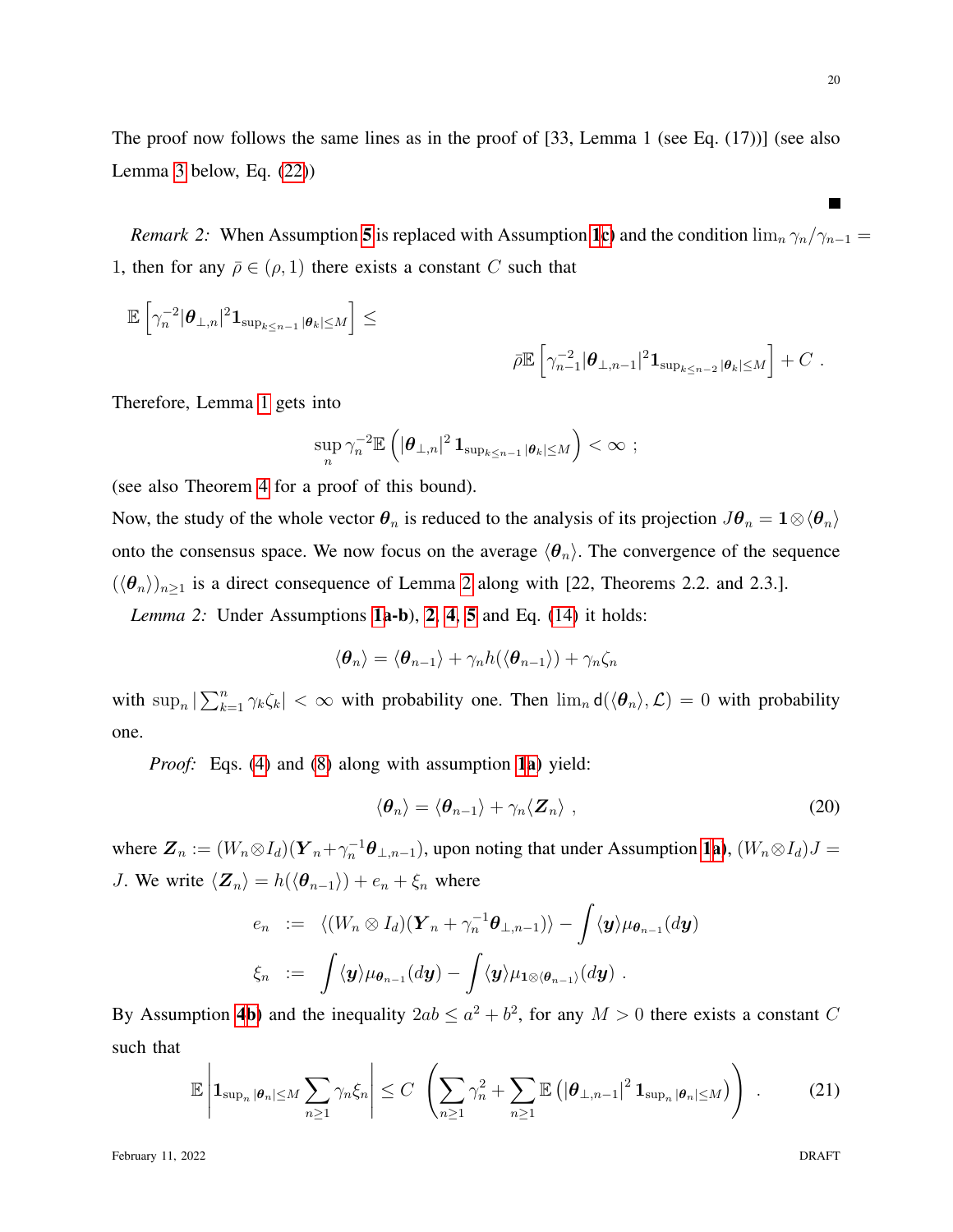Therefore, the RHS in [\(21\)](#page-19-1) is finite under the condition [2](#page-5-4) and Lemma [1,](#page-18-0) thus implying that  $\sum_{n\geq 1} \gamma_n \xi_n$  converges w.p.1. on the set  $\{\sup_n |\theta_n| \leq M\}$  for any  $M > 0$  and therefore w.p.1. since  $\mathbb{P} \left\{ \sup_n |\theta_n| < \infty \right\} = 1.$ 

Since  $\mathbb{E}[e_n | \mathcal{F}_{n-1}] = 0$ , the sequence  $(S_n := \sum_{k=1}^n \gamma_k e_k \mathbf{1}_{\sup_{\ell \leq k-1} |\theta_\ell| \leq M})$ is a martingale. We prove that it converges almost surely by estimating its second order moment. For any  $k \geq 1$ ,

$$
\mathbb{E} [|S_k|^2] \leq \sum_{n\geq 1} \gamma_n^2 \mathbb{E} \left[ |e_n|^2 \mathbf{1}_{\sup_{\ell \leq n-1} |\theta_\ell| \leq M} \right]
$$
  

$$
\leq \sum_{n\geq 1} \gamma_n^2 \mathbb{E} \left[ (\mathbf{Y}_n + \gamma_n^{-1} \boldsymbol{\theta}_{\perp,n-1})^T P_n (\mathbf{Y}_n + \gamma_n^{-1} \boldsymbol{\theta}_{\perp,n-1}) \mathbf{1}_{\sup_{\ell \leq n-1} |\theta_\ell| \leq M} \right]
$$

where we set  $P_n := N^{-2}W_n^T \mathbf{1}\mathbf{1}^T W_n \otimes I_d$ . Note that  $P_n$  is independent of  $Y_n$  conditionally to  $\mathcal{F}_{n-1}$ . Since  $W_n$  is a stochastic matrix, its spectral norm is bounded uniformly in n. Therefore, there exists a constant  $C > 0$  such that:

$$
\mathbb{E}\left[|S_n|^2\right] \leq C \sum_{n\geq 1} \gamma_n^2 \mathbb{E}\left[\left|\boldsymbol{Y}_n + \gamma_n^{-1}\boldsymbol{\theta}_{\perp,n-1}\right|^2 \mathbf{1}_{\sup_{\ell \leq n-1}|\boldsymbol{\theta}_{\ell}| \leq M}\right] \n\leq 2C \sum_{n\geq 1} \gamma_n^2 \mathbb{E}\left[\left|\boldsymbol{Y}_n\right|^2 \mathbf{1}_{\sup_{\ell \leq n-1}|\boldsymbol{\theta}_{\ell}| \leq M}\right] + 2C \sum_{n\geq 1} \mathbb{E}\left[|\boldsymbol{\theta}_{\perp,n-1}|^2 \mathbf{1}_{\sup_{\ell \leq n-1}|\boldsymbol{\theta}_{\ell}| \leq M}\right]
$$

By Assumption [4](#page-9-2)[a\)](#page-9-4),

$$
\sup_n \mathbb{E}\left[|\boldsymbol{Y}_n|^2\mathbf{1}_{\sup_{\ell \leq n-1} |\boldsymbol{\theta}_{\ell}| \leq M}\right] < \infty.
$$

By Lemma [1](#page-18-0) and Assumption [2](#page-5-4) it follows that  $\sup_n \mathbb{E} [|S_n|^2]$  is finite thus implying that the martingale  $(S_n)_{n\geq 1}$  converges almost surely to a r.v. which is finite w.p.1. (see e.g. [34, Corollary 2.2.]).

We now consider the last term  $\sum_{k} \gamma_k e_k \left(1 - \mathbf{1}_{\sup_{\ell \le k-1} |\theta_\ell| \le M} \right)$ . On the set  $\{\sup_n |\theta_n| \le M\}$ , this sum is null. This concludes the proof since  $\mathbb{P} \{ \sup_n |\theta_n| < \infty \} = 1$ .

## <span id="page-20-0"></span>*C. Proof of Theorem [3](#page-11-1)*

Our stability result relies on preliminary technical lemmas, Lemmas [3](#page-20-1) and [4.](#page-22-0) Theorem [3](#page-11-1) is a consequence of Lemma [5:](#page-23-0) it is established that  $\lim_{n} \theta_{\perp,n} = 0$  with probability one, which implies that  $\mathbb{P} \{ \limsup_n |\theta_{\perp,n}| < \infty \} = 1$ . It is also established that  $\mathbb{P} \{ \limsup_n |\langle \theta_n \rangle| < \infty \} = 1$ .

<span id="page-20-1"></span>**The Second Service** 

.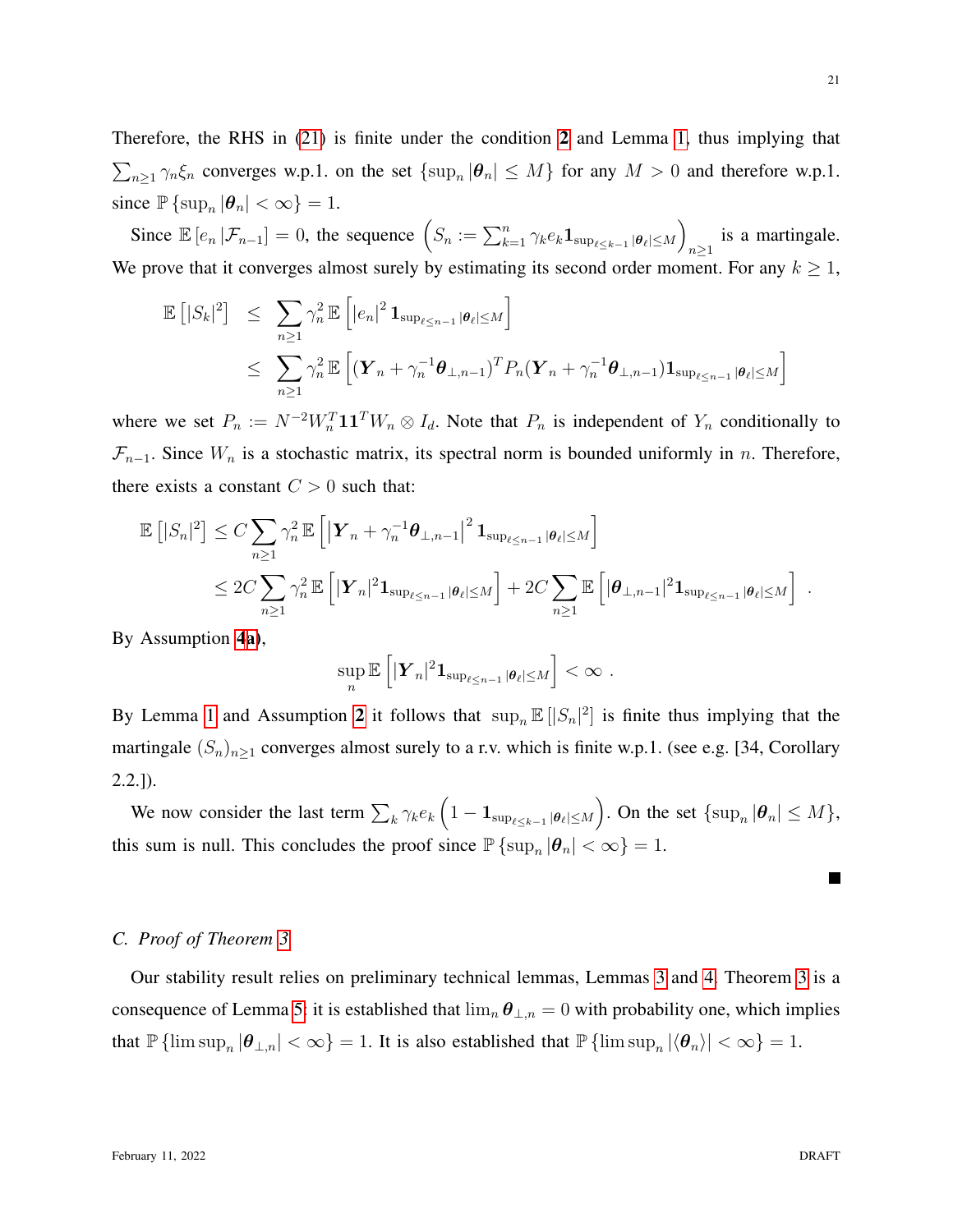*Lemma 3:* Let  $(\gamma_n)_{n\geq 0}$ ,  $(\rho_n)_{n\geq 0}$  be respectively a positive and a [0, 1]-valued sequence such that  $\sum_{n} \gamma_n^2 < \infty$ ; and  $u_n$ ,  $v_n$  be two real sequences such that for  $n \ge n_0$ ,

<span id="page-21-0"></span>
$$
u_n \le \rho_n u_{n-1} + \gamma_n M \sqrt{u_{n-1}} (1 + u_{n-1} + v_{n-1})^{1/2} + \gamma_n^2 M (1 + u_{n-1} + v_{n-1}) , \qquad (22)
$$

$$
v_n \leq v_{n-1} + Mu_{n-1} + \gamma_n M \sqrt{u_{n-1}} \left( 1 + u_{n-1} + v_{n-1} \right)^{1/2} + \gamma_n^2 M (1 + u_{n-1} + v_{n-1}) \tag{23}
$$

Then: i)  $\sup_n v_n < \infty$ , ii)  $\limsup_n \phi_n u_n < \infty$  for any positive sequence  $(\phi_n)_{n\geq 0}$  such that

$$
\limsup_{n} \left( \gamma_n \sqrt{\phi_n} + \frac{\phi_{n-1}}{\phi_n} \right) < \infty \;, \quad \liminf_{n} (\gamma_n \sqrt{\phi_n})^{-1} \left( \frac{\phi_{n-1}}{\phi_n} - \rho_n \right) > 0 \;, \tag{24}
$$
\n
$$
\sum \phi_n^{-1} < \infty \; . \tag{25}
$$

<span id="page-21-3"></span>
$$
\sum_{n} \phi_n^{-1} < \infty \tag{25}
$$
\n*Proof:* 
$$
\bullet \text{ Set } \tilde{\gamma}_n = (1 + M)\gamma_n. \text{ Define two sequences } (a_n, b_n)_{n \ge n_0} \text{ such that } a_{n_0} = b_{n_0} = 0
$$

*Proof:* • Set  $\tilde{\gamma}_n = (1 + M)\gamma_n$ . Define two sequences  $(a_n, b_n)_{n \ge n_0}$  $\max(u_{n_0}, v_{n_0})$  and for each  $n \ge n_0 + 1$ :

<span id="page-21-1"></span>
$$
a_n = \rho_n a_{n-1} + \tilde{\gamma}_n \sqrt{a_{n-1}} \left( 1 + a_{n-1} + b_{n-1} \right)^{1/2} + \tilde{\gamma}_n^2 \left( 1 + a_{n-1} + b_{n-1} \right) \tag{26}
$$

$$
b_n = b_{n-1} + Ma_{n-1} + \tilde{\gamma}_n \sqrt{a_{n-1}} (1 + a_{n-1} + b_{n-1})^{1/2} + \tilde{\gamma}_n^2 (1 + a_{n-1} + b_{n-1}) \ . \tag{27}
$$

It is straightforward to show by induction that  $u_n \le a_n$  and  $v_n \le b_n$  for any  $n \ge n_0$ . In addition,  $b_n = b_{n-1} + a_n + (M - \rho_n)a_{n-1}$ . Thus for  $n \ge n_0 + 1$ ,

$$
b_n = a_n + \sum_{k=n_0}^{n-1} (M + 1 - \rho_{k+1}) a_k.
$$

Define  $A_n := (M + 1) \sum_{k=n_0}^{n} a_k$ ,  $n \ge n_0$ . The above equality implies that  $a_n \le b_n \le A_n$ . As a consequence, Eq. [\(26\)](#page-21-1) implies:

<span id="page-21-6"></span>
$$
a_n \le \rho_n a_{n-1} + \tilde{\gamma}_n \sqrt{a_{n-1}} \left( 1 + 2 A_{n-1} \right)^{1/2} + \tilde{\gamma}_n^2 \left( 1 + 2 A_{n-1} \right) \,. \tag{28}
$$

As  $(A_n)_{n \ge n_0}$  is a positive increasing sequence, for any  $n \ge n_0 + 1$ ,

<span id="page-21-2"></span>
$$
\frac{a_n}{A_n} \le \rho_n \frac{a_{n-1}}{A_{n-1}} + \tilde{\gamma}_n \sqrt{\frac{a_{n-1}}{A_{n-1}}} \left( \frac{1}{A_{n_0}} + 2 \right)^{1/2} + \tilde{\gamma}_n^2 \left( \frac{1}{A_{n_0}} + 2 \right) \ . \tag{29}
$$

• Define  $L^2 := 1/A_{n_0} + 2$ , and  $c_n := \phi_n a_n/A_n$ . By [\(29\)](#page-21-2), for any  $n \ge n_0 + 1$ ,

<span id="page-21-4"></span>
$$
c_n \le \rho_n \frac{\phi_n}{\phi_{n-1}} c_{n-1} + L\tilde{\gamma}_n \sqrt{c_{n-1}\phi_n} \sqrt{\frac{\phi_n}{\phi_{n-1}}} + L^2 \tilde{\gamma}_n^2 \phi_n, \tag{30}
$$

and under the assumption [\(24\)](#page-21-3), there exist  $n_1 \ge n_0$  and a constant  $\xi > 0$  such that for any  $n \geq n_1$ ,

<span id="page-21-5"></span>
$$
\sqrt{\frac{\phi_{n-1}}{\phi_n}} L \xi \left\{ 1 + \xi L \tilde{\gamma}_n \sqrt{\phi_{n-1}} \right\} \le \left( \frac{\phi_{n-1}}{\phi_n} - \rho_n \right) \left( \tilde{\gamma}_n \sqrt{\phi_n} \right)^{-1} . \tag{31}
$$

February 11, 2022 DRAFT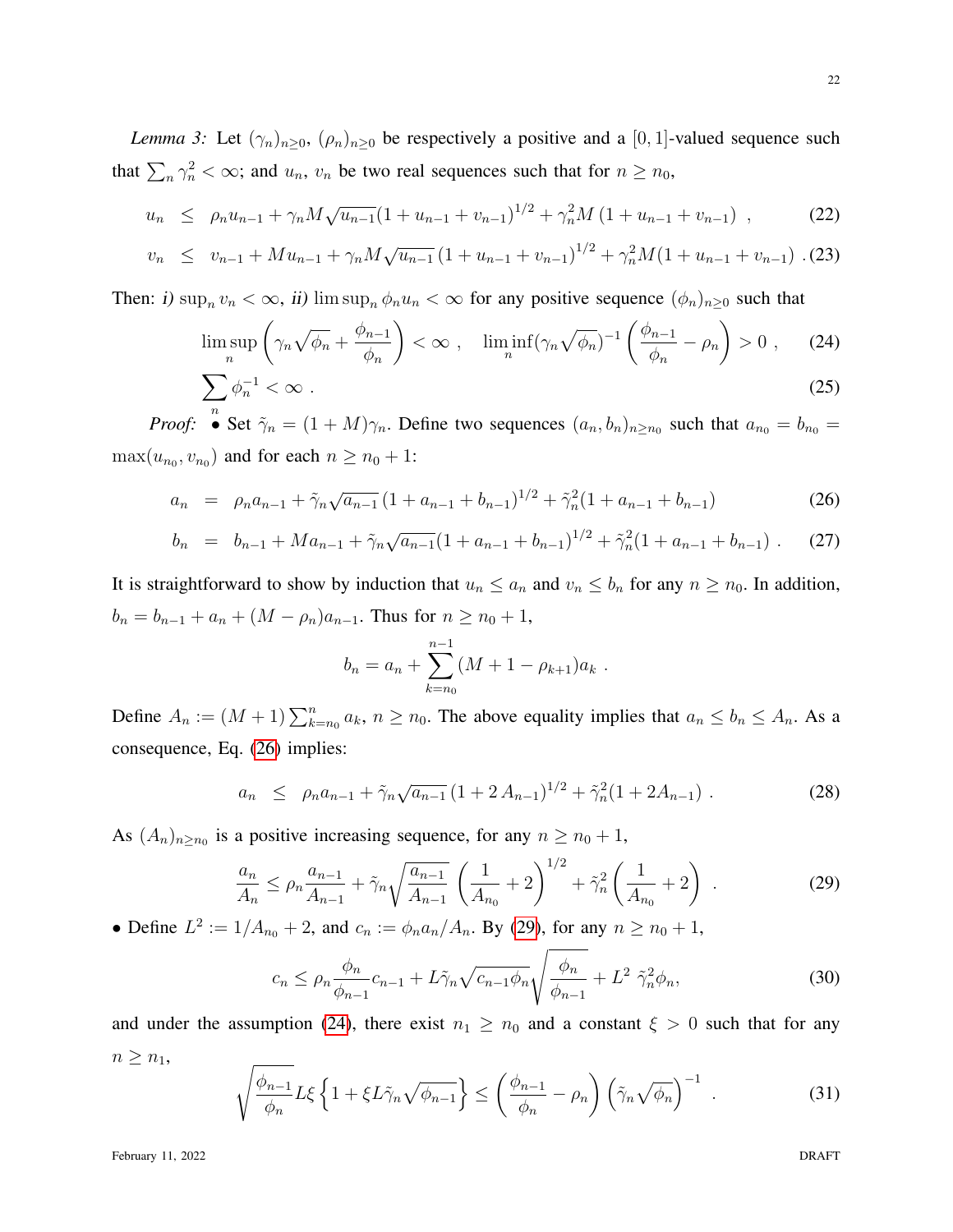Define

<span id="page-22-1"></span>
$$
A := \max\left(\frac{1}{\xi}, \frac{1}{\xi^2}, c_{n_1}\right) \tag{32}
$$

We prove by induction on n that  $c_n \leq A$  for any  $n \geq n_1$ . The claim holds true for  $n = n_1$  by definition of A. Assume that  $c_{n-1} \leq A$  for some  $n-1 \geq n_1$ . Using [\(30\)](#page-21-4) and [\(32\)](#page-22-1), for  $n \geq n_1+1$ ,

$$
\frac{c_n}{A} \le \rho_n \frac{\phi_n}{\phi_{n-1}} + \frac{L}{\sqrt{A}} \tilde{\gamma}_n \sqrt{\phi_n} \sqrt{\frac{\phi_n}{\phi_{n-1}}} + \frac{L^2}{A} \tilde{\gamma}_n^2 \phi_n,
$$

By [\(31\)](#page-21-5), the RHS is less than one so that  $c_n \leq A$ . This proves that  $(c_n)_{n \geq n_0}$  is a bounded sequence.

• We prove that  $(A_n)_{n \ge n_0}$  is a bounded sequence. Using the fact that  $\sup_{n \ge n_1} \rho_n \le 1$ ,  $(A_n)_{n \ge n_0}$ is increasing and Eq. [\(28\)](#page-21-6), it holds for  $n \ge n_1 + 1$ 

$$
A_n = A_{n-1} + a_n \leq A_{n-1} + a_{n-1} + \tilde{\gamma}_n \sqrt{a_{n-1}} \sqrt{A_{n-1}} L^{1/2} + \tilde{\gamma}_n^2 L^2 A_{n-1}
$$
  

$$
\leq \left(1 + c_{n-1} \phi_{n-1}^{-1} + L^{1/2} \tilde{\gamma}_n \phi_{n-1}^{-1/2} \sqrt{c_{n-1}} + \tilde{\gamma}_n^2 L^2 \right) A_{n-1}.
$$

Finally, since  $\sup_{n\geq n_1} c_n \leq A$  and  $(1+t^2) \leq \exp(t^2)$ , there exists  $C > 0$  s.t. for any  $n \geq$  $n_1+1, A_n \leq \exp\left(C\{\phi_{n-1}^{-1}+\tilde{\gamma}_n^2\}\right)A_{n-1}$  (note that under [\(24\)](#page-21-3),  $\limsup_n\{\tilde{\gamma}_n/\sqrt{\phi_n}\}\phi_n < \infty$ ). By assumptions,  $\sum_{n} {\{\phi_{n-1}^{-1} + \tilde{\gamma}_n^2\}} < \infty$ ,  $(A_n)_{n \ge n_0}$  is therefore bounded.

• The proof of the lemma is concluded upon noting that  $v_n \le b_n \le A_n$  and  $u_n \le a_n \le \tilde{\gamma}_n^2 c_n A_n$ .

*Remark 3:* If the sequences  $(\gamma_n, \rho_n)_{n>0}$  are such that

$$
\limsup_{n} \left( \frac{\gamma_n}{\gamma_{n-1}} + \frac{1 - \rho_{n-1}}{1 - \rho_n} \right) < \infty \;, \quad \liminf_{n} \frac{1}{1 - \rho_n} \left( \frac{(1 - \rho_{n-1})^2}{(1 - \rho_n)^2} \frac{\gamma_n^2}{\gamma_{n-1}^2} - \rho_n \right) > 0 \tag{33}
$$
\n
$$
\sum_{n} \gamma_n^2 (1 - \rho_n)^{-2} < \infty \;, \tag{34}
$$

then the conditions [\(24\)](#page-21-3) and [\(25\)](#page-21-3) are satisfied with  $\phi_n := (1 - \rho_n)^2 / \gamma_n^2$ . Examples of sequences satisfying these conditions are  $\rho_n = 1 - a/n^{\eta}$ ,  $\gamma_n = \gamma_0/n^{\xi}$  with  $0 \le \eta < 1 \wedge (\xi - 1/2)$ .

<span id="page-22-0"></span>*Lemma 4:* Let  $V : \mathbb{R}^d \to \mathbb{R}^+$  be a differentiable function such that  $\nabla V$  is Lipschitz on  $\mathbb{R}^d$ . There exist constants C, C' such that for any  $\theta \in \mathbb{R}^d$ ,  $|\nabla V(\theta)|^2 \le CV(\theta)$ , and for any  $\theta, \theta' \in \mathbb{R}^d$ ,

<span id="page-22-2"></span>
$$
V(\theta') \le V(\theta) + \nabla V(\theta)^T (\theta' - \theta) + C' |\theta' - \theta|^2
$$
\n(35)

*Proof:* Given any  $\theta, \theta' \in \mathbb{R}^d$ , we have

$$
V(\theta') = V(\theta) + \nabla V(\theta)^T (\theta' - \theta) + \int_0^1 (\nabla V(\theta + t(\theta' - \theta)) - \nabla V(\theta))^T (\theta' - \theta) dt.
$$

February 11, 2022 DRAFT

П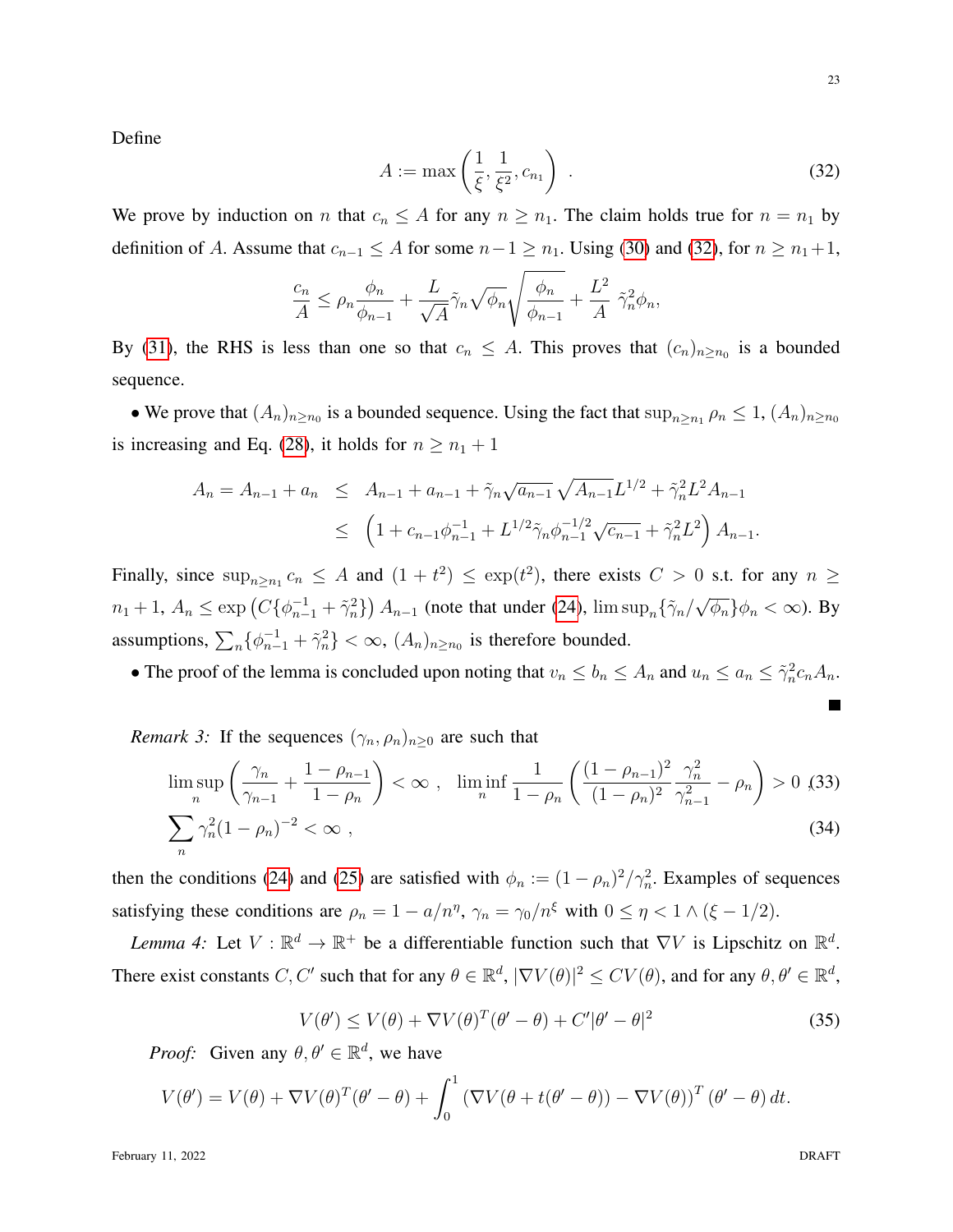This implies [\(35\)](#page-22-2) since  $\nabla V$  is Lipschitz. Then, Applying (35) with  $\theta' = \theta - \mu \nabla V(\theta)$  where  $\mu > 0$  and recalling that V is nonnegative, we also have  $0 \le V(\theta) - \mu(1 - \mu C')|\nabla V(\theta)|^2$ . Choosing  $\mu$  small enough, we thus get the result. П

<span id="page-23-0"></span>*Lemma 5 (Agreement and Stability):* Suppose Assumptions [1a](#page-5-0)-b), [2](#page-5-4), [3](#page-8-1)[a-](#page-8-4)[b](#page-8-6)) and [5](#page-10-1). Assume in addition ST [1](#page-11-3)[-2\)](#page-11-2). Then,

a)  $\sum_{n\geq 1} \mathbb{E} |\theta_{\perp,n}|^2 < \infty$  and  $(\theta_{\perp,n})_{n\geq 1}$  converges to zero w.p.1. b)  $\sup_{n\geq 1} \mathbb{E} V(\langle \theta_n \rangle) < \infty$  and  $\sup_n \mathbb{E} [|\boldsymbol{Y}_n|^2] < \infty$ , where  $\langle x \rangle$  and  $x_\perp$  are given by [\(8\)](#page-7-4) and [\(9\)](#page-7-3).

*Proof:* Define  $u_n := \mathbb{E} [|\theta_{\perp,n}|^2]$  and  $v_n := \mathbb{E} [V(\langle \theta_n \rangle)]$ . We prove that there exists a constant  $M > 0$  and an integer  $n_0$  such that for any  $n \ge n_0$ , inequalities [\(22\)](#page-21-0) and [\(23\)](#page-21-0)

are satisfied. The proof is then concluded by application of Lemma [3](#page-20-1) upon noting that under assumption [2](#page-5-4), the rate  $\phi_n = n^{2\alpha}$  satisfies the conditions [\(24\)](#page-21-3) and [\(25\)](#page-21-3).

*Proof of [\(22\)](#page-21-0)*. As  $W_n \mathbf{1} = \mathbf{1}$ , we have  $J_{\perp}(W_n \otimes I_d) = J_{\perp}(W_n \otimes I_d)J_{\perp}$ . As a consequence,  $\theta_{\perp,n} = J_{\perp}(W_n \otimes I_d)(\theta_{\perp,n-1} + \gamma_n Y_n)$ . We expand the square Euclidean norm of the latter vector:

$$
|\boldsymbol{\theta}_{\perp,n}|^2 = (\boldsymbol{\theta}_{\perp,n-1} + \gamma_n \boldsymbol{Y}_n)^T (\{W_n^T(I_N - \boldsymbol{1}\boldsymbol{1}^T/N)W_n\} \otimes I_d)(\boldsymbol{\theta}_{\perp,n-1} + \gamma_n \boldsymbol{Y}_n).
$$

Integrate both sides of the above equation w.r.t. the r.v.  $W_n$ ; by assumption [1](#page-5-0)[b\)](#page-5-3)

$$
\mathbb{E}[|\boldsymbol{\theta}_{\perp,n}|^2 \, |\mathcal{F}_{n-1}, \boldsymbol{Y}_n] \leq \rho_n |\boldsymbol{\theta}_{\perp,n-1} + \gamma_n \boldsymbol{Y}_n|^2.
$$

Under Assumption [5](#page-10-1),  $\lim_{n} n(1 - \rho_n) = +\infty$ : then, there exists  $n_0$  such that  $\rho_n < 1$  for any  $n \geq n_0$ . We obtain:

$$
\mathbb{E}[|\boldsymbol{\theta}_{\perp,n}|^2] \leq \rho_n \mathbb{E}[|\boldsymbol{\theta}_{\perp,n-1}|^2] + 2\gamma_n \mathbb{E}[|\boldsymbol{\theta}_{\perp,n-1}| |\boldsymbol{Y}_n|] + \gamma_n^2 \mathbb{E}[|\boldsymbol{Y}_n|^2],
$$

for any  $n \ge n_0$ . From Cauchy-Schwartz inequality,  $\mathbb{E}[|\theta_{\perp,n-1}| |\mathbf{Y}_n|] \le \sqrt{u_{n-1}} (\mathbb{E}[|\mathbf{Y}_n|^2])^{1/2}$ . Thus,

$$
u_n \leq \rho_n u_{n-1} + 2\gamma_n \sqrt{u_{n-1}} (\mathbb{E}[|\boldsymbol{Y}_n|^2])^{1/2} + \gamma_n^2 \mathbb{E}[|\boldsymbol{Y}_n|^2].
$$

By assumption ST[2\)](#page-11-2), we have the following estimate  $\mathbb{E}[|Y_n|^2] \leq C_1 (1 + v_{n-1} + u_{n-1})$ . This completes the proof of [\(22\)](#page-21-0), for any constant M larger than  $1 + C_1$ .

*Proof of [\(23\)](#page-21-0)*. Lemma [4](#page-22-0) is applied with  $\theta \leftarrow \langle \theta_n \rangle$  and  $\theta' \leftarrow \langle \theta_{n-1} \rangle$ . We have to evaluate the difference  $\langle \theta_n \rangle - \langle \theta_{n-1} \rangle$ . By [\(4\)](#page-4-1),

$$
\langle \boldsymbol{\theta}_n \rangle = \left( \frac{\mathbf{1}^T W_n}{N} \otimes I_d \right) \left( \boldsymbol{\theta}_{n-1} + \gamma_n \boldsymbol{Y}_n \right) .
$$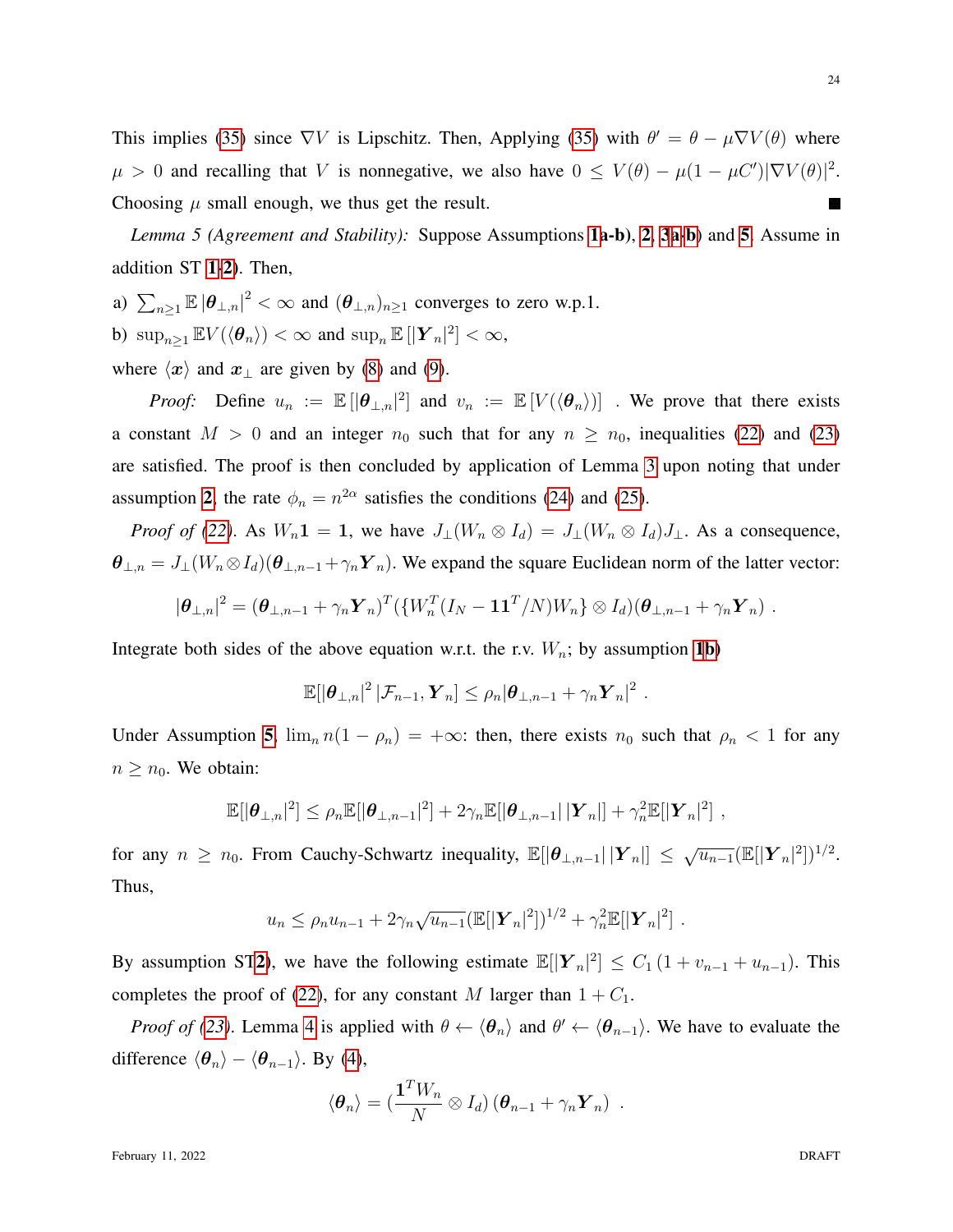Therefore,

<span id="page-24-1"></span>
$$
\langle \boldsymbol{\theta}_n \rangle - \langle \boldsymbol{\theta}_{n-1} \rangle = \left( \frac{\mathbf{1}^T W_n - \mathbf{1}^T}{N} \otimes I_d \right) \boldsymbol{\theta}_{n-1} + \left( \frac{\mathbf{1}^T W_n}{N} \otimes I_d \right) \gamma_n \boldsymbol{Y}_n
$$
  
= 
$$
\left( \frac{\mathbf{1}^T W_n - \mathbf{1}^T}{N} \otimes I_d \right) \boldsymbol{\theta}_{\perp, n-1} + \left( \frac{\mathbf{1}^T W_n}{N} \otimes I_d \right) \gamma_n \boldsymbol{Y}_n , \qquad (36)
$$

where the second equality is due to the fact that  $W_n$  is row-stochastic. Under Assumption [1](#page-5-0)[a\)](#page-5-1),  $\mathbb{E}(W_n)$  is doubly stochastic. Thus, using the assumption [1](#page-5-0)[b\)](#page-5-3):

<span id="page-24-0"></span>
$$
\mathbb{E}[\langle \boldsymbol{\theta}_n \rangle - \langle \boldsymbol{\theta}_{n-1} \rangle | \mathcal{F}_{n-1}] = \gamma_n \int \langle \boldsymbol{y} \rangle \ \mu_{\boldsymbol{\theta}_{n-1}}(d\boldsymbol{y}). \tag{37}
$$

Plugging [\(37\)](#page-24-0) into [\(35\)](#page-22-2), there exists  $C'$  such that for any  $n$ ,

$$
\mathbb{E}[V(\langle \boldsymbol{\theta}_n \rangle)|\mathcal{F}_{n-1}] \leq V(\langle \boldsymbol{\theta}_{n-1} \rangle) + \gamma_n \nabla V(\langle \boldsymbol{\theta}_{n-1} \rangle)^T \int \langle \boldsymbol{y} \rangle \ \mu_{\boldsymbol{\theta}_{n-1}}(d\boldsymbol{y}) + C' \mathbb{E}[|\langle \boldsymbol{\theta}_n \rangle \langle \boldsymbol{\theta}_{n-1} \rangle|^2 |\mathcal{F}_{n-1}].
$$

By the condition [3](#page-8-1)[b\)](#page-8-6), the quantity  $-\nabla V(\langle \theta_{n-1} \rangle)^T h(\langle \theta_{n-1} \rangle)$  is positive; therefore,

$$
\mathbb{E}[V(\langle \boldsymbol{\theta}_n \rangle)|\mathcal{F}_{n-1}] \le V(\langle \boldsymbol{\theta}_{n-1} \rangle) + \gamma_n \nabla V(\langle \boldsymbol{\theta}_{n-1} \rangle)^T \left( \int \langle \boldsymbol{y} \rangle \ \mu_{\boldsymbol{\theta}_{n-1}}(d\boldsymbol{y}) - h(\langle \boldsymbol{\theta}_{n-1} \rangle) \right) + C' \mathbb{E}[|\langle \boldsymbol{\theta}_n \rangle - \langle \boldsymbol{\theta}_{n-1} \rangle|^2 |\mathcal{F}_{n-1}].
$$

Using successively the conditions ST [2\)](#page-11-2) and Lemma [4,](#page-22-0) we have the estimate

$$
\nabla V(\langle \boldsymbol{\theta}_{n-1} \rangle)^T \left( \int \langle \boldsymbol{y} \rangle \ \mu_{\boldsymbol{\theta}_{n-1}}(d\boldsymbol{y}) - h(\langle \boldsymbol{\theta}_{n-1} \rangle) \right) \leq \ |\nabla V(\langle \boldsymbol{\theta}_{n-1} \rangle)| C_2 | \boldsymbol{\theta}_{\perp, n-1} |
$$
  

$$
\leq \ \sqrt{C} C_2 \sqrt{V(\langle \boldsymbol{\theta}_{n-1} \rangle)} |\boldsymbol{\theta}_{\perp, n-1}|.
$$

Using Cauchy-Schwartz inequality, the expectation of the above quantity is no larger than  $\sqrt{C}C_2\sqrt{u_{n-1}v_{n-1}}$ . We obtain:

<span id="page-24-3"></span>
$$
v_n \le v_{n-1} + \gamma_n \sqrt{C} C_2 \sqrt{u_{n-1} (1 + u_{n-1} + v_{n-1})} + C' \mathbb{E}[|\langle \boldsymbol{\theta}_n \rangle - \langle \boldsymbol{\theta}_{n-1} \rangle|^2], \tag{38}
$$

where we used the fact that  $u_{n-1} \geq 0$ . We now need to find an estimate for  $\mathbb{E}[|\langle \theta_n \rangle - \langle \theta_{n-1} \rangle|^2]$ . Using Minkowski's inequality on [\(36\)](#page-24-1),

<span id="page-24-2"></span>
$$
\mathbb{E}[|\langle \boldsymbol{\theta}_n \rangle - \langle \boldsymbol{\theta}_{n-1} \rangle|^2]^{1/2} \leq \mathbb{E}\left[\left|\left(\frac{\mathbf{1}^T W_n - \mathbf{1}^T}{N} \otimes I_d\right) \boldsymbol{\theta}_{\perp,n-1}\right|^2\right]^{1/2} + \mathbb{E}\left[\left|\left(\frac{\mathbf{1}^T W_n}{N} \otimes I_d\right) \gamma_n \boldsymbol{Y}_n\right|^2\right]^{1/2} (39)
$$

Focus on the first term of the RHS of the above inequality. Remark that

$$
\mathbb{E}[(W_n^T \mathbf{1} - \mathbf{1})(\mathbf{1}^T W_n - \mathbf{1}^T)|\mathcal{F}_{n-1}] = \mathbb{E}[W_n^T \mathbf{1} \mathbf{1}^T W_n] - \mathbf{1} \mathbf{1}^T,
$$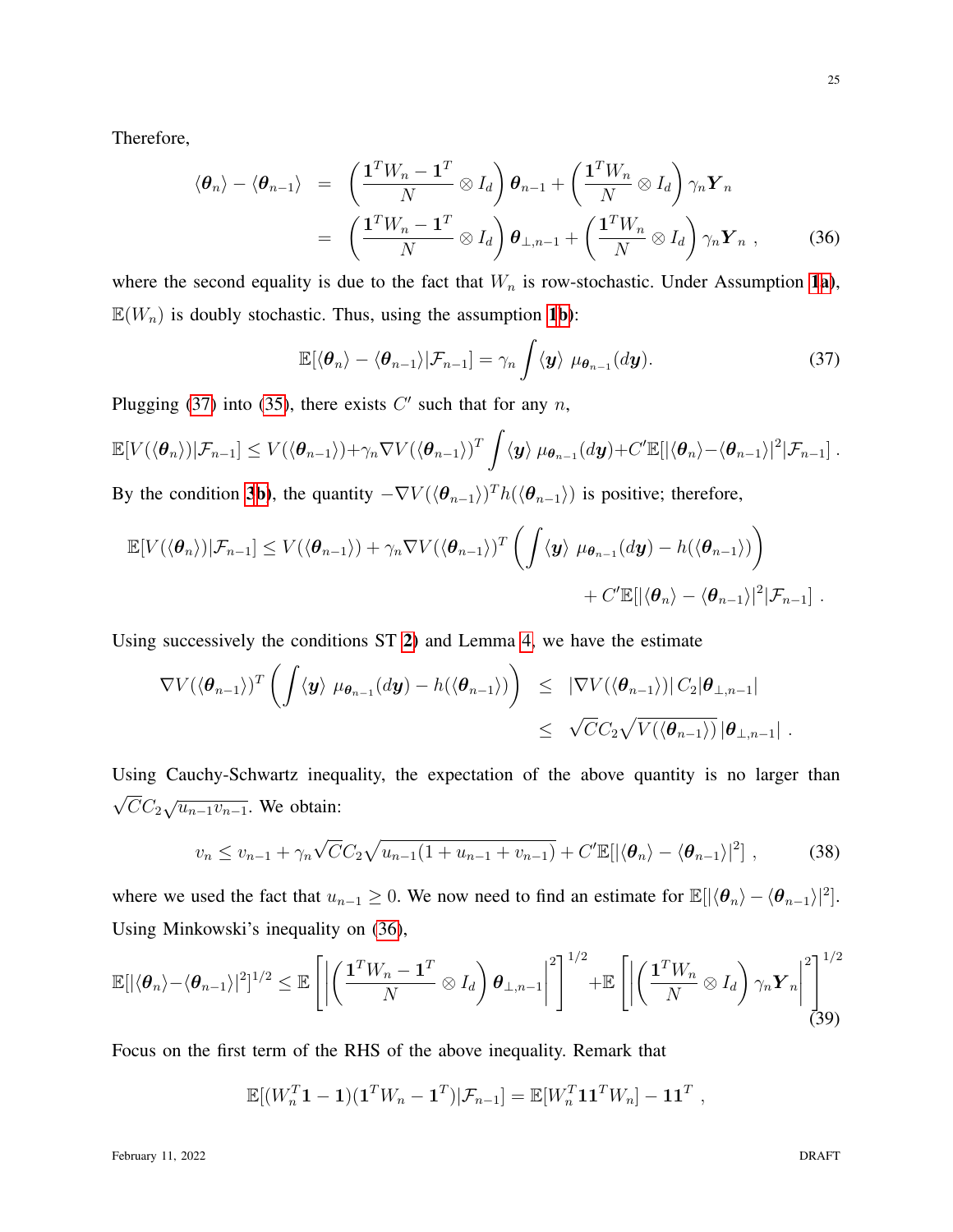26

where we used the assumption [1](#page-5-0)[b\)](#page-5-3) along with the fact that  $\mathbb{E}(W_n)$  is doubly stochastic (see the condition [1](#page-5-0)[a\)](#page-5-1)). Upon noting that the entries of  $W_n$  are in [0, 1] (as a consequence of assumption [1](#page-5-0)[a\)](#page-5-1)), the spectral norm of  $\mathbb{E}[W_n^T \mathbf{1} \mathbf{1}^T W_n] - \mathbf{1} \mathbf{1}^T$  is bounded. Thus, there exists a constant  $C'$  such that:

$$
\mathbb{E}\left[\left|\left(\frac{\mathbf{1}^T W_n - \mathbf{1}^T}{N} \otimes I_d\right)\boldsymbol{\theta}_{\perp,n-1}\right|^2\right] \leq C' u_{n-1} .
$$

By similar arguments, there exists a constant  $C''$  such that

$$
\mathbb{E}\left[\left|\left(\frac{\mathbf{1}^T W_n}{N} \otimes I_d\right) \gamma_n \mathbf{Y}_n\right|^2\right] \leq C'' \gamma_n^2 \mathbb{E}|\mathbf{Y}_n|^2
$$
  

$$
\leq C_2 C'' \gamma_n^2 (1 + u_{n-1} + v_{n-1})
$$

where we used assumption ST[2\)](#page-11-2). Putting this together with [\(39\)](#page-24-2),

$$
\mathbb{E}[|\langle \theta_n \rangle - \langle \theta_{n-1} \rangle|^2] \leq (\sqrt{C'}\sqrt{u_{n-1}} + \gamma_n \sqrt{C_2 C''} \sqrt{1 + u_{n-1} + v_{n-1}})^2
$$
  
 
$$
\leq C(u_{n-1} + \gamma_n^2 (1 + u_{n-1} + v_{n-1}) + \gamma_n \sqrt{u_{n-1} (1 + u_{n-1} + v_{n-1})}).
$$

where  $C > 0$  is some constant chosen large enough. Plugging the above inequality into [\(38\)](#page-24-3),

$$
v_n \le v_{n-1} + (C'C)u_{n-1} + (\sqrt{C}C_2 + C'C)\gamma_n\sqrt{u_{n-1}(1+u_{n-1}+v_{n-1})} + C'C\gamma_n^2(1+u_{n-1}+v_{n-1}).
$$

This proves that  $(23)$  holds for any M chosen large enough.

*Proof of*  $\sup_n \mathbb{E} [|\boldsymbol{Y}_n|^2] < \infty$ . By Assumptions **[1](#page-5-0)b**) and ST[2\)](#page-11-2):

$$
\mathbb{E}\left[\left|\boldsymbol{Y}_{n}\right|^{2}\right] = \mathbb{E}\left[\mathbb{E}_{\boldsymbol{\theta}_{n-1}}\left[\left|\boldsymbol{Y}\right|^{2}\right]\right] \leq C_{2}\left(1 + \mathbb{E}\left[V(\langle\boldsymbol{\theta}_{n-1}\rangle)\right] + \mathbb{E}\left[\left|\boldsymbol{\theta}_{\perp,n-1}\right|^{2}\right]\right) . \tag{40}
$$

The proof follows since  $\sup_n \mathbb{E}[V(\langle \theta_n \rangle)] < \infty$  and  $\mathbb{E}[|\theta_{\perp,n}|^2] \leq \sum_n \mathbb{E}[|\theta_{\perp,n}|^2] < \infty$ .

*Lemma 6:* Suppose Assumptions [1a](#page-5-0)-b), [2](#page-5-4), [3](#page-8-1)[a](#page-8-4)[-e](#page-8-5)) and [5](#page-10-1). Assume in addition ST[1](#page-11-3)[-2\)](#page-11-2). Then,  $\mathbb{P}\left\{\limsup_{n}|\langle\boldsymbol{\theta}_{n}\rangle|<\infty\right\}=1.$ 

*Proof:* The sequence  $(\langle \theta_n \rangle)_{n \geq 1}$  satisfies the equation [\(10\)](#page-7-1). The proof is an application of [22, Theorem 2.2.]: in order to apply this Theorem, we only have to prove that with probability one *(i)* the sequence  $(\langle \theta_n \rangle)_{n\geq 1}$  is infinitely often in a level set  $\{V \leq M\}$  i.e.  $\mathbb{P} \{\liminf_n V(\langle \theta_n \rangle) < \infty\}$ 1 and *(ii)*

$$
\sum_n \gamma_n \left( (W_n \otimes I_d)(\boldsymbol{Y}_n + \gamma_n^{-1} \boldsymbol{\theta}_{\perp,n-1}) - h(\langle \boldsymbol{\theta}_{n-1} \rangle) \right) < \infty.
$$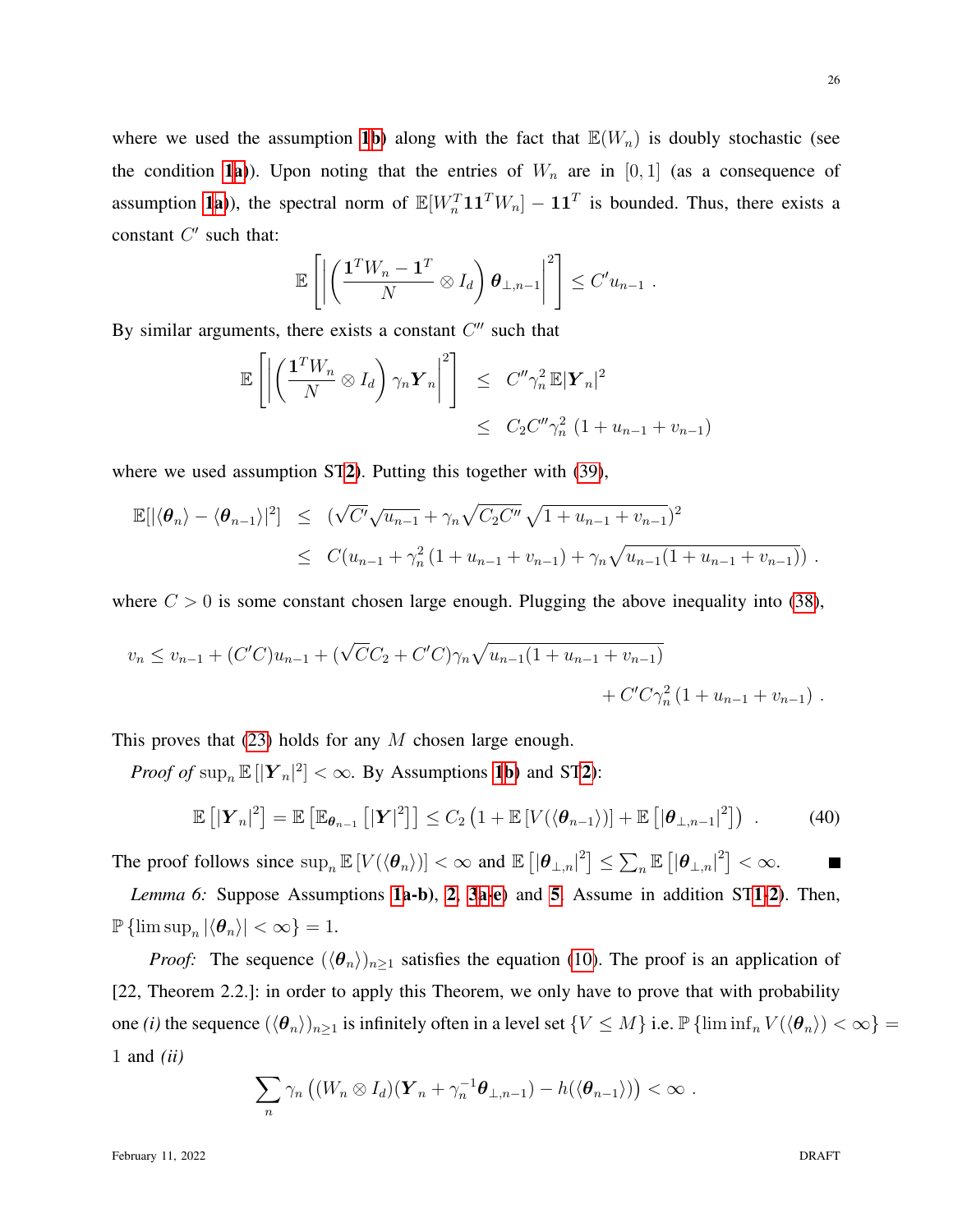For the recurrence property, we have

$$
\mathbb{E}\left(\liminf_n V(\langle\boldsymbol{\theta}_n\rangle)\right)\leq \liminf_n \mathbb{E}\left(V(\langle\boldsymbol{\theta}_n\rangle)\right)\leq \sup_n \mathbb{E}\left(V(\langle\boldsymbol{\theta}_n\rangle)\right).
$$

By Lemma [5,](#page-23-0) the RHS is finite thus showing that  $\mathbb{P} \{ \liminf_n V(\langle \theta_n \rangle) < \infty \} = 1$ . For the second property, we write  $\langle (W_n \otimes I_d)(\boldsymbol{Y}_n + \gamma_n^{-1}\boldsymbol{\theta}_{\perp,n-1})\rangle - h(\langle \boldsymbol{\theta}_{n-1}\rangle) = e_n + \xi_{n-1}$  where

$$
e_n := \langle (W_n \otimes I_d)(\boldsymbol{Y}_n + \gamma_n^{-1} \boldsymbol{\theta}_{\perp, n-1}) \rangle - \int \langle \boldsymbol{y} \rangle \mu_{\boldsymbol{\theta}_{n-1}}(d\boldsymbol{y})
$$
  

$$
\xi_{n-1} := \int \langle \boldsymbol{y} \rangle \mu_{\boldsymbol{\theta}_{n-1}}(d\boldsymbol{y}) - \int \langle \boldsymbol{y} \rangle \mu_{1 \otimes \langle \boldsymbol{\theta}_{n-1} \rangle}(d\boldsymbol{y}).
$$

By Assumption ST[2\)](#page-11-2) and the inequality  $2ab \le a^2 + b^2$ , there exists a constant C such that

<span id="page-26-0"></span>
$$
\mathbb{E}\left|\sum_{n\geq 1}\gamma_n\xi_{n-1}\right|\leq C\left(\sum_{n\geq 1}\gamma_n^2+\sum_{n\geq 1}\mathbb{E}\left|\theta_{\perp,n-1}\right|^2\right)\,. \tag{41}
$$

Therefore, the RHS in [\(41\)](#page-26-0) is finite under the condition [2](#page-5-4) and Lemma [5,](#page-23-0) thus implying that  $\sum_{n\geq 1}\gamma_n\xi_n$  converges w.p.1. Since  $\mathbb{E}\left[e_n|\mathcal{F}_{n-1}\right]=0$ , the sequence  $(S_n:=\sum_{k=1}^n\gamma_ke_k)_{n\geq 1}$  is a martingale. We prove that it converges almost surely by estimating its second order moment. For any  $k \geq 1$ ,

$$
\mathbb{E}\left[|S_k|^2\right] \leq \sum_{n\geq 1} \gamma_n^2 \mathbb{E}\left[|e_n|^2\right] \leq \sum_{n\geq 1} \gamma_n^2 \mathbb{E}\left[ (\boldsymbol{Y}_n + \gamma_n^{-1} \boldsymbol{\theta}_{\perp,n-1})^T P_n (\boldsymbol{Y}_n + \gamma_n^{-1} \boldsymbol{\theta}_{\perp,n-1}) \right]
$$

where we set  $P_n := N^{-2}W_n^T \mathbf{1}\mathbf{1}^T W_n \otimes I_d$ . Note that  $P_n$  is independent of  $Y_n$  conditionally to  $\mathcal{F}_{n-1}$ . Since  $W_n$  is a stochastic matrix, its spectral norm is bounded uniformly in n. Therefore, there exists a constant  $C > 0$  such that:

$$
\mathbb{E}\left[|S_n|^2\right] \leq C \sum_{n\geq 1} \gamma_n^2 \mathbb{E}\left[\left|\boldsymbol{Y}_n + \gamma_n^{-1}\boldsymbol{\theta}_{\perp,n-1}\right|^2\right] \leq 2C \sum_{n\geq 1} \gamma_n^2 \mathbb{E}\left[\left|\boldsymbol{Y}_n\right|^2\right] + 2C \sum_{n\geq 1} \mathbb{E}\left[|\boldsymbol{\theta}_{\perp,n-1}|^2\right] .
$$

By Lemma [5](#page-23-0) and Assumption [2](#page-5-4) it follows that  $\sup_n \mathbb{E} [|S_n|^2]$  is finite thus implying that the martingale  $(S_n)_{n\geq 1}$  converges almost surely to a r.v. which is finite w.p.1. (see e.g. [34, Corollary 2.2.]). This concludes the proof.

 $\blacksquare$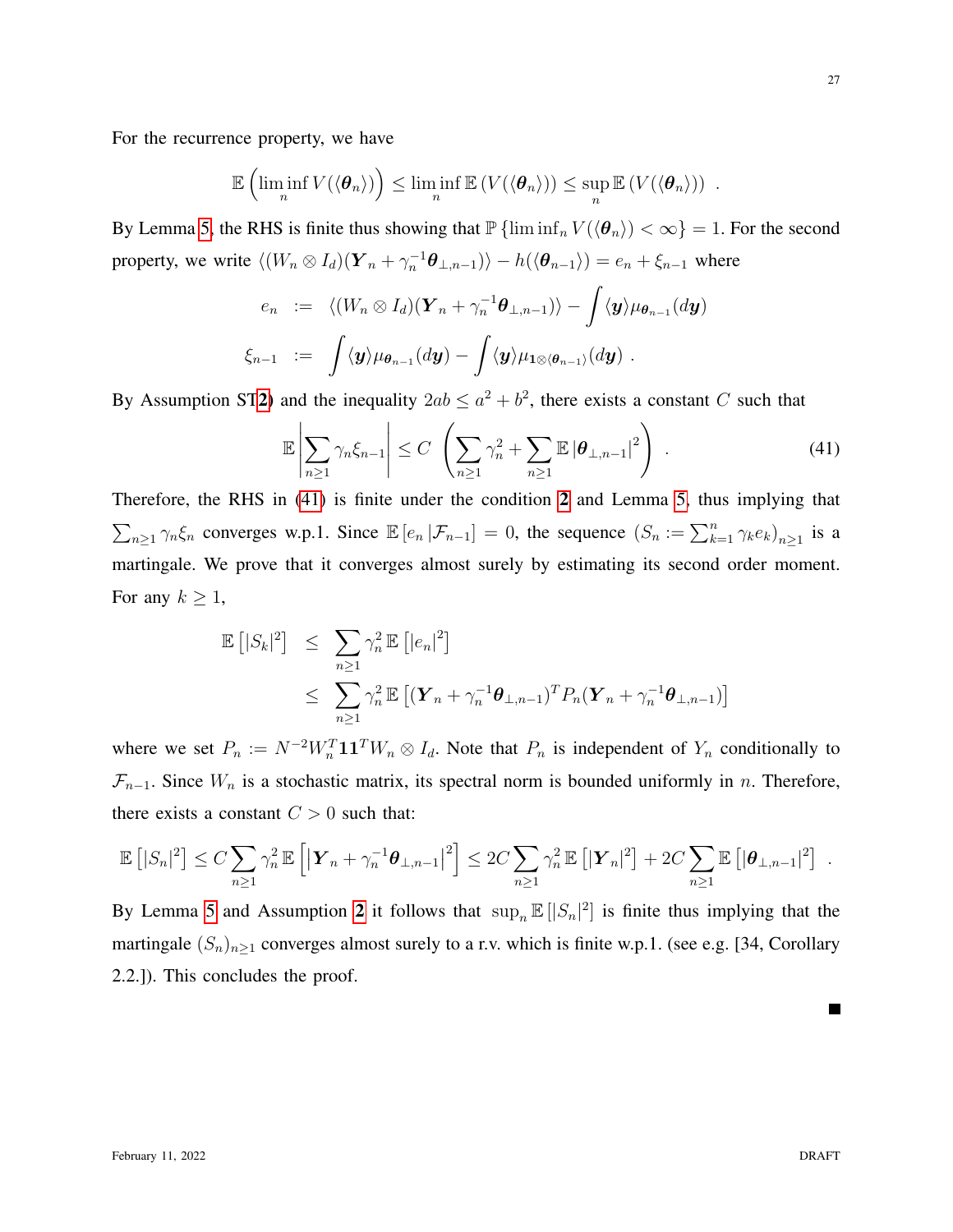#### <span id="page-27-0"></span>*D. Proof of Theorem [4](#page-12-1)*

<span id="page-27-2"></span>Set 
$$
V_n := (I_N - \mathbf{1}\mathbf{1}^T/N)W_n
$$
 and for any  $1 \le k \le n$ ,  
\n
$$
\Phi_{n,k} := (V_n \otimes I_d)(V_{n-1} \otimes I_d) \cdots (V_k \otimes I_d) .
$$
\n(42)

Note that by Assumptions [1](#page-5-0)[b-](#page-5-3)[c\)](#page-5-2),

<span id="page-27-3"></span>
$$
\|\Phi_{n,k}X\|_2^2 = \mathbb{E}[X^T\Phi_{n-1,k}^T(V_n^T V_n \otimes I_d)\Phi_{n-1,k}X] = \mathbb{E}[X^T\Phi_{n-1,k}^T \mathbb{E}(V_n^T V_n \otimes I_d)\Phi_{n-1,k}X]
$$
  
\n
$$
\leq \rho \mathbb{E}[X^T\Phi_{n-1,k}^T \Phi_{n-1,k}X] = \rho \|\Phi_{n-1,k}X\|_2^2.
$$
 (43)

From [\(4\)](#page-4-1) and since  $J_{\perp}(W_n \otimes I_d) = J_{\perp}(W_n \otimes I_d)J_{\perp} = (V_n \otimes I_d)J_{\perp}$  by Assumption [1](#page-5-0)[a\)](#page-5-1), it holds for any  $n \geq 1$ ,  $\theta_{\perp,n} = (V_n \otimes I_d)(\theta_{\perp,n-1} + \gamma_n Y_{\perp,n})$ . By induction,

<span id="page-27-4"></span>
$$
\boldsymbol{\theta}_{\perp,n} = \sum_{k=1}^{n} \gamma_k \Phi_{n,k} \mathbf{Y}_{\perp,k} + \Phi_{n,1} \boldsymbol{\theta}_{\perp,0}
$$
(44)

where  $\Phi_{n,k}$  is defined by [\(42\)](#page-27-2). By [\(43\)](#page-27-3) and Assumption [1](#page-5-0)[c\)](#page-5-2), the second term in the RHS of [\(44\)](#page-27-4) is a  $\mathcal{O}_{L^2}(\rho^{n/2})$ . We now consider the first term in the RHS of [\(44\)](#page-27-4). Using Minkowski's inequality and Equation [\(43\)](#page-27-3)

$$
\|\sum_{k=1}^n \gamma_k \Phi_{n,k} \mathbf{Y}_{\perp,k} \mathbf{1}_{\sup_{\ell \leq n-1} |\theta_\ell| \leq M} \|_2 \leq \sum_{k=1}^n \gamma_k \|\Phi_{n,k} \mathbf{Y}_{\perp,k} \mathbf{1}_{\sup_{\ell \leq n-1} |\theta_\ell| \leq M} \|_2
$$
  

$$
\leq \sum_{k=1}^n \gamma_k \sqrt{\rho}^{n-k+1} \|\mathbf{Y}_{\perp,k} \mathbf{1}_{\sup_{\ell \leq k-1} |\theta_\ell| \leq M} \|_2.
$$

By [35, Result 178,pp.38], the RHS is upper bounded by  $\limsup_{n\to\infty} ||Y_{\perp,n}1_{|\theta_{n-1}|\leq M}||_2\rho(1 \sqrt{\rho}$ <sup>-1</sup>. Under Assumption [4](#page-9-2)[a\)](#page-9-4), this upper bound is finite (the proof follows the same lines as in the proof of Lemma [2](#page-19-0) and is omitted). This concludes the proof.

## <span id="page-27-1"></span>*E. Proof of Theorem [5](#page-13-0)*

Assumption [2](#page-5-4) implies that  $\lim_{n} \rho^{n/2} \gamma_n^{-2} = 0$ . Upon noting that

$$
\mathbb{P}\left\{\bigcup_{M}\{\sup_{n}|\boldsymbol{\theta}_{n}|\leq M\}|\lim_{q}\boldsymbol{\theta}_{q}=\mathbf{1}\otimes\theta_{\star}\right\}=1,
$$

Theorem [4](#page-12-1) implies that the sequence of r.v.  $(\gamma_n^{-1/2}\theta_{\perp,n})_n$  converges in probability to zero under the conditional probability  $\mathbb{P}\left\{\cdot\middle|\lim_{q}\theta_{q}=1\otimes\theta_{\star}\right\}$ . Since  $\theta_{n}=1\otimes\left\langle\theta_{n}\right\rangle+\theta_{\perp,n}$ , it remains to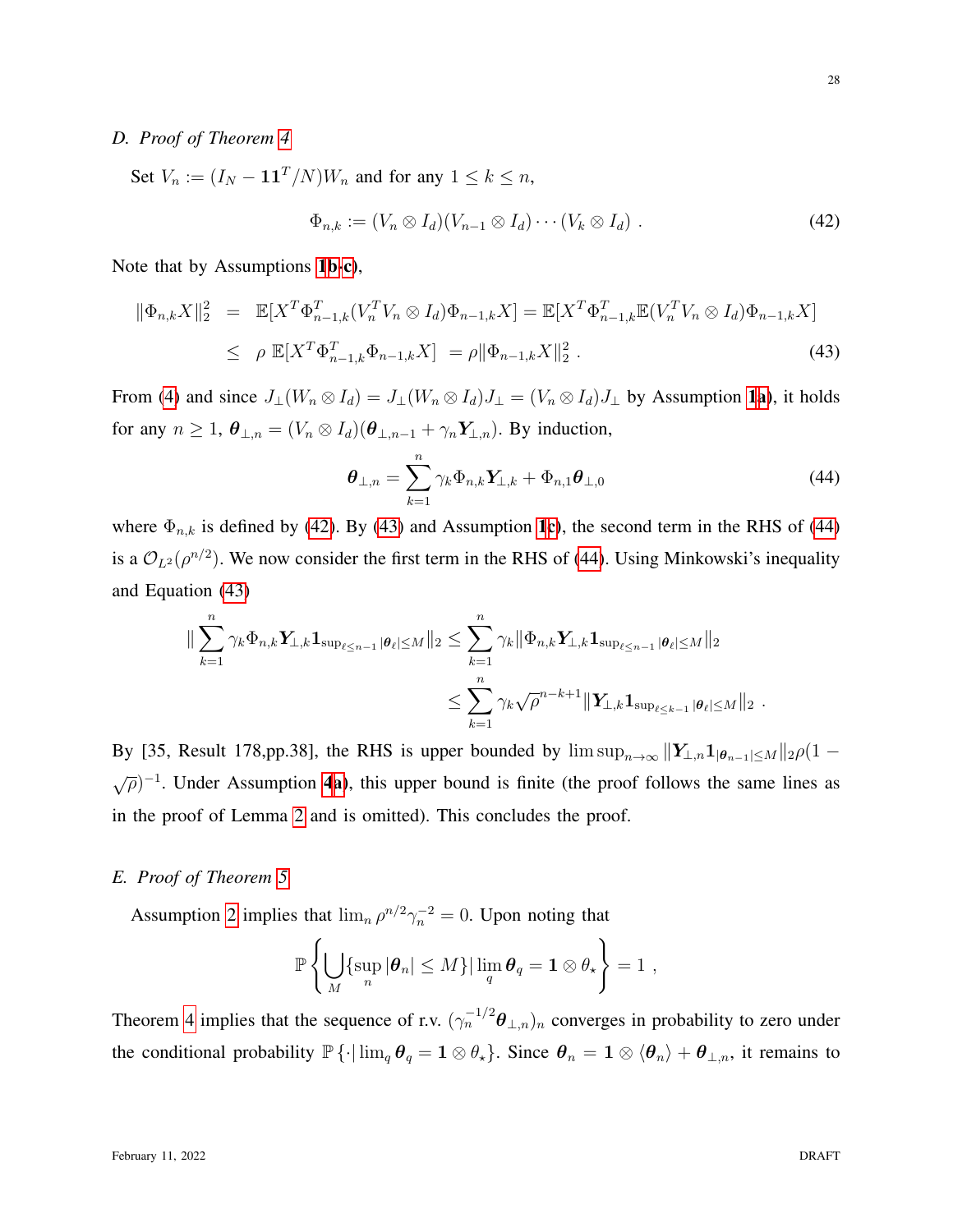prove that the sequence of r.v.  $(\gamma_n^{-1/2}(\langle \theta_n \rangle - \theta_\star))_{n \geq 0}$  converges in distribution to Z under the conditional distribution given the event  $\{\lim_q \theta_q = 1 \otimes \theta_\star\}$ . To that goal, we write

$$
\langle \boldsymbol{\theta}_n \rangle = \langle \boldsymbol{\theta}_{n-1} \rangle + \gamma_n h \left( \langle \boldsymbol{\theta}_{n-1} \rangle \right) + \gamma_n e_n + \gamma_n \xi_n
$$

where  $\xi_n := \int \langle \bm{y} \rangle \mu_{\bm{\theta}_{n-1}}(d\bm{y}) - \int \langle \bm{y} \rangle \mu_{\bm{1} \otimes \langle \bm{\theta}_{n-1} \rangle}(d\bm{y})$  and

$$
e_n:=\langle (W_n\otimes I_d)(\boldsymbol Y_n+\gamma_n^{-1}\boldsymbol\theta_{\perp,n-1})\rangle-\int\langle \boldsymbol y\rangle\mu_{\boldsymbol\theta_{n-1}}(d\boldsymbol y)=\langle \boldsymbol Y_n\rangle-\int\langle \boldsymbol y\rangle\mu_{\boldsymbol\theta_{n-1}}(d\boldsymbol y)\;,
$$

since  $\mathbf{1}^T W_n = \mathbf{1}^T$ . We then check the conditions C1 to C4 of [23, Theorem 1] (see also [24, Theorem 1]). Under the assumptions [6](#page-12-5) and [8](#page-12-2)[a\)](#page-12-3), the conditions C1 and C4 of [23, Theorem 1] are satisfied. We now prove C2b: there exists a constant  $C$  such that

$$
\mathbb{E}\left[|e_{n+1}|^{2+\tau}\mathbf{1}_{|\boldsymbol{\theta}_n-\mathbf{1}\otimes\boldsymbol{\theta}_\star|\leq\delta}\right] \leq C \mathbb{E}\left[\left|\int \langle \mathbf{y}\rangle\mu_{\boldsymbol{\theta}_n}(d\mathbf{y})|^{2+\tau}\mathbf{1}_{|\boldsymbol{\theta}_n-\mathbf{1}\otimes\boldsymbol{\theta}_\star|\leq\delta}\right] + C \mathbb{E}\left[|\langle \mathbf{Y}_{n+1}\rangle|^{2+\tau}\mathbf{1}_{|\boldsymbol{\theta}_n-\mathbf{1}\otimes\boldsymbol{\theta}_\star|\leq\delta}\right]\right]
$$
  

$$
\leq 2C \sup_{|\boldsymbol{\theta}-\mathbf{1}\otimes\boldsymbol{\theta}_\star|\leq\delta} \int |\langle \mathbf{y}\rangle|^{2+\tau} \mu_{\boldsymbol{\theta}}(d\mathbf{y})
$$

and the RHS is finite under Assumption [7](#page-12-6). For C2c, we have

$$
\mathbb{E}\left[e_{n+1}e_{n+1}^T|\mathcal{F}_n\right] = \left\{\int \langle \boldsymbol{y}\rangle \langle \boldsymbol{y}\rangle^T \mu_{\boldsymbol{\theta}_n}(d\boldsymbol{y}) - \left(\int \langle \boldsymbol{y}\rangle \mu_{\boldsymbol{\theta}_n}(d\boldsymbol{y})\right) \left(\int \langle \boldsymbol{y}\rangle \mu_{\boldsymbol{\theta}_n}(d\boldsymbol{y})\right)^T\right\}.
$$

By Assumption [7](#page-12-6), this term converges w.p.1 to  $\Upsilon$  on the set  $\{\lim_k \theta_k = 1 \otimes \theta_*\}$ . This concludes the proof of C2.

We now consider the condition C3 of [23] with  $r_n = \xi_n + e_n \mathbf{1}_{|\theta_{n-1}-1 \otimes \theta_{\star}| > \delta}$ : we prove that for any  $M > 0$ ,  $\gamma_n^{-1/2} r_n \mathbf{1}_{\sup_k |\boldsymbol{\theta}_k| \leq M} \mathbf{1}_{\lim_k \boldsymbol{\theta}_k = 1 \otimes \boldsymbol{\theta}_k} = \mathcal{O}_{w.p.1} o_{L^1}(1)$ . By Assumption [4](#page-9-2)[b\)](#page-9-5), there exists a constant C such that

<span id="page-28-1"></span>
$$
\gamma_n^{-1/2} \mathbb{E} \left[ \left| \xi_n \right| \mathbf{1}_{\lim_k \theta_k = 1 \otimes \theta_\star} \mathbf{1}_{\sup_k |\theta_k| \leq M} \right] \leq C \left( \gamma_n^{-1} \mathbb{E} \left[ |\theta_{\perp,n}|^2 \mathbf{1}_{\sup_k |\theta_k| \leq M} \right] \right)^{1/2}
$$

and the RHS tends to zero as  $n \to \infty$  by Theorem [4.](#page-12-1) On the set  $\{\lim_{n} \theta_n = 1 \otimes \theta_{*}\}\)$ , the r.v.  $e_n 1_{|\theta_{n-1}-1\otimes\theta_\star|>\delta}$  is null for all large n. This concludes the proof of the condition C3 of [23], and the proof of Theorem [5.](#page-13-0)

# <span id="page-28-0"></span>*F. Proof of Theorem [6](#page-14-0)*

We preface the proof by a preliminary result, established by [23, Theorem 2] (see also [21] for a similar result obtained under stronger assumptions).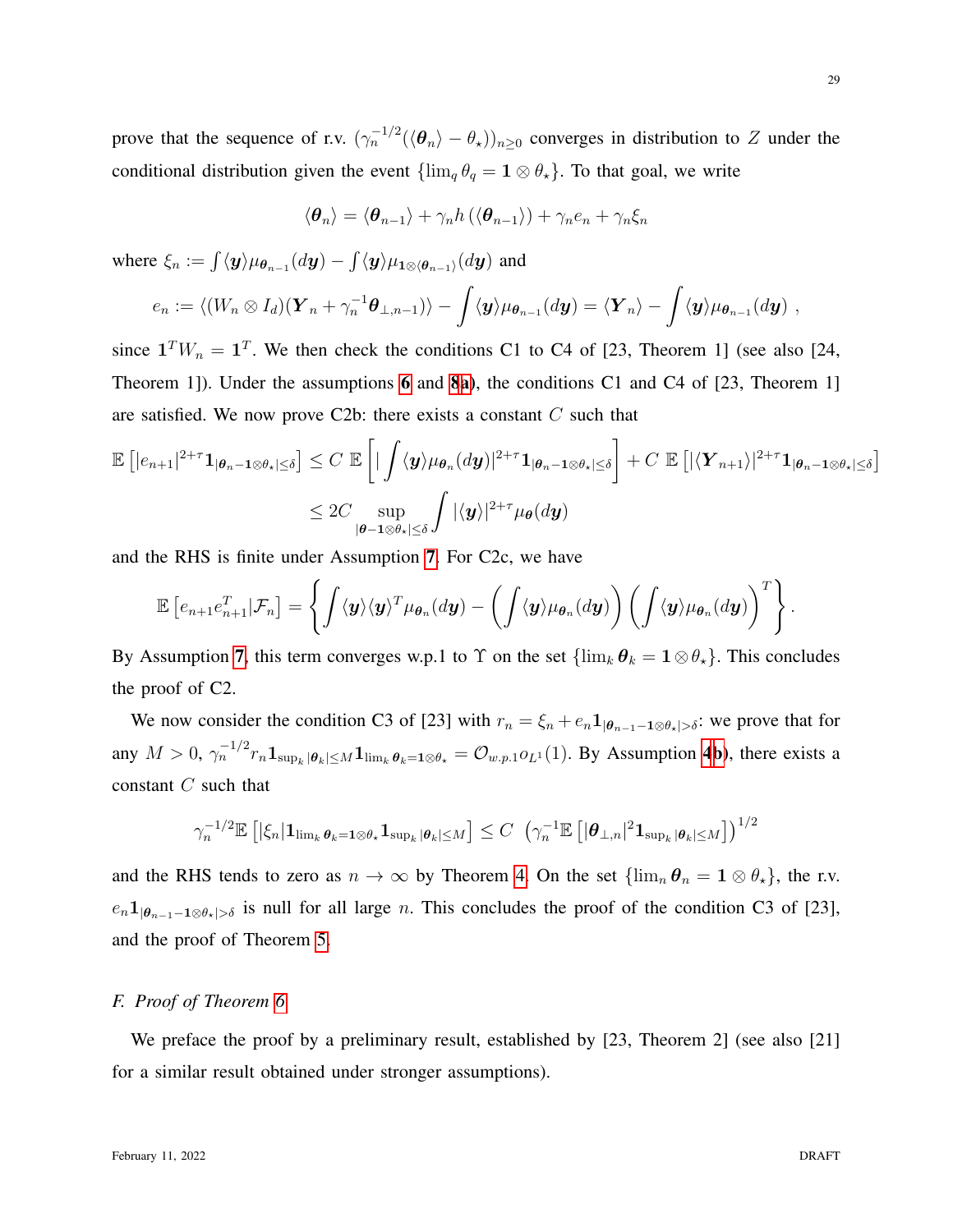*Theorem 7:* Let  $(\gamma_n)_n$  be a deterministic positive sequence such that  $\log(\gamma_k/\gamma_{k+1}) = o(\gamma_k)$ and satisfying Assumption [8](#page-12-2)[b-](#page-12-4)[c\)](#page-12-7). Consider the random sequence  $(u_n)_n$  given by

$$
u_{n+1} = u_n + \gamma_{n+1}h(u_n) + \gamma_{n+1}e_{n+1} + \gamma_{n+1}\xi_{n+1} , \qquad u_0 \in \mathbb{R}^d ,
$$

<span id="page-29-0"></span>where

AVER1.  $u_*$  is a zero of the mean field:  $h(u_*) = 0$ . The mean field  $h : \mathbb{R}^d \to \mathbb{R}^d$  is twice continuously differentiable (in a neighborhood of  $u<sub>\star</sub>$ ) and  $\nabla h(u<sub>\star</sub>)$  is a Hurwitz matrix.

<span id="page-29-2"></span>AVER2. (i)  $(e_n)_{n\geq 1}$  is a  $\mathcal{F}_n$ -adapted martingale-increment sequence.

- (ii) For any  $M > 0$ , there exist  $\tau > 0$  s.t.  $\sup_k \mathbb{E} \left[ |e_k|^{2+\tau} \mathbf{1}_{\sup_{\ell \leq k-1} |u_{\ell}-u_{\star}| \leq M} \right] < \infty$ .
- (iii) There exists a positive definite (random) matrix  $U_{\star}$  such that on the set  $\{\lim_{q} u_q = u_{\star}\},\$  $\lim_{k} \mathbb{E} \left[ e_k e_k^T | \mathcal{F}_{k-1} \right] = U_{\star}$  almost-surely.

<span id="page-29-1"></span>AVER3.  $(\xi_n)_{n\geq 1}$  is a  $\mathcal{F}_n$ -adapted sequence s.t.

- (i)  $\gamma_n^{-1/2} |\xi_n| \mathbf{1}_{\lim_q u_q = u_\star} \mathbf{1}_{\sup_n |u_n| \leq M} = \mathcal{O}_{w.p.1}(1) \mathcal{O}_{L^2}(1)$  for any  $M > 0$ .
- (ii)  $n^{-1/2} \sum_{k=0}^{n} \xi_{k+1} \mathbf{1}_{\lim_{q} u_q = u_{\star}}$  converges to zero in probability.

Then for any  $t \in \mathbb{R}^d$ ,

$$
\lim_{n} \mathbb{E}\left[\mathbf{1}_{\lim_{q} u_q = \theta_{\star}} \exp\left(i\sqrt{n} \ t^T \left(\frac{1}{n} \sum_{k=1}^n u_k - u_{\star}\right)\right)\right]
$$
  
= 
$$
\mathbb{E}\left[\mathbf{1}_{\lim_{q} u_q = u_{\star}} \exp\left(-\frac{1}{2} t^T \nabla h(u_{\star})^{-1} U_{\star} \nabla h(u_{\star})^{-T} t\right)\right].
$$

*Proof of Theorem* [6.](#page-14-0) By Theorem [4](#page-12-1) and Assumption [8](#page-12-2)[c\)](#page-12-7),  $\sqrt{N}^{-1} \sum_{n=1}^{N} \theta_{\perp,n} \mathbf{1}_{\sup_{\ell} |\theta_{\ell}| \leq M}$  converges in  $L^2$  to zero for any  $M > 0$ . Since  $\theta_n = \theta_{\perp,n} + 1 \otimes \langle \theta_n \rangle$ , we now prove a CLT for the averaged sequence  $N^{-1} \sum_{n=1}^{N} \langle \theta_n \rangle$ . To that goal, we check the assumptions AVE[R1](#page-29-0) to AVE[R3](#page-29-1) of Theorem [7](#page-28-1) with  $u_n = \langle \theta_n \rangle$ ;  $e_n, \xi_n$  defined as in the proof of Theorem [5.](#page-13-0) AVE[R1](#page-29-0) and AVE[R2](#page-29-2) can be proved along the same lines as in the proof of Theorem [5;](#page-13-0) details are omitted. Finally, by Assumption [4](#page-9-2)[b\)](#page-9-5) and Theorem [4,](#page-12-1)  $\mathbb{E}\left[|\xi_n|^2\mathbf{1}_{\lim_k \theta_k=1\otimes \theta_\star}\mathbf{1}_{\sup_{\ell\leq n-1}|\theta_\ell|\leq M}\right] = \mathcal{O}(\gamma_n^2)$ ; and

$$
\ell^{-1/2} \sum_{n=1}^{\ell} \mathbb{E} \left[ |\xi_n| \mathbf{1}_{\lim_k \theta_k = \mathbf{1} \otimes \theta_{\star}} \mathbf{1}_{\sup_{\ell \leq n-1} |\theta_{\ell}| \leq M} \right] \leq C \; \ell^{-1/2} \sum_{n=1}^{\ell} \gamma_n \; .
$$

The RHS tends to zero under Assumption [8](#page-12-2)[c\)](#page-12-7) thus showing AVE[R3.](#page-29-1)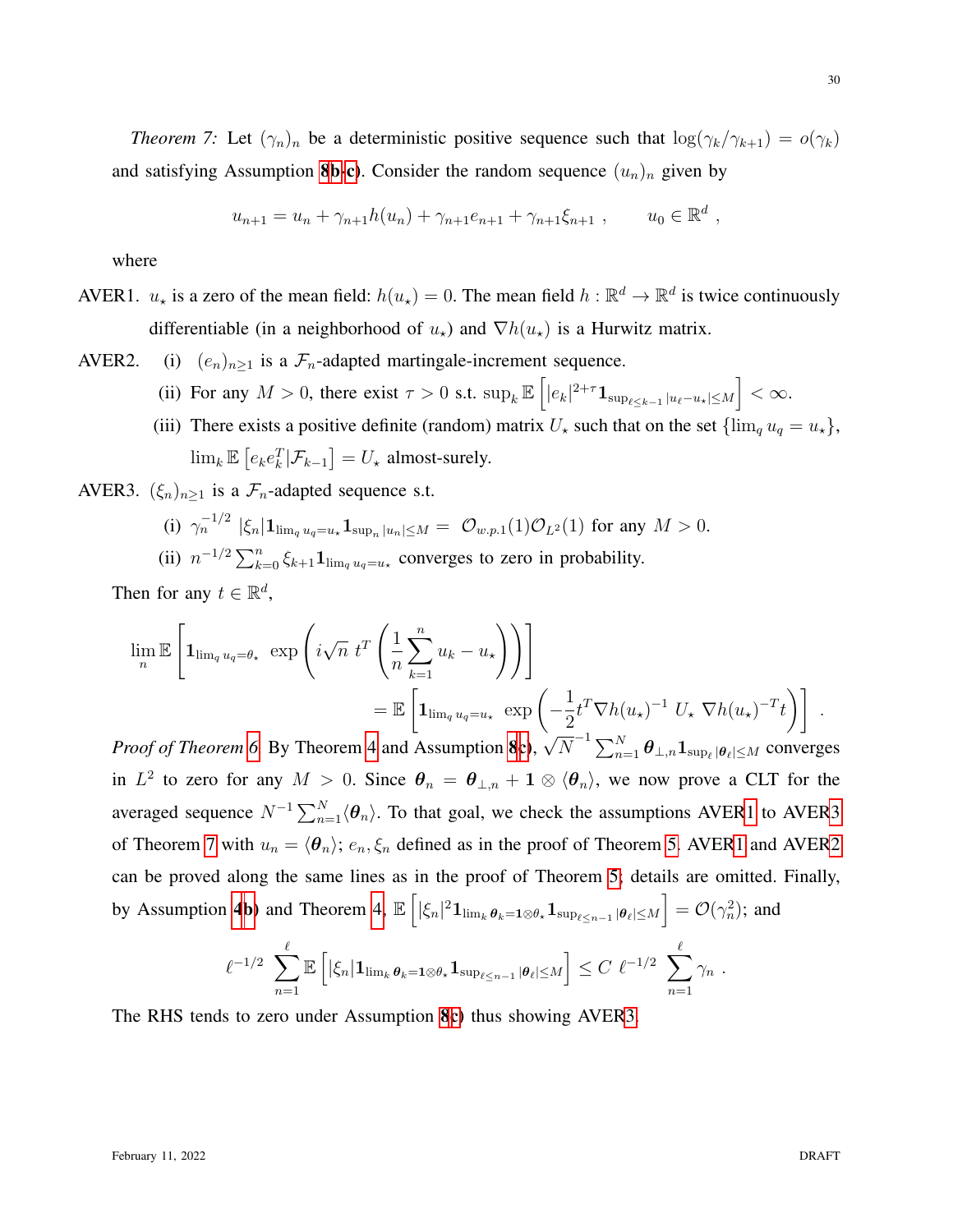#### **REFERENCES**

- [1] A. Benveniste, M. Metivier, and P. Priouret, *Adaptive Algorithms and Stochastic Approximations*, Springer-Verlag, 1987.
- [2] H.J. Kushner and G.G. Yin, *Stochastic Approximation and Recursive Algorithms and Applications*, Springer, 2003.
- [3] B. Polyak, "New stochastic approximation type procedures," *Automation and remote control*, vol. 51, pp. 98–107, 1990.
- [4] P. Forero, A. Cano, and G. Giannakis, "Consensus-based distributed support vector machines," *Journal of Machine Learning Research*, vol. 11, pp. 1663 – 1707, 2010.
- [5] P. Bianchi and J. Jakubowicz, "On the convergence of a multi-agent projected stochastic gradient algorithm for nonconvex optimization," *IEEE Trans. on Automatic Control*, February 2013, [online] arXiv:1107.2526v1.
- [6] E. L. Lehmann and George Casella, *Theory of point estimation*, Springer Texts in Statistics. Springer-Verlag, New York, second edition, 1998.
- [7] V.D. Blondel, J.M. Hendrickx, A. Olshevsky, and J.N. Tsitsiklis, "Convergence in multiagent coordination, consensus, and flocking," in *Decision and Control, 2005 and 2005 European Control Conference. CDC-ECC '05. 44th IEEE Conference on*, dec. 2005, pp. 2996 – 3000.
- [8] C. Lopes and A.H. Sayed, "Distributed processing over adaptive networks," in *Adaptive Sensor Array Processing Workshop*, June 2006, pp. 1–5.
- [9] S. Kar and J.M.F. Moura, "Distributed consensus algorithms in sensor networks: Quantized data and random link failures," *IEEE Transactions on Signal Processing*, vol. 58, no. 3, pp. 1383–1400, 2010.
- [10] F. Cattivelli and A.H. Sayed, "Diffusion LMS strategies for distributed estimation," *IEEE Trans. Signal Processing*, vol. 58, no. 3, pp. 1035–1048, March 2010.
- [11] A. Nedic, A. Ozdaglar, and P.A. Parrilo, "Constrained Consensus and Optimization in Multi-Agent Networks," *IEEE Transactions on Automatic Control*, vol. 55, no. 4, pp. 922–938, April 2010.
- [12] A. Nedic, "Asynchronous Broadcast-Based Convex Optimization Over a Network," *IEEE Transactions on Automatic Control*, vol. 56, no. 6, pp. 1337–1351, june 2011.
- [13] S.S. Stanković, M.S. Stanković, and D.M. Stipanović, "Decentralized parameter estimation by consensus based stochastic approximation," *IEEE Trans. Automatic Control*, vol. 56, no. 3, pp. 531–543, 2011.
- [14] D. P. Bertsekas and J. N. Tsitsiklis, *Parallel and Distributed Computation: Numerical Methods*, Athena Scientific, 1997.
- [15] J. Tsitsiklis, D. Bertsekas, and M. Athans, "Distributed asynchronous deterministic and stochastic gradient optimization algorithms," *Automatic Control, IEEE Transactions on*, vol. 31, no. 9, pp. 803 – 812, sep 1986.
- [16] H. J. Kushner and G. Yin, "Asymptotic properties of distributed and communicating stochastic approximation algorithms," *SIAM J. Control Optim.*, vol. 25, pp. 1266 – 1290, 1987.
- [17] S. Boyd, A. Ghosh, B. Prabhakar, and D. Shah, "Randomized Gossip Algorithms," *IEEE Transactions on Inform. Theory*, vol. 52, no. 6, pp. 2508–2530, 2006.
- [18] A. Nedic and A. Ozdaglar, "Distributed Subgradient Methods for Multi-Agent Optimization," *IEEE Transactions on Automatic Control*, vol. 54, no. 1, pp. 48–61, 2009.
- [19] S. Ram, A. Nedic, and V. Veeravalli, "Distributed stochastic subgradient projection algorithms for convex optimization," *Journal of Optimization Theory and Applications*, vol. 147, pp. 516–545, 2010, 10.1007/s10957-010-9737-7.
- [20] P. Bianchi, G. Fort, W. Hachem, and J. Jakubowicz, "Performance of a Distributed Robbins-Monro Algorithm for Sensor Networks," in *EUSIPCO*, Barcelona, Spain, 2011.
- [21] B. Delyon, "Stochastic Approximation with Decreasing Gain: Convergence and Asymptotic Theory," *Unpublished Lecture Notes, http://perso.univ-rennes1.fr/bernard.delyon/as cours.ps*, 2000.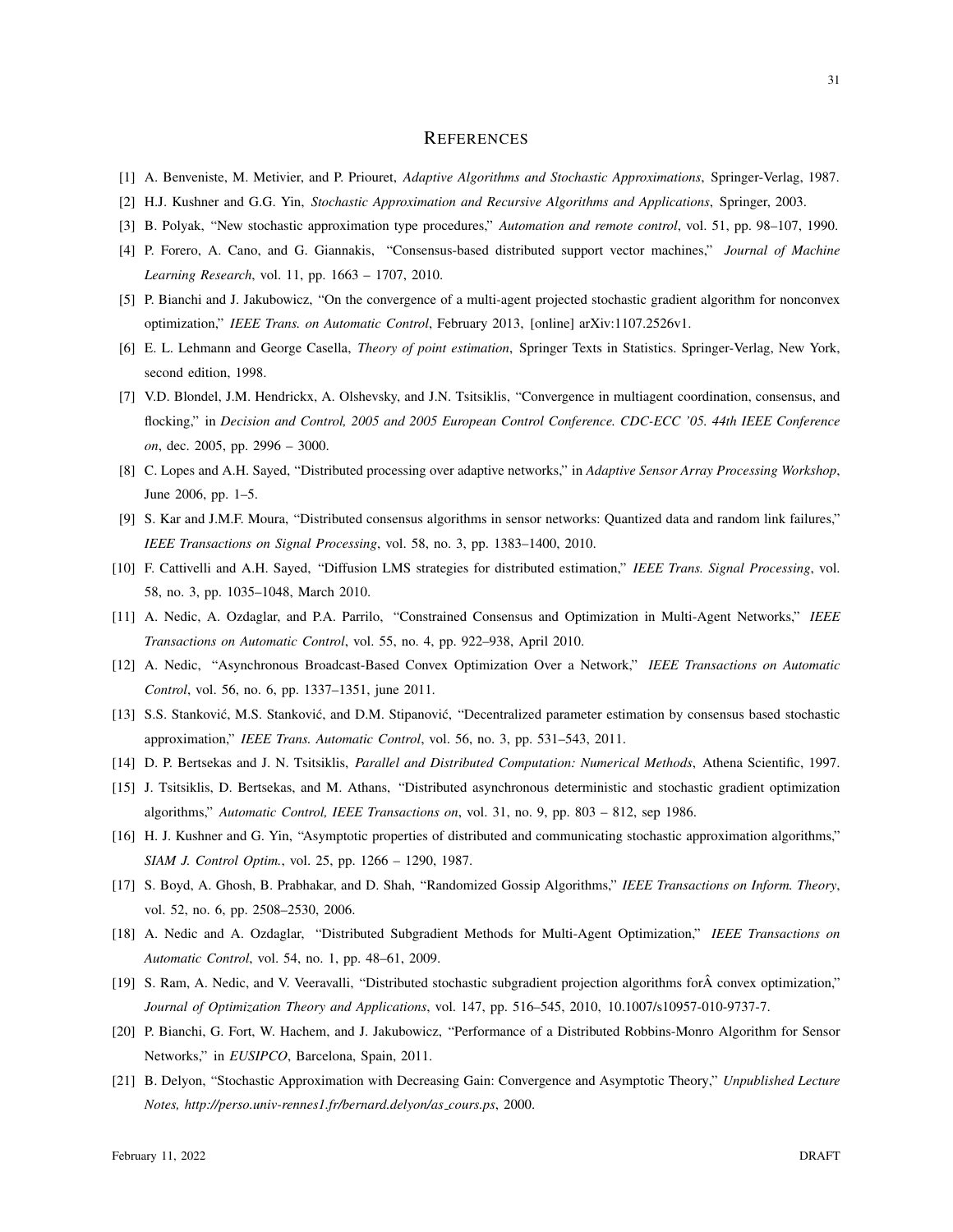- [22] C. Andrieu, E. Moulines, and P. Priouret, "Stability of Stochastic Approximation under Verifiable Conditions," *SIAM J. Control Optim.*, vol. 44, no. 1, pp. 283–312, 2005.
- [23] G. Fort, "A Central Limit Theorem for a stochastic approximation algorithm and its Polyak-averaged version," Tech. Rep., Preprint, 2012, [online] http://perso.telecom-paristech.fr/∼gfort/Preprints/CLTforSA.pdf.
- [24] M. Pelletier, "Weak convergence rates for stochastic approximation with application to multiple targets and simulated annealing," *Annals of Applied Probability*, vol. 8, no. 1, pp. 10–44, 1998.
- [25] F. Bénézit, *Distributed Average Consensus for Wireless Sensor Networks*, Ph.D. thesis, École Polytechnique Fédérale de Lausanne, 2009.
- [26] T.C. Aysal, M.E. Yildiz, A.D. Sarwate, and A. Scaglione, "Broadcast Gossip Algorithms for Consensus," *IEEE Transactions on Signal Processing*, vol. 57, no. 7, pp. 2748–2761, 2009.
- [27] H. Chen, L. Guo, and A. Gao, "Convergence and robustness of the Robbins-Monro algorithm truncated at randomly varying bounds," *Stochastic Processes and their Applications*, vol. 27, pp. 217–231, 1988.
- [28] B.T. Polyak and A.B. Juditsky, "Acceleration of stochastic approximation by averaging," *SIAM J. Control and Optimization*, vol. 30, pp. 838–855, 1992.
- [29] Odile Brandière and Marie Duflo, "Les algorithmes stochastiques contournent-ils les pièges?," Ann. Inst. H. Poincaré *Probab. Statist.*, vol. 32, no. 3, pp. 395–427, 1996.
- [30] Michel Benaim, "Dynamics of stochastic approximation algorithms," in *Séminaire de Probabilités, XXXIII*, vol. 1709 of *Lecture Notes in Math.*, pp. 1–68. Springer, Berlin, 1999.
- [31] Hai-Tao Fang and Han-Fu Chen, "Stability and instability of limit points for stochastic approximation algorithms," *Automatic Control, IEEE Transactions on*, vol. 45, no. 3, pp. 413 –420, mar 2000.
- [32] M. Rabbat and R. Nowak, "Distributed Optimization in Sensor Networks," in *Proceedings of the 3rd international symposium on Information processing in sensor networks*. ACM, 2004, pp. 20–27.
- [33] P. Bianchi and J. Jakubowicz, "Distributed Stochastic Approximation for Constrained and Unconstrained Optimization," in *VALUETOOLS*, 2011.
- [34] P. Hall and C. C. Heyde, *Martingale Limit Theory and its Application*, Academic Press, New York, London, 1980.
- [35] G. Pólya and G. Szegő, Problems and theorems in analysis: Series. Integral calculus. Theory of functions, Springer (Classics in mathematics), 1998.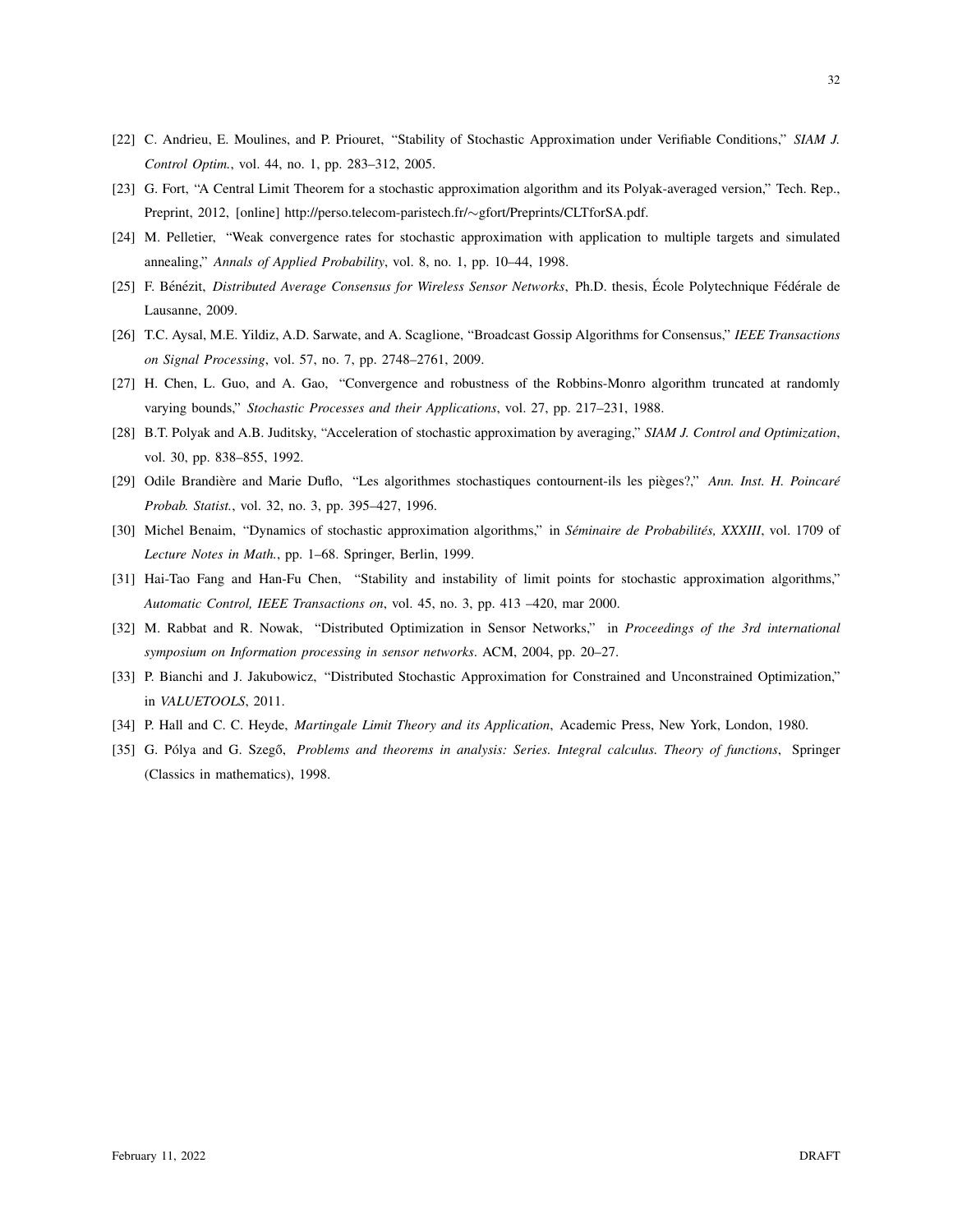

<span id="page-32-0"></span>Fig. 1.  $N = 40$  sensors with the graph (line segments) and the source (star)



<span id="page-32-1"></span>Fig. 2. Square error per node  $(1/N)\sum_i |\theta_{n,i} - \theta_{\star}|^2$  as a function of the number of iterations.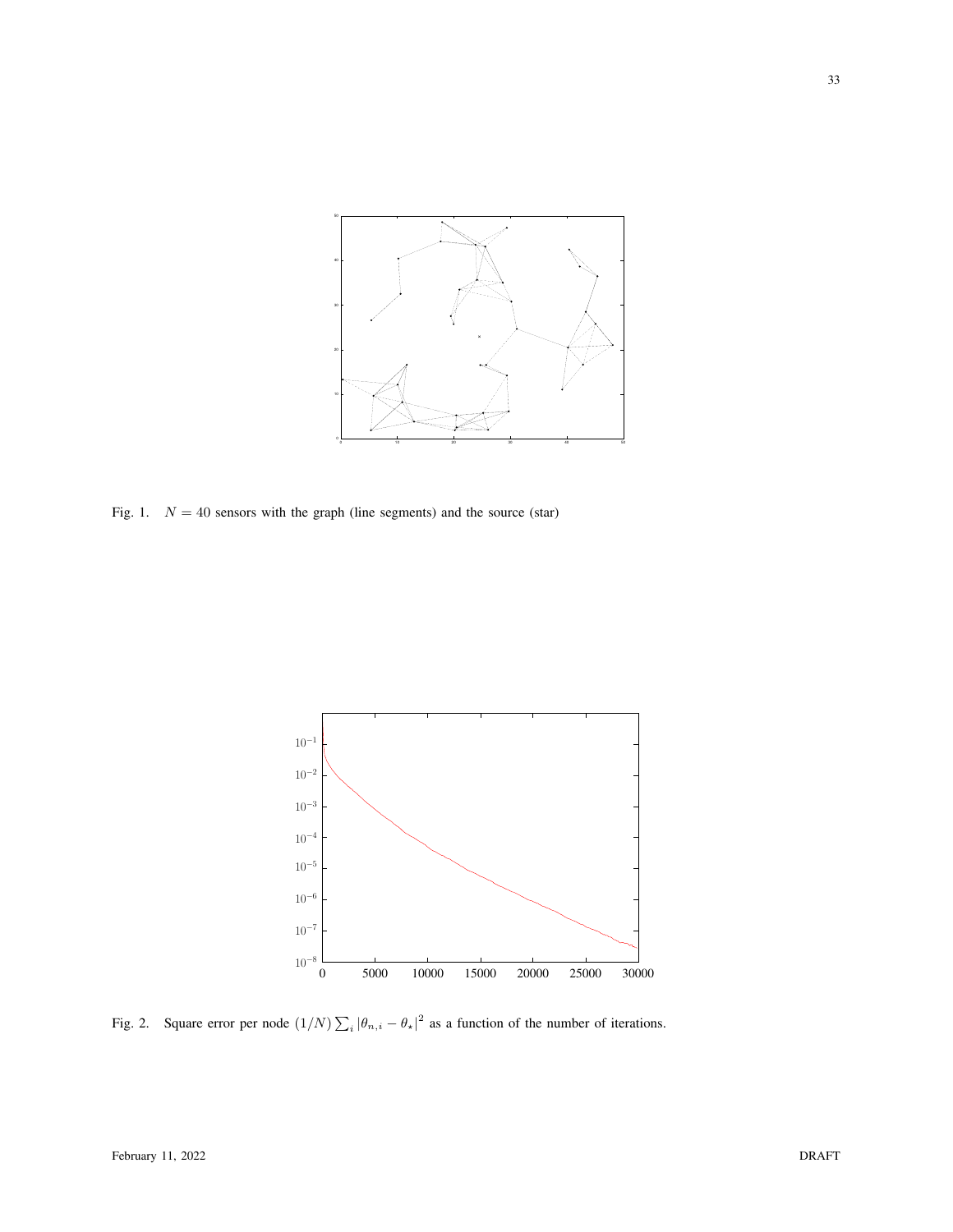

<span id="page-33-0"></span>Fig. 3. Empirical distribution of real part of the normalized estimation error  $\gamma_n^{-1/2}(\langle \theta_n \rangle - \theta_\star)$  for  $n = 50000$  (bars) *versus* asymptotic distribution given by Theorem [5](#page-13-0) (solid line)